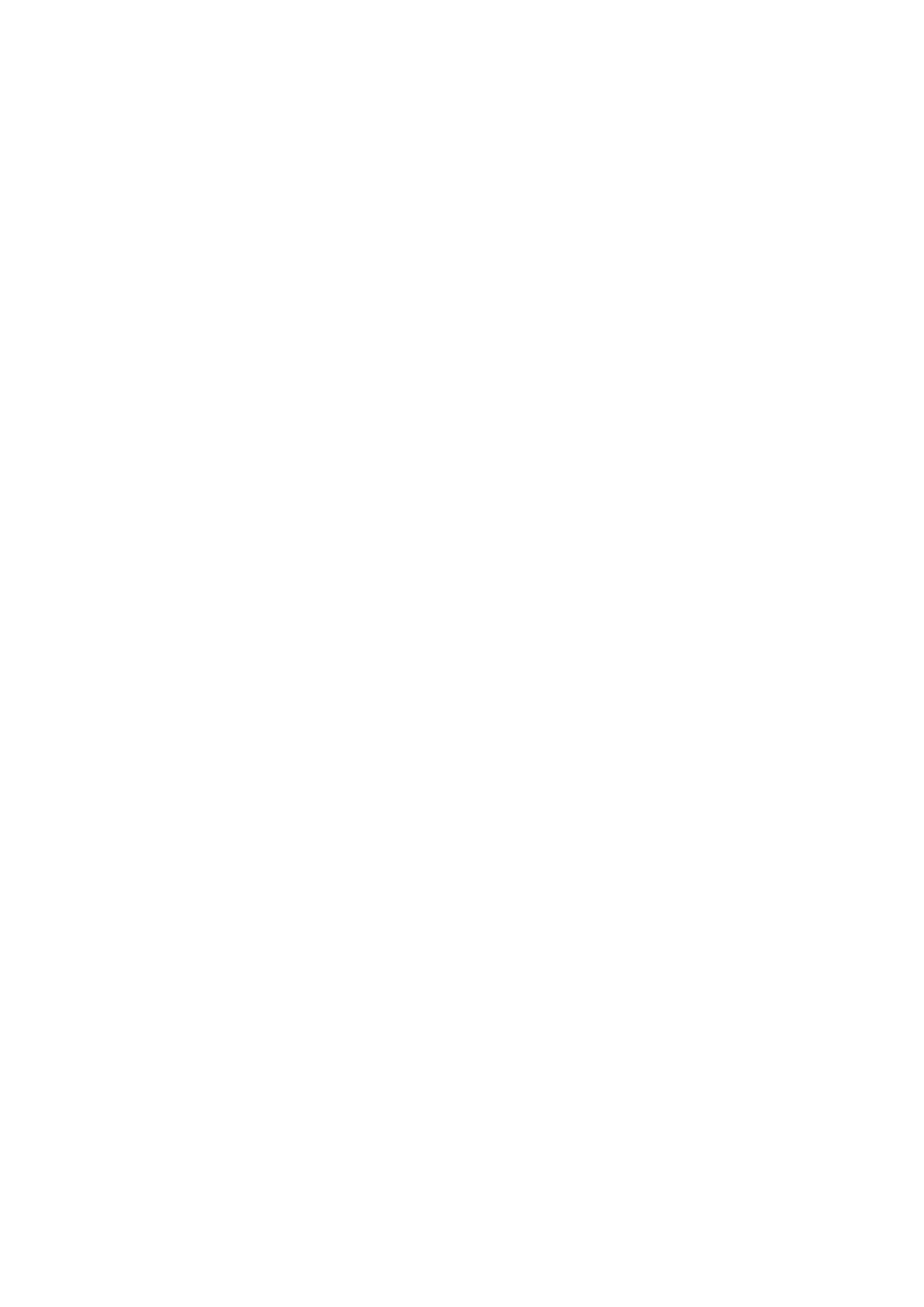# Thank you!

Thank you to the people who participated in the National Patient Experience Survey 2017, and to their families and carers. Without your overwhelming support and participation the survey would not have been possible. The survey ensures that your voice will be heard by the people who can change and improve healthcare in Ireland. By putting the voice of the patient at the centre of acute healthcare, we can make sure that the needs and wishes of the people who matter most are met. The survey will be repeated annually in the future, which will allow us to explore how the patient voice has helped shape changes in acute healthcare.

Thank you to the staff of all participating hospitals for contributing to the success of the survey, and in particular for engaging with and informing patients while the survey was ongoing.

The survey was overseen by a national steering group, a delivery group and an advisory group. We acknowledge the direction and guidance provided by the members of these groups.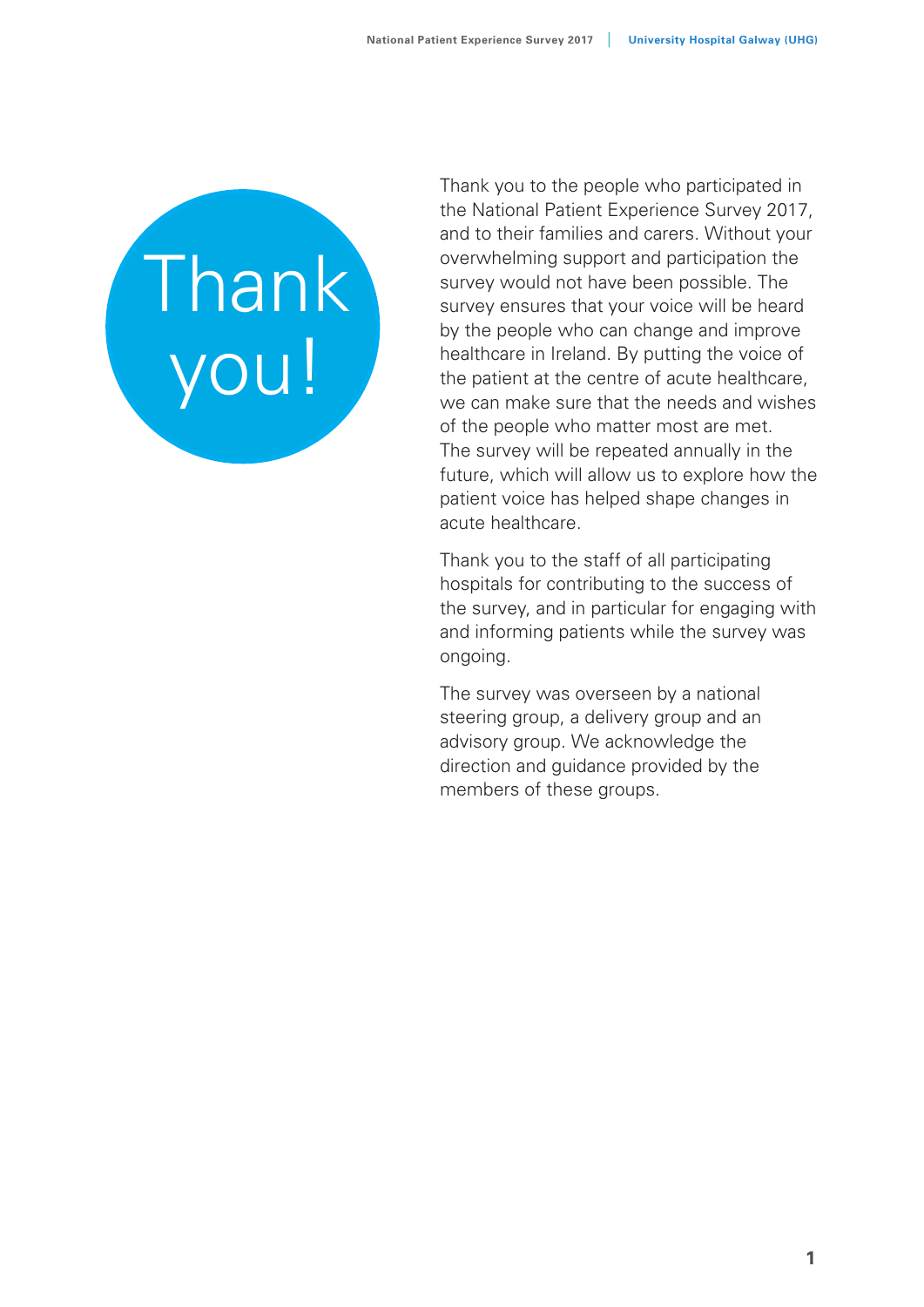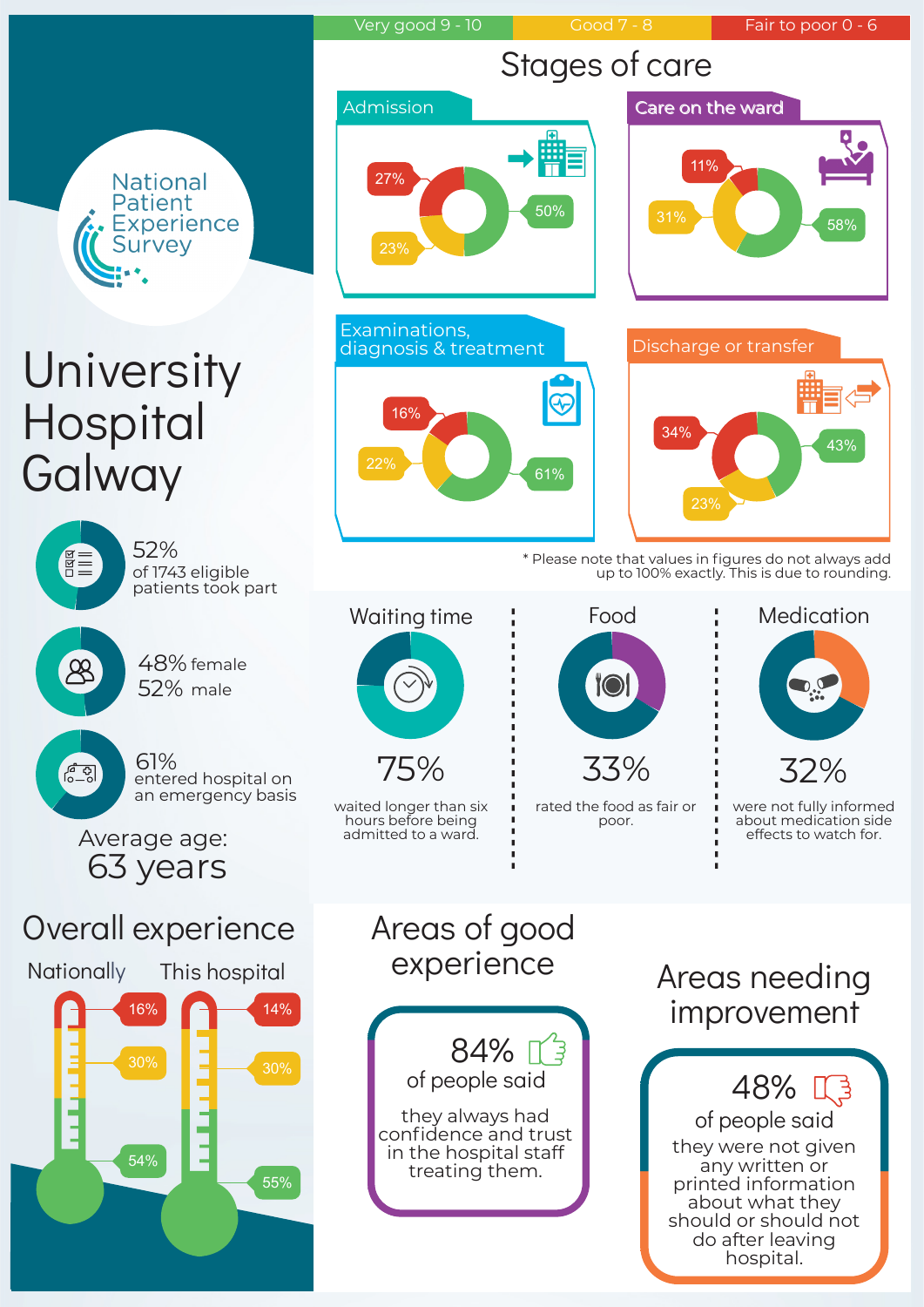## **Structure and content of this report**

| <b>Chapter 1: patients' experiences of acute hospital care in</b><br><b>University Hospital Galway</b>                 | 4  |
|------------------------------------------------------------------------------------------------------------------------|----|
| This chapter presents the areas of good experience and the areas<br>needing improvement in University Hospital Galway. |    |
| About the National Patient Experience Survey 2017                                                                      | 4  |
| University Hospital Galway profile                                                                                     | 5  |
| Purpose of the Report                                                                                                  | 5  |
| Who took part in the survey?                                                                                           | 6  |
| What were the main findings?                                                                                           | 7  |
| Areas of good experience and areas needing improvement                                                                 | 8  |
| <b>Chapter 2: the patient journey through hospital</b>                                                                 | 10 |
| This chapter presents the findings of the 2017 survey.                                                                 |    |
| The stages of care along the patient journey                                                                           | 10 |
| How to interpret the results for the stages of care                                                                    | 11 |
| Admissions                                                                                                             | 14 |
| Care on the ward                                                                                                       | 19 |
| Examinations, diagnosis and treatment                                                                                  | 24 |
| Discharge or transfer                                                                                                  | 28 |
| Other aspects of care                                                                                                  | 32 |
| <b>Chapter 3: overall experience</b>                                                                                   | 36 |
| This chapter analyses patients' overall experiences in University Hospital Galway.                                     |    |
| <b>Chapter 4: conclusion</b>                                                                                           | 37 |
| This chapter summarises the findings of the 2017 survey.                                                               |    |
| <b>Appendices</b>                                                                                                      | 39 |
| Appendix 1: National Patient Experience Survey 2017 questions                                                          |    |
| Appendix 2: Background to the National Patient Experience Survey Programme                                             |    |
| Appendix 3: Identifying areas of good experience and areas needing improvement                                         |    |
| Appendix 4: A technical note on analyses and interpretation                                                            |    |
| <b>Glossary</b>                                                                                                        | 49 |
| <b>References</b>                                                                                                      | 50 |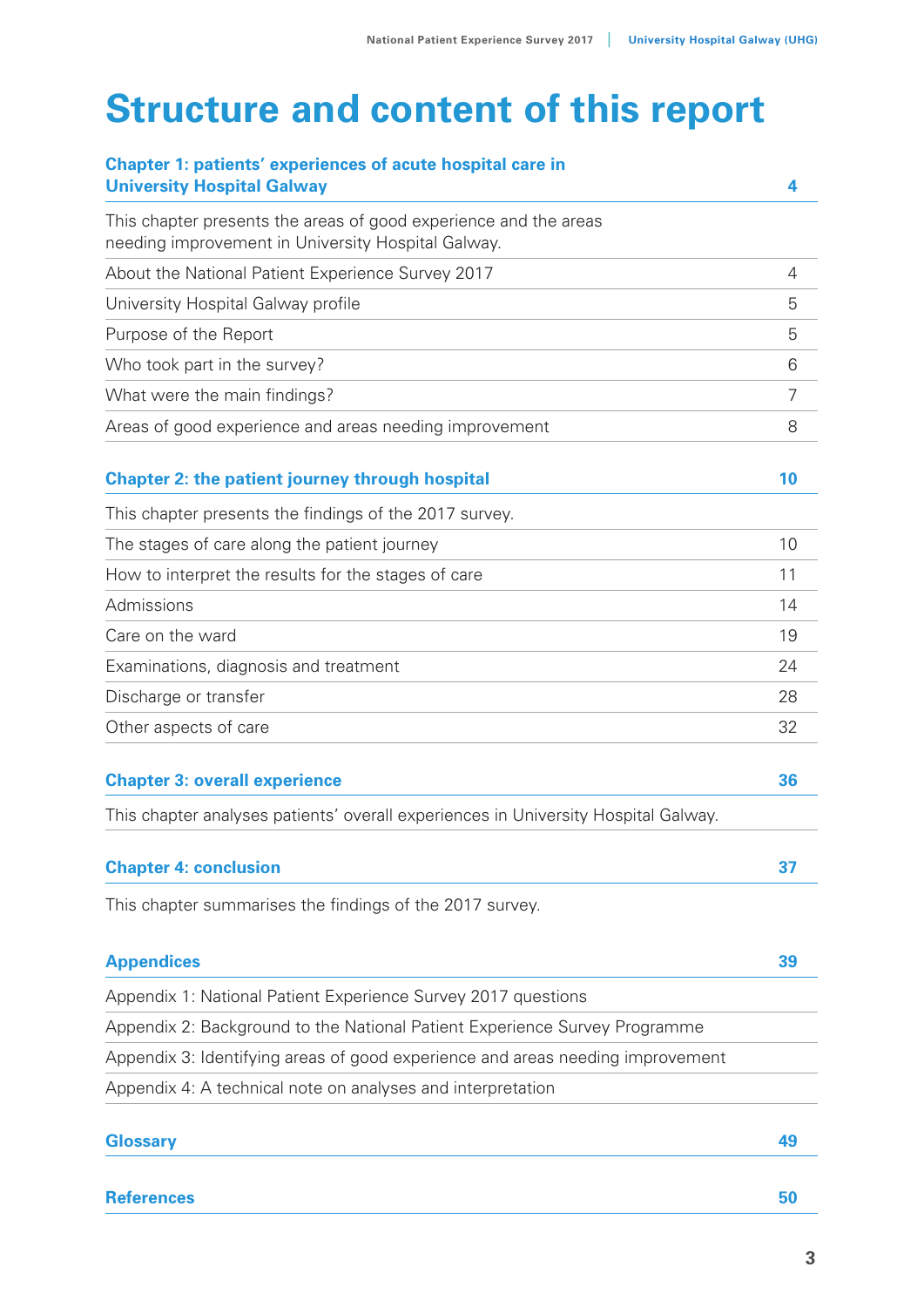

## **Chapter 1**

**Patients' experiences of acute hospital care in University Hospital Galway**

## **About the National Patient Experience Survey 2017**

The National Patient Experience Survey is a new national survey, asking people for feedback on their recent stay in a public acute hospital. This survey will run on an annual basis and is a partnership between the Health Information and Quality Authority (HIQA), the Health Service Executive (HSE) and the Department of Health. The survey was developed with the involvement of Patient Focus, a patient advocacy organisation, in order to ensure that patients were central to the design and execution of the survey.

Nationally, 26,635 people were invited to participate in the first National Patient Experience Survey in 2017. In total, 13,706 people took part. The results outlined in this report reflect the experiences of patients who were discharged from University Hospital Galway (UHG) during the month of May 2017. In total, 907 participants from UHG took part in the survey.

The survey asked 61 questions, based on five stages of care along the patient journey in hospital: admissions; care on the ward; examinations, diagnosis and treatment; discharge or transfer; and other aspects of care. Three of the questions asked respondents for written comments about what was good about the care they received and what could be improved. The list of questions from the National Patient Experience Survey can be found in Appendix 1.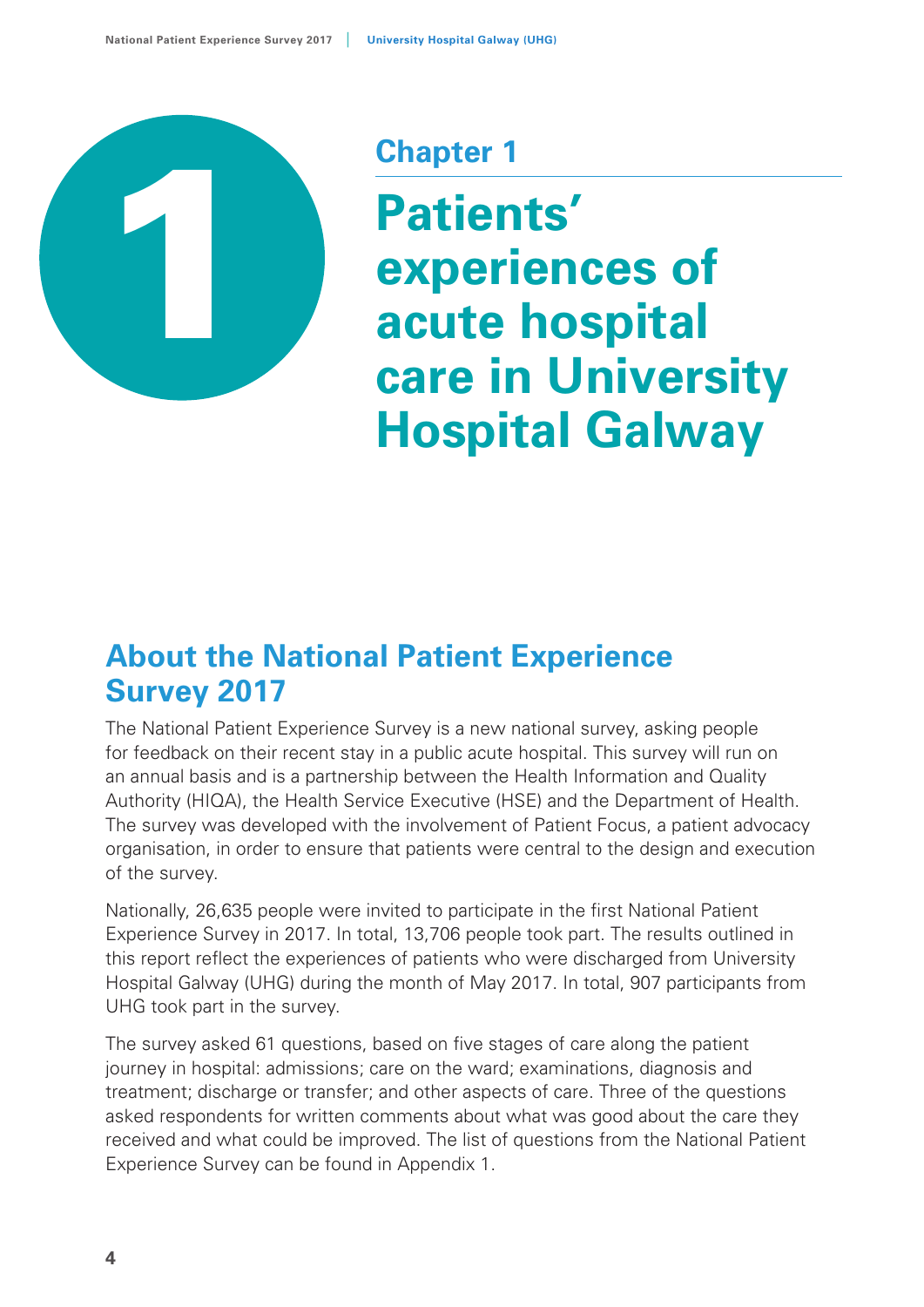It is important to note that patients did not always answer every question so there is variation in the number of responses to each question.

This survey is part of the National Patient Experience Survey Programme which aims to help improve the quality and safety of healthcare services provided to people in Ireland. A more detailed background to the survey programme can be found in Appendix 2.

The National Patient Experience Survey values and seeks to represent the patient voice. The survey acknowledges both positive and negative experiences, as told by the 907 patients from University Hospital Galway who completed the survey. While many people said that they had a very good experience of acute hospital care, it is important also to listen to those people who identified areas for improvement. These voices and experiences will play a key role in shaping the future of patient-centred care in Ireland.

## **Hospital profile**

UHG is a public acute hospital located in Co. Galway. There were 654 inpatient beds available in the hospital during May 2017. 1,743 eligible discharges were recorded during the survey period of 1 May – 31 May 2017. UHG has an emergency department. Patients at this hospital were asked to answer questions across each stage of care.

## **Purpose of this report**

The purpose of this report is to present the key findings of the National Patient Experience Survey, based on the experiences of patients who stayed in UHG in May 2017. The report highlights areas where patients had positive experiences and outlines where there is significant room for improvement.

The Health Service Executive (HSE) is committed to using the findings of the survey to make improvements to the quality of care provided to patients and to outline a direction for the future of patient-centred care in UHG. A quality improvement plan will be developed for UHG in response to the survey results and will be publicly available from www.patientexperience.ie in December 2017.

The Department of Health will use the information gathered to inform the development of policy in relation to acute healthcare. Finally, the findings of the survey will be used to develop HIQA's approach to monitoring of hospitals.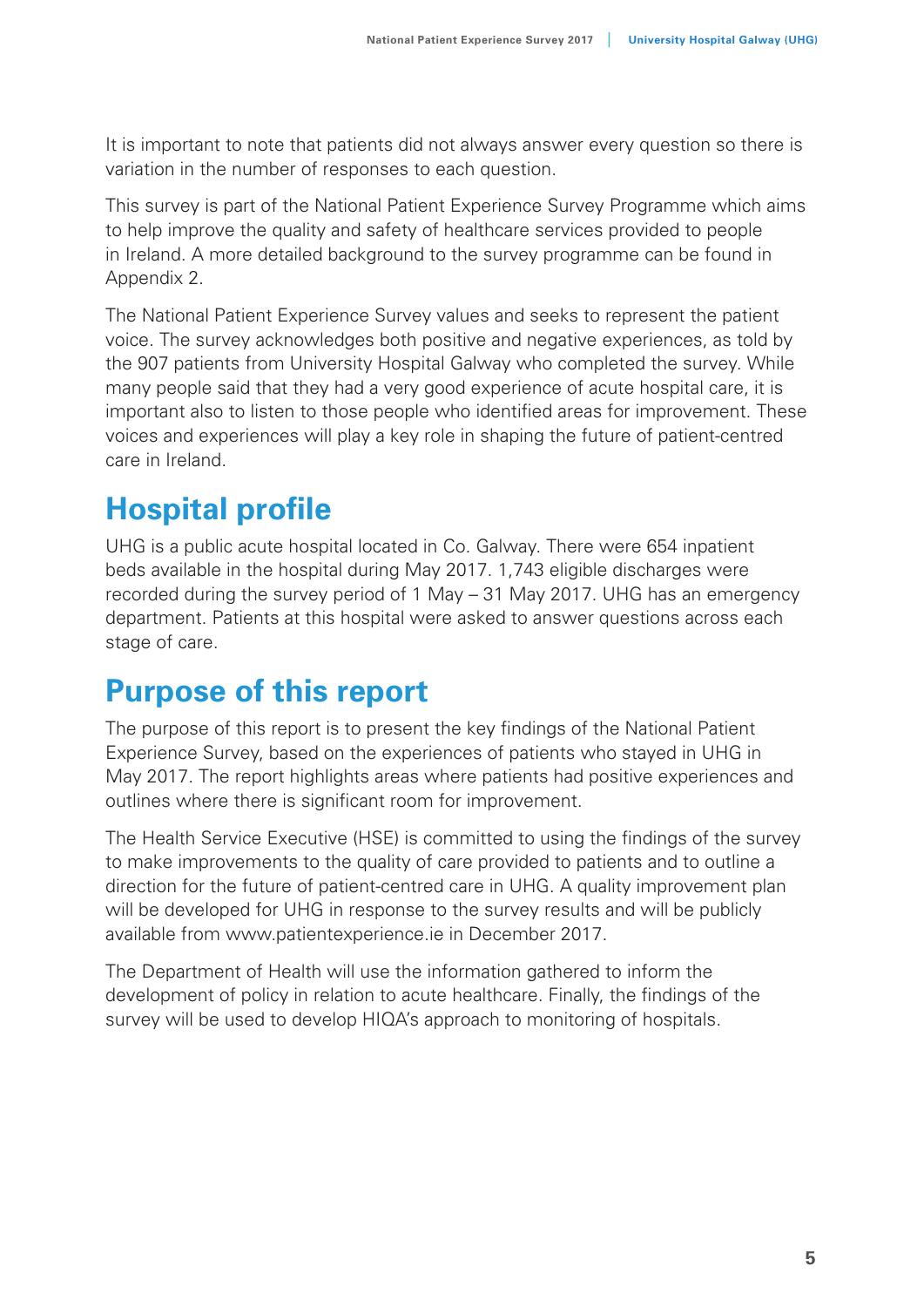

## **Who took part in the survey?**

## **Description of the respondents who took part in the survey**

1.743 people who were discharged from University Hospital Galway (UHG) during the month of May 2017 were invited to participate in the survey.

907 people completed the survey from UHG, achieving an overall response rate of 52%.

52% of people who responded to the survey in UHG were male and 48% were female. The majority of respondents (61%) entered the hospital through the emergency department. Figure 1 below shows information about the people who took part in the survey from UHG.

Figure 1. below shows information about the respondents who took part in the **Figure 1. Survey from UHG.** Survey participants for  $\mathbf{F}$  and  $\mathbf{F}$  and  $\mathbf{F}$  and  $\mathbf{F}$  are group  $\mathbf{F}$  and  $\mathbf{F}$  are group  $\mathbf{F}$  and  $\mathbf{F}$  and  $\mathbf{F}$  are group  $\mathbf{F}$  and  $\mathbf{F}$  are group  $\$ 



#### **Figure 1. Survey participants for University Hospital Galway**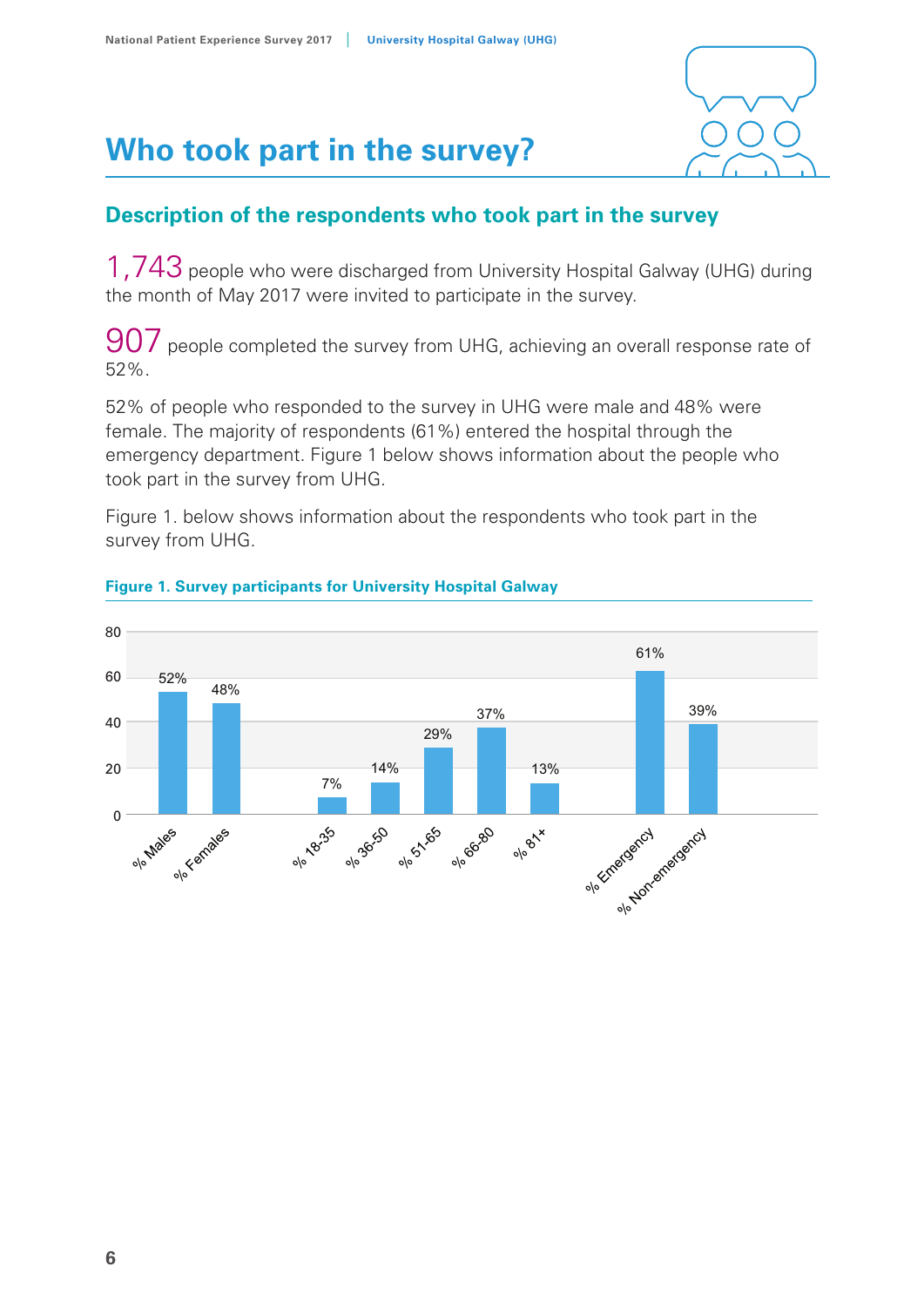## **What were the main findings for UHG?**

Overall, patients' ratings of their experiences at UHG were slightly above the national average. 85% of patients at UHG said they had a 'very good' or 'good' experience, compared with 84% nationally.

Many patients reported positive experiences about how staff in the hospital communicated with them. In particular, people were positive about the amount of time they had to discuss their care and treatment with a doctor. Patients also reported positive experiences of the discharge process in UHG. In particular, patients felt that they, their families and friends received enough information about how to manage their care at home. Patients also reported high levels of trust and confidence in the hospital staff treating them.

With the majority of respondents waiting for more than six hours to be admitted to a ward, waiting times in the emergency department is one area which requires improvement in UHG. It was also found that there was a lack of privacy in the emergency department while patients were being examined or treated. Some patients also reported that they did not feel as though they were treated with dignity and respect in the emergency department. Based on reports from patients, food provided at mealtimes is also an area which requires improvement. Patients were not always given written or printed information about what they should or should not do after leaving hospital. These findings will serve to inform quality improvement initiatives in UHG.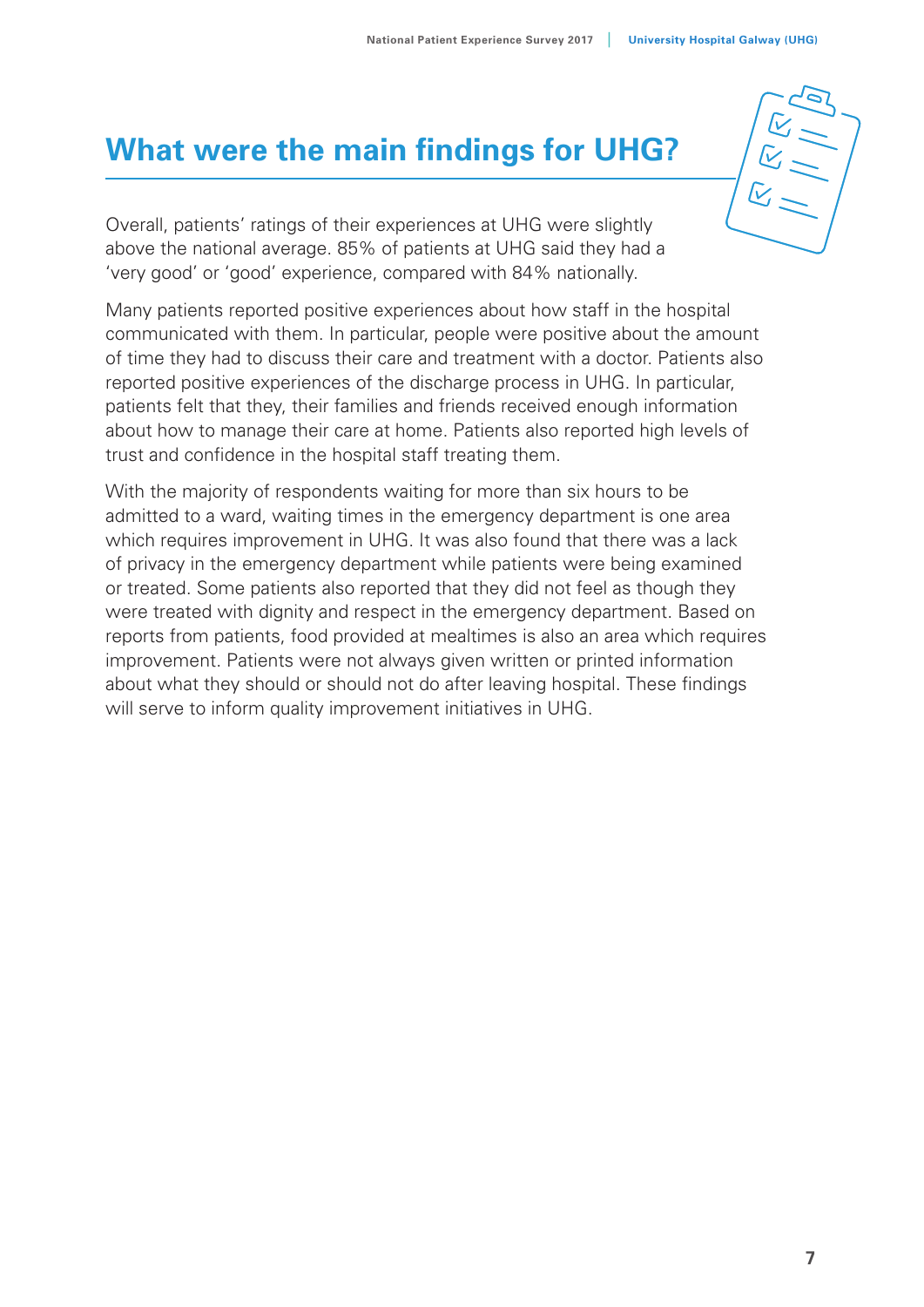## **Areas of good experience and areas needing improvement in UHG**

This section lists the areas where patients had positive experiences, and details those areas where there is the most room for improvement.

Appendix 3 explains how these areas were identified.

#### **The areas of good experience in UHG are:**

Patients had very positive experiences in several areas, particularly as regards communication with doctors and the discharge or transfer process from hospital.

**Examinations, diagnosis and treatment | Q21.** 

## **Time to discuss care and treatment with a doctor**

Out of the 893 who responded to this question, 825 people (92%) said that they definitely or to some extent had enough time to discuss their care and treatment with a doctor

#### **Other aspects of care | Q29.**

## **Confidence and trust in hospital staff**

Of the 899 people who responded to this question, 758 (84%) said that they always had confidence and trust in the hospital staff treating them.

#### **Discharge or transfer | Q49.**

## **Provision of information to family members**

464 people (76%) said that doctors or nurses definitely or to some extent gave their families or someone close to them all the information they needed to help care for them.

#### **Discharge or transfer | Q51.**

## **Information on how to manage a condition**

680 people (87%) said that they definitely or to some extent received enough information from the hospital on how to manage their condition after discharge.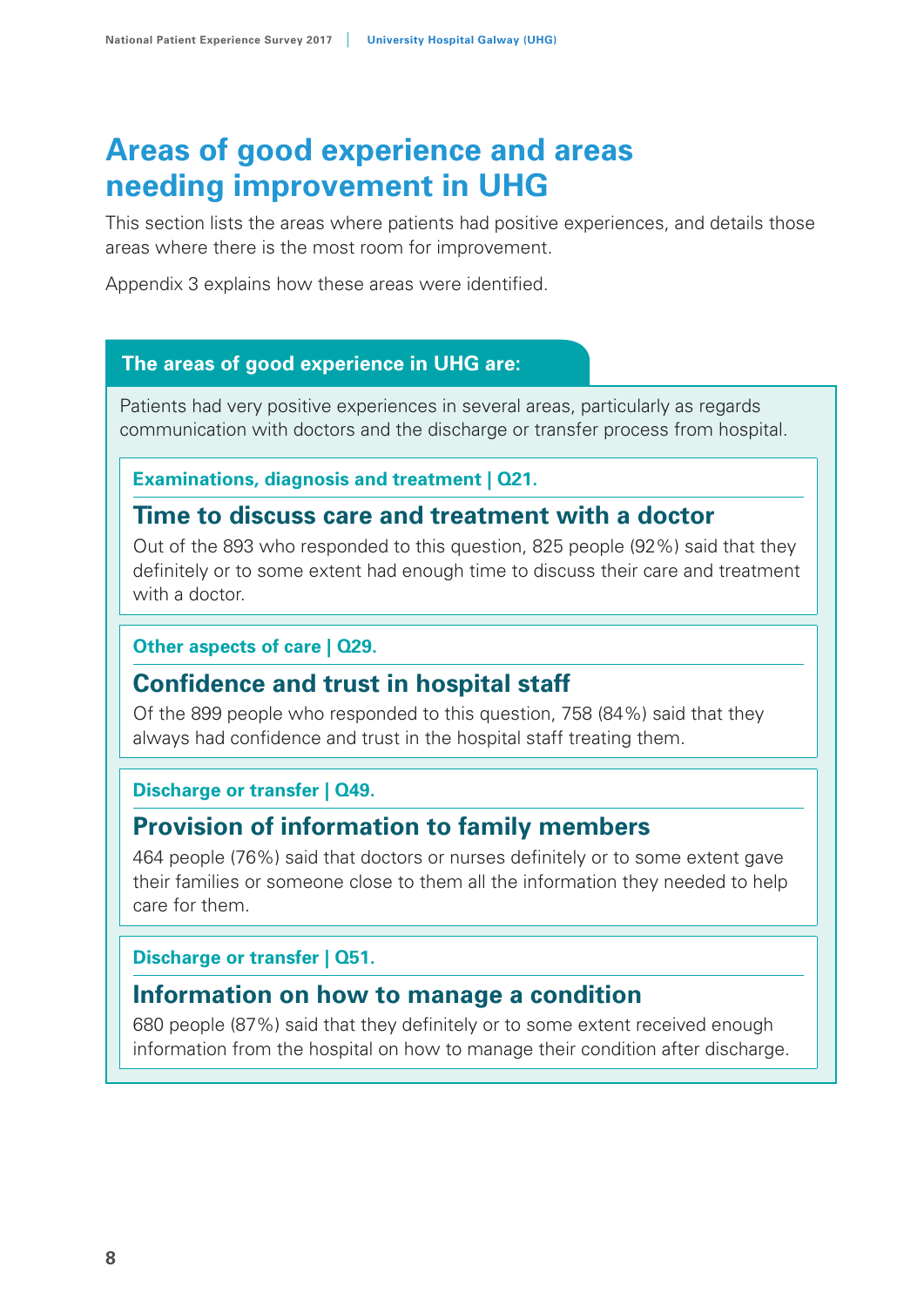## **The areas needing improvement in UHG are:**

Patients highlighted areas needing improvement across each stage of care. Issues around privacy, respect and dignity in the emergency department were particularly problematic.

## **Admissions | Q5.**

## **Privacy while being examined or treated**

219 people (39%) said they were not or were only to some extent given enough privacy when being examined or treated in the emergency department.

#### **Admissions | Q6.**

## **Respect and dignity in the emergency department**

Of the 502 people who responded to this question, 120 people (24%) said they felt that they were not, or only sometimes, treated with respect and dignity in the emergency department.

#### **Care on the ward | Q15.**

## **Food rating**

Of the 871 people who had food on the ward at mealtimes, 287 people (33%) rated the food as either fair or poor.

## **Discharge or transfer | Q44.**

## **Written or printed information**

Of the 863 people who responded to this question, 417 (48%) said that they were not given any written or printed information about what they should or should not do after leaving hospital.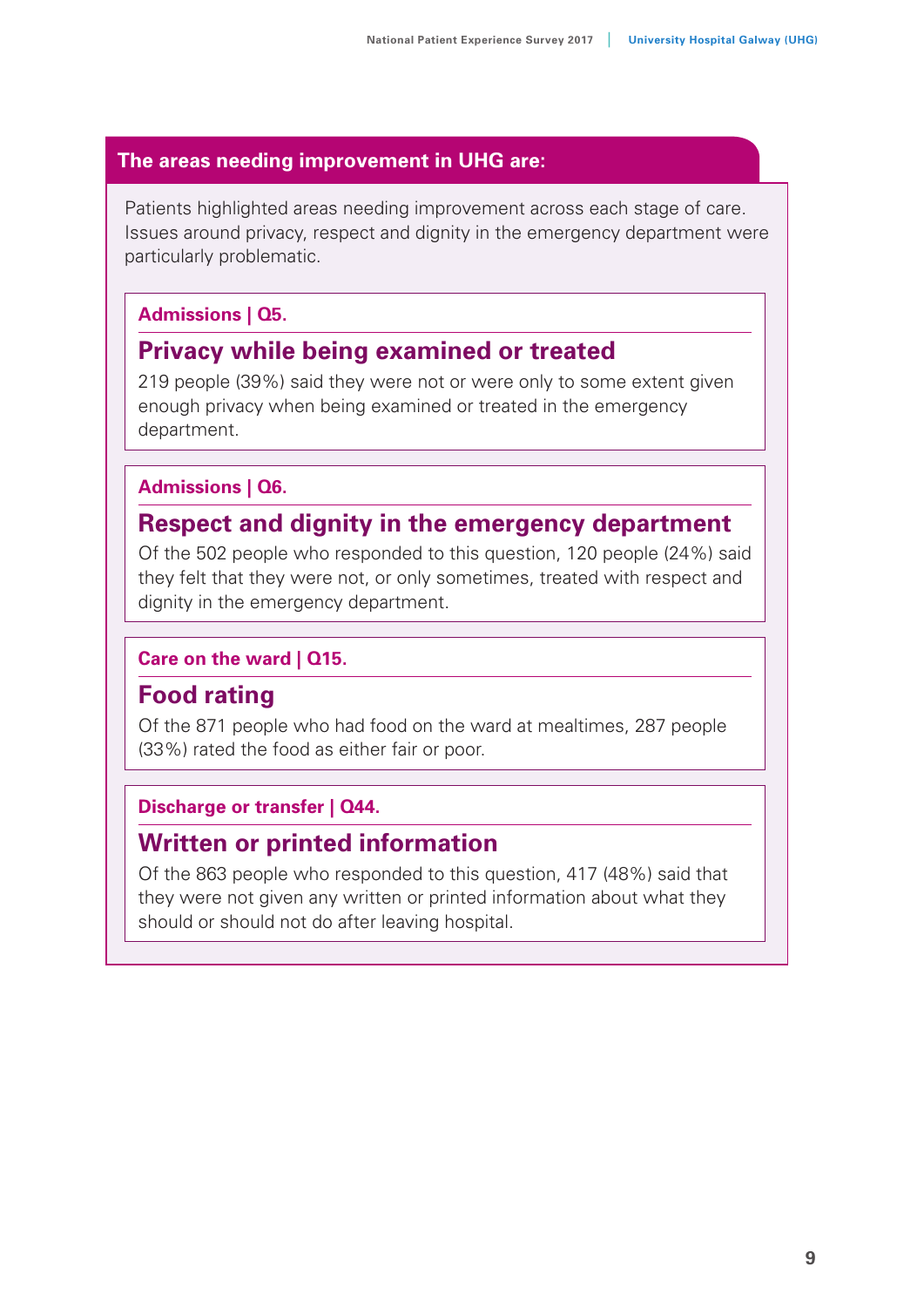

## **Chapter 2**

## **The patient journey through hospital**

Qualitative and quantitative findings of the 2017 survey

## Findings of the 2017 survey

## **The stages of care along the patient journey**

The National Patient Experience Survey 2017 follows the patient journey through hospital from admission to discharge.

The survey questions were grouped into five stages along the patient journey:

- **admissions**
- **care on the ward**
- **examinations, diagnosis and treatment**
- **discharge or transfer**
- **other aspects of care.**

**"I got wonderful care from Emergency to short stay ward. The nurses were caring and patient and very professional."**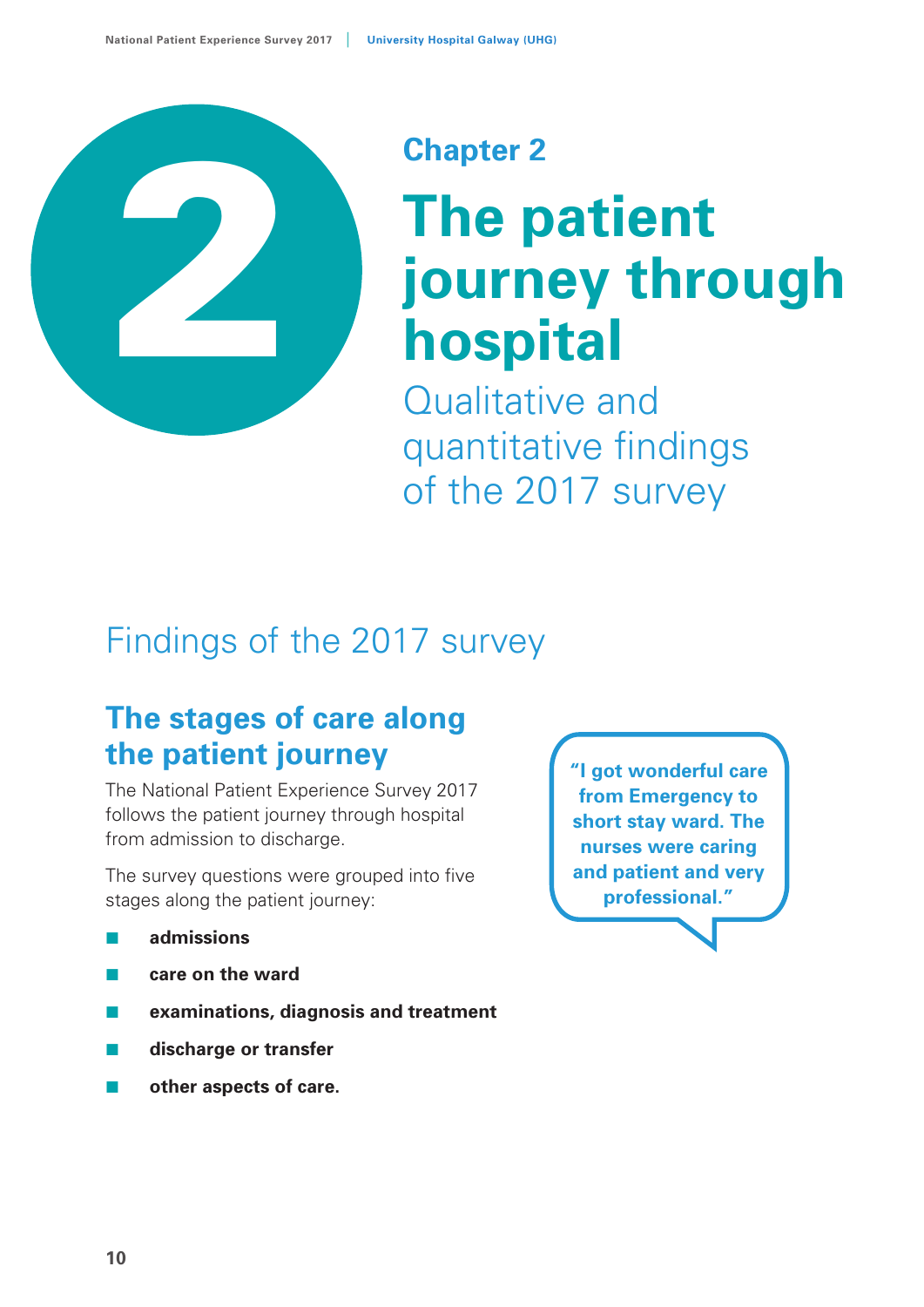Figure 2. gives a short description of the stages along the patient journey. It also indicates how many questions in the survey relate to each stage.

#### **Figure 2. Description of stages of care along the patient journey**



## **How to interpret the results for the stages of care**



While the results show that many people had a positive experience in hospital, it is important to listen to those patients who had negative experiences. Listening to the voices of all patients allows hospitals to make improvements across the patient journey. For each stage of care, the results are presented in the following way, as shown in Figure 3.:

- **1. Experience rating for a stage of care.**
- **2. Scores out of 10.**
- **3. Comparisons.**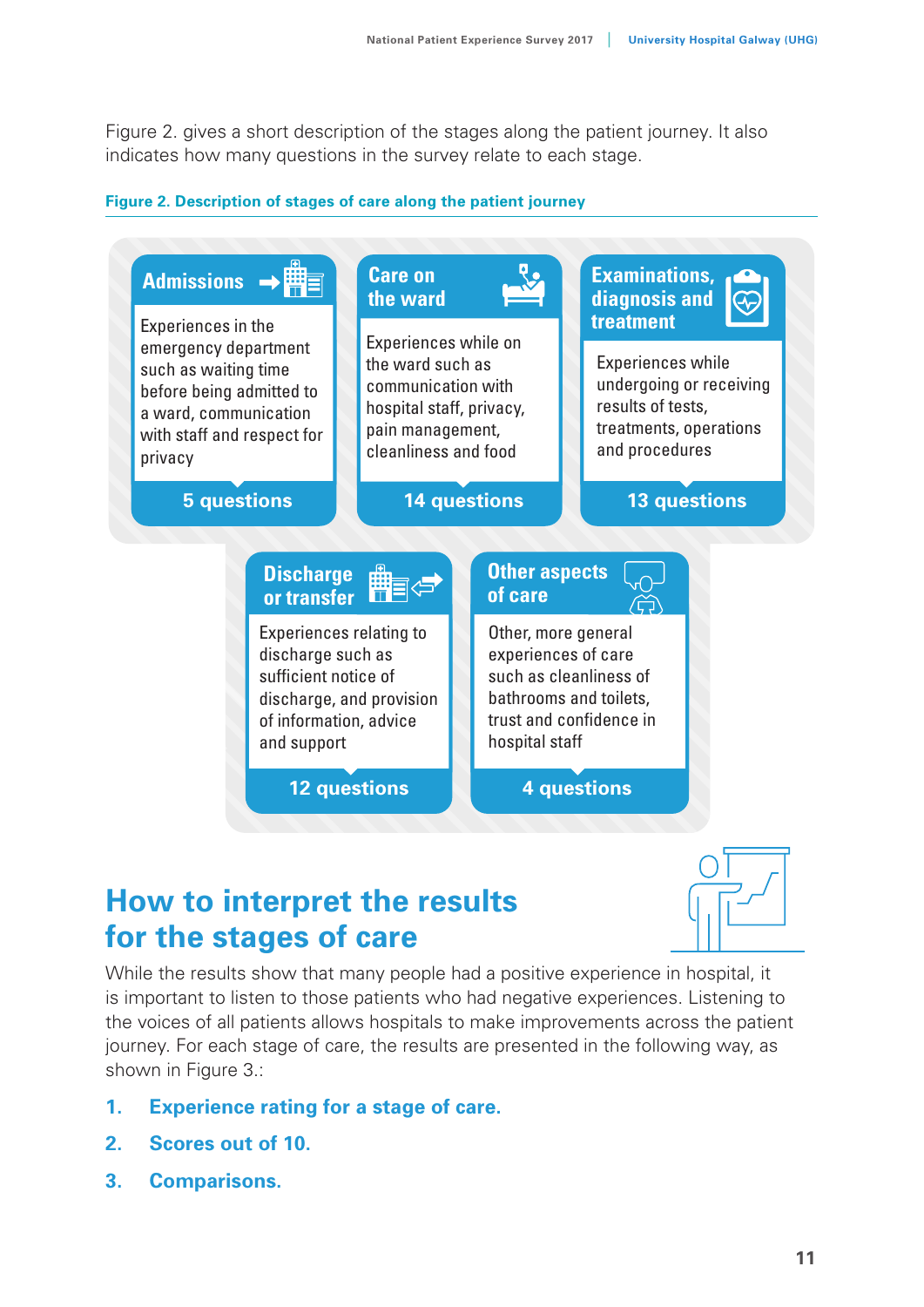#### **Figure 3. Guide to interpreting the results**

## **1. EXPERIENCE RATING FOR A STAGE OF CARE**

The experience rating summarises the average patient experience for each stage of care. The graphs show how many people rated a particular stage as 'very good', 'good' or 'fair to poor'.

#### **Example:**

The example below shows how many people rated the care they received on the ward as 'very good, 'good' and 'fair to poor'.





#### **2. SCORES OUT OF 10**

Scores out of 10 are given for each question belonging to a stage of care or a stage as whole. A score of 0 indicates a very negative experience and a score of 10 indicates a very positive experience.

Sometimes questions are described as high or low ranking questions. These are questions with the highest or lowest score when compared to a set of questions.

#### **Example:**

The example below shows the scores for four questions. Q52 and Q29 had the highest scores (9 out of 10). A score of 9 means that on average, people gave positive responses to these questions.

Q27 is the lowest ranking question (score of 7.2 out of 10). This result shows that Q27 received more mixed or negative responses than Q52 and Q29.

Appendix 4 includes additional notes on interpreting these survey results. It also explains the methodology for the scoring of individual questions and stages of care.

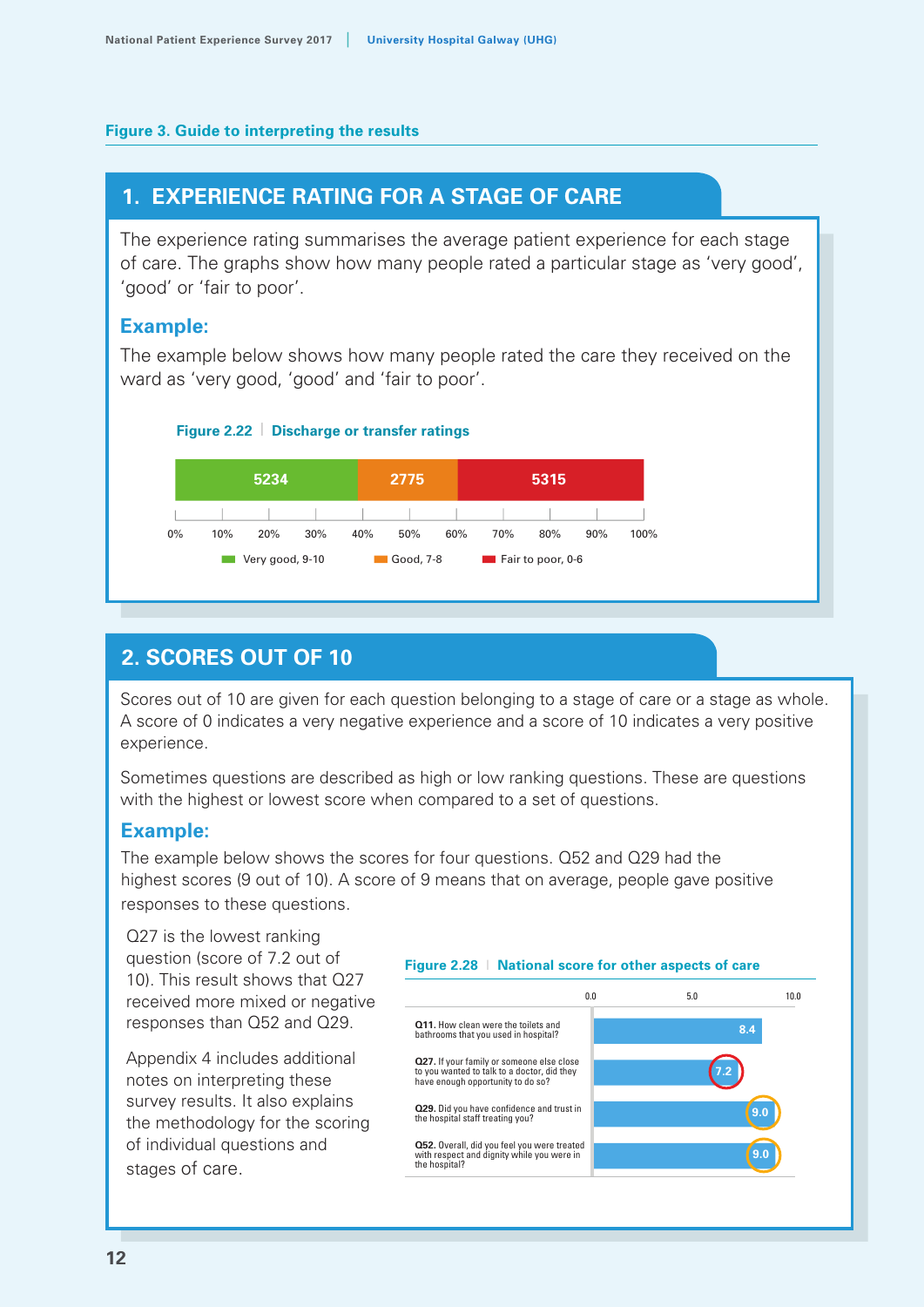#### **3. COMPARISONS**

When hospital scores are compared with the national average, statistical tests were carried out to check if any differences were genuine or simply down to chance. The way hospital scores are calculated is explained in Appendix 4.

#### **Example:**

The example below compares the scores for the fictional St. Francis Hospital and the national score for the 'admissions' stage of care. The shading on the graph shows whether a difference exists between the two scores and whether this difference is statistically significant. The shading for the hospital score tells us that it is significantly higher than the national score.

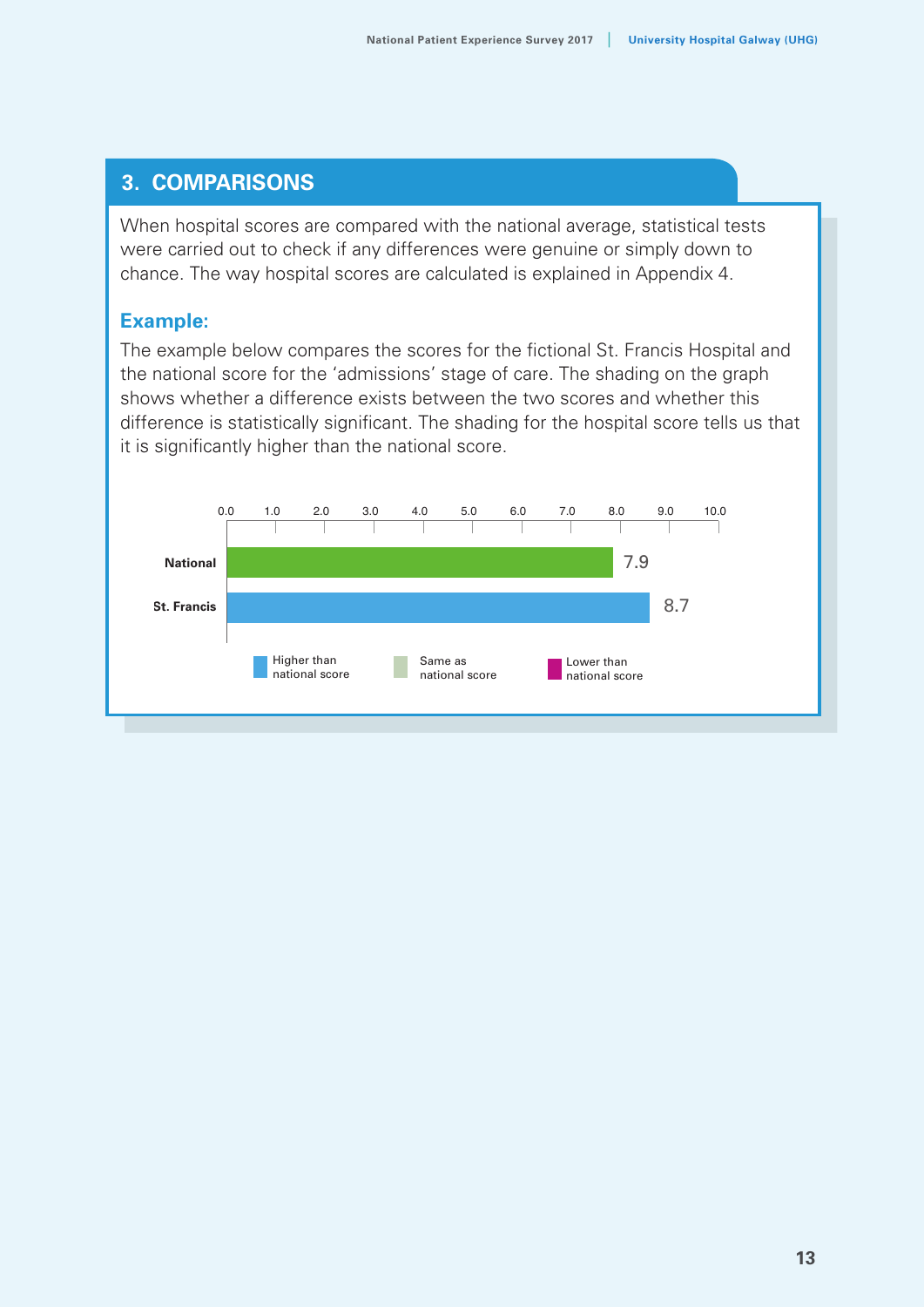# **Admissions**



## **In summary: what were patients' experiences of the admissions process?**

'Admissions' refers to the period that patients spent in the emergency department up to the point of getting to a ward.

136 people (27%) reported a 'fair to poor' experience of admission to University Hospital Galway. However, 251 people (50%) rated their experience as 'very good'. Figure 4 below summarises these experience ratings.



#### **Figure 4. Experience ratings for admissions**

## **What were the key findings for admissions?**

- 365 people (75%) reported that they waited more than six hours in the emergency department before being admitted to a ward. Of these, 24 people reported waiting 48 hours or more before they were admitted.
- Out of 502 people, 382 (76%) said that they were always treated with respect and dignity during their time in the emergency department.
- People made 70 suggestions for improvement in relation to the waiting times in the emergency department.

## **The patient voice: what patients said about admissions**



People made 304 comments about the following themes: 'dignity, respect and privacy', 'communication with the patient', 'emergency department management and environment' and 'emergency department waiting times'. 210 comments offered suggestions for improvement. Of those, 70 comments mentioned the waiting times in the emergency department.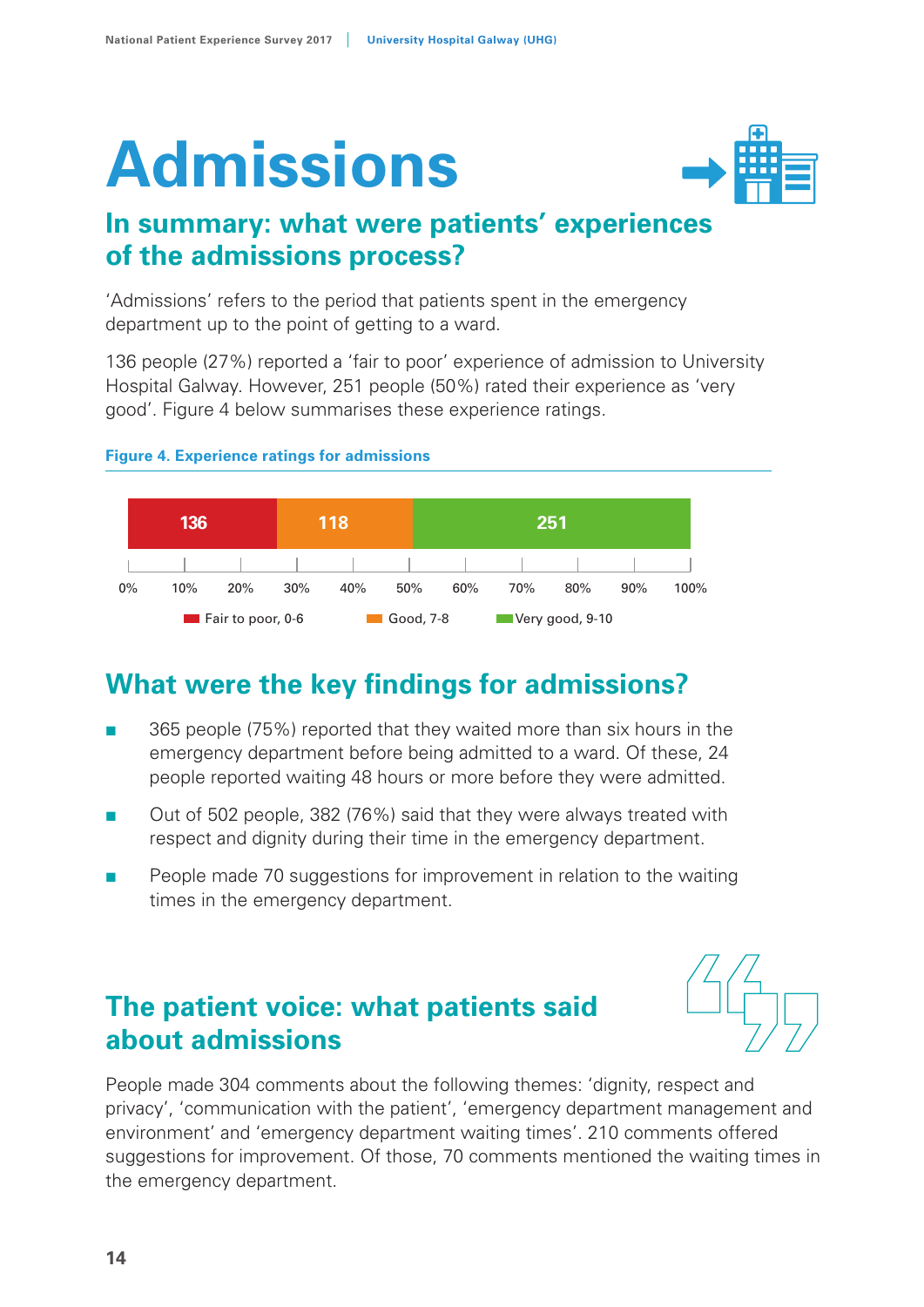## **Dignity, respect and privacy**

"Overall was a good experience, staff were pushed to limits in the A&E dept. and worked very well to maintain patient care, safety & dignity at all times."

"A&E Dept needs improving immediately - no privacy shown to patients. Very little dignity having to lie on a trolley for 12 hours and as an [Condition Name] patient, particularly when pain is severe. More assistance needs to be given to visually impaired patients - it is not good enough to tell them to feed themselves when they clearly aren't capable of doing so. We experienced this last month."

#### **Communication with the patient**

"Yes, I was seen to very quickly in A & E, even though it was very busy. The Doctor [Name] was lovely and explained everything very well to me."

"Doctors in the emergency department need to understand not everyone goes to medical school so therefore don't understand all the medical terms, maybe need to think about speaking clear English, so that patients can understand and not in medical terms."

#### **Emergency department management and environment**

"I have [Condition Name] and needed to be hospitalised on two occasions recently, can't praise the doctors and nurses in A&E for their immediate and urgent treatment given to me at all times."

"Casualty. On day of admission I had to sit in a chair with a drip all night as a result of a shortage of beds. Casualty was in complete chaos. When staffed with both doctors and nurses."

#### **Emergency department waiting times**

"Yes - all the nurses were very good, very kind, and understanding and willing to spend time. They were also very busy as I was on the [Ward Type]. All the [Procedure Name], scans & test results were very quick and I was impressed with the speed I was seen and admitted. All the doctors seemed to work together and each one knew what was happening."

"The ER department needs to be enlarged, it was too crowded. I sat on a chair for 8.5 hours before I got on a trolley and some patients were sitting on chairs for much longer. A row of trollies on either side of the corridor of the ER department is not acceptable. Older patients waiting for hours and hours is just terrible."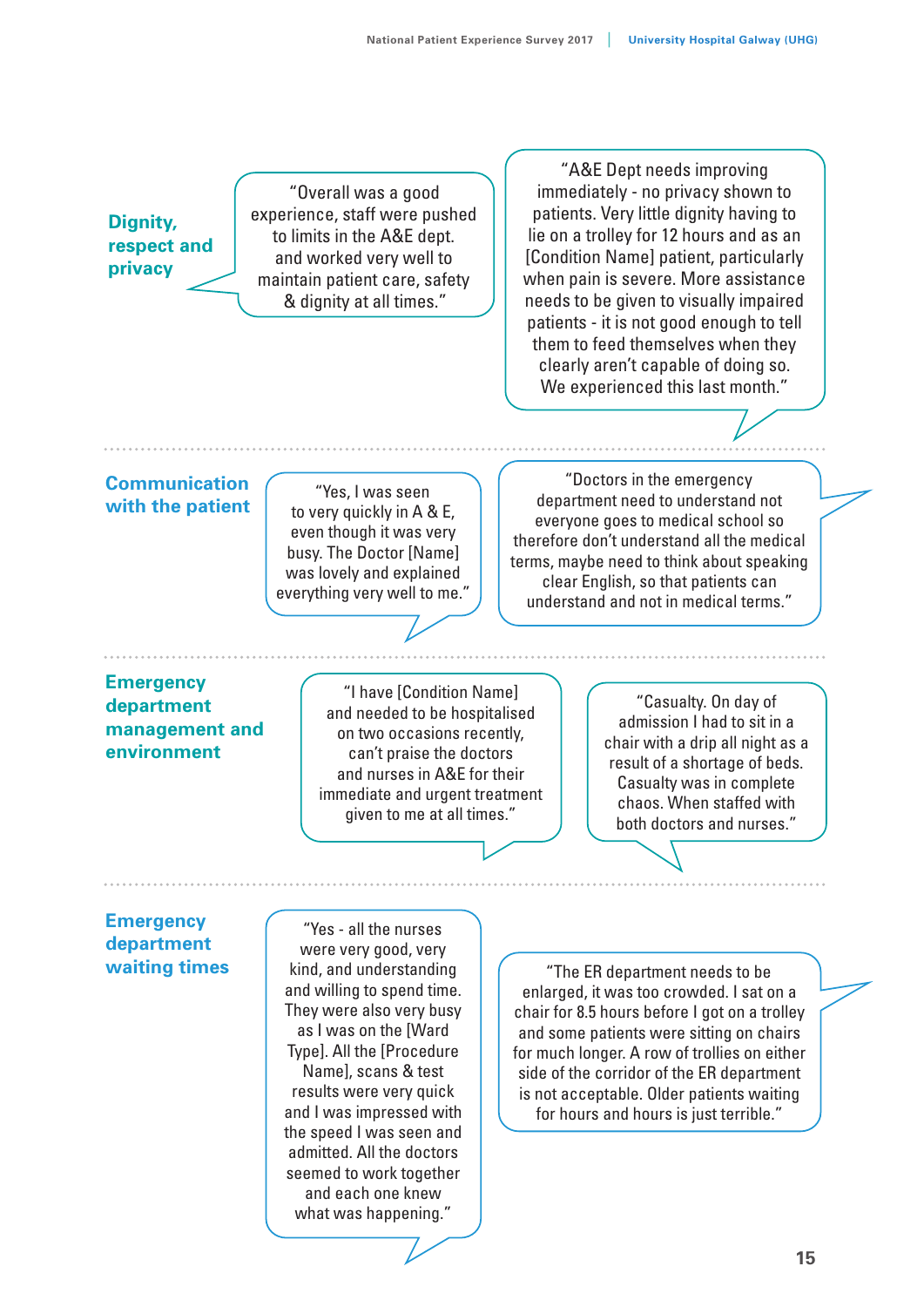## **Quantitative results for questions on admissions**

## **Five questions asked about admissions. Only people who were admitted through the emergency department were asked to answer these questions.**

Q6, which asked about respect and dignity in the emergency department, was the highest scoring question for admissions (score of 8.5 out of 10). 382 people (76% of people who answered Q6) said that they were always treated with respect and dignity in the emergency department in UHG. However, the hospital's score for this question was below the national average.

365 people (75%) reported that they had to wait more than six hours in the emergency department before being admitted to a ward, making Q8 the lowest scoring question for this stage (score of 6.4 out of 10). Further detail on waiting times is provided later in this section.

Figure 5. presents the scores for UHG for questions related to admissions.

**"The staff were very kind and professional - It was like a home from home environment"**



#### **Figure 5. UHG scores for questions on admissions**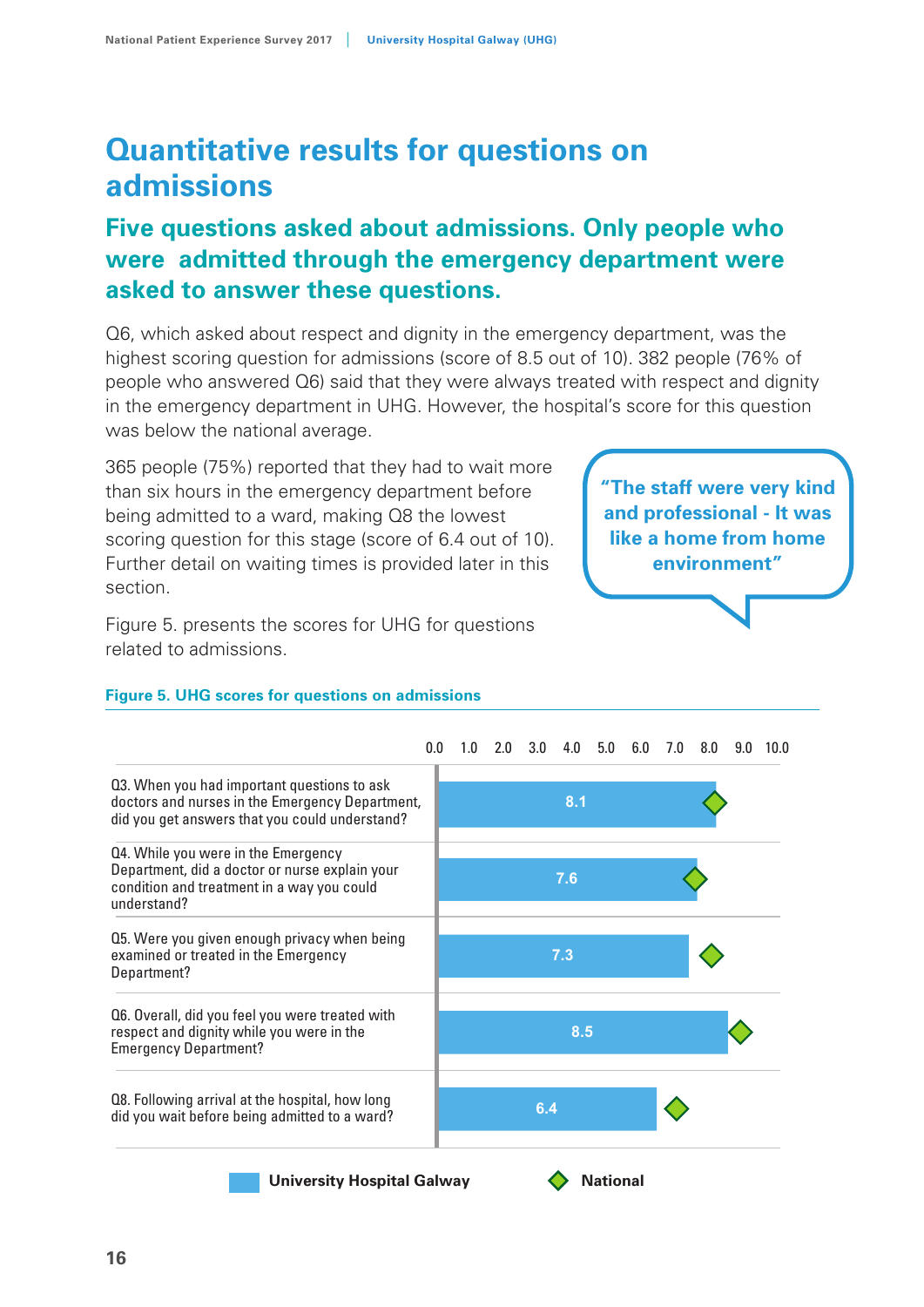Figure 6. shows that, within the admissions stage, the average score for UHG (7.6 out of 10) is lower than the national average score (7.9 out of 10). This means that patients who attended UHG reported more negative experiences than patients in **Figure 6** other hospitals, based on the national average scores for this stage of care.





## **Emergency department waiting times**

The HSE sets targets for the performance of acute hospitals\*, including targets that are relevant to waiting times in emergency departments, such as:

'75% of people attending the emergency department are discharged or admitted to a ward within six hours of registration and none should wait for longer than nine hours.'

A separate target has been set for patients aged 75 years or older who are attending an emergency department:

'95% of people attending the emergency department aged 75 years or older are discharged or admitted to a ward within six hours of registration and none should wait for longer than nine hours.'

The HSE measures emergency department waiting times differently to the survey, namely from the time a patient registers at the emergency department until they leave it. It is likely that there are some differences between survey findings and the official HSE figures.<sup>1</sup>

<sup>1</sup> The HSE 2017 targets can be viewed at: https://www.hse.ie/eng/services/publications/KPIs/Acute-Hospitals-KPI-Metadata-2017.pdf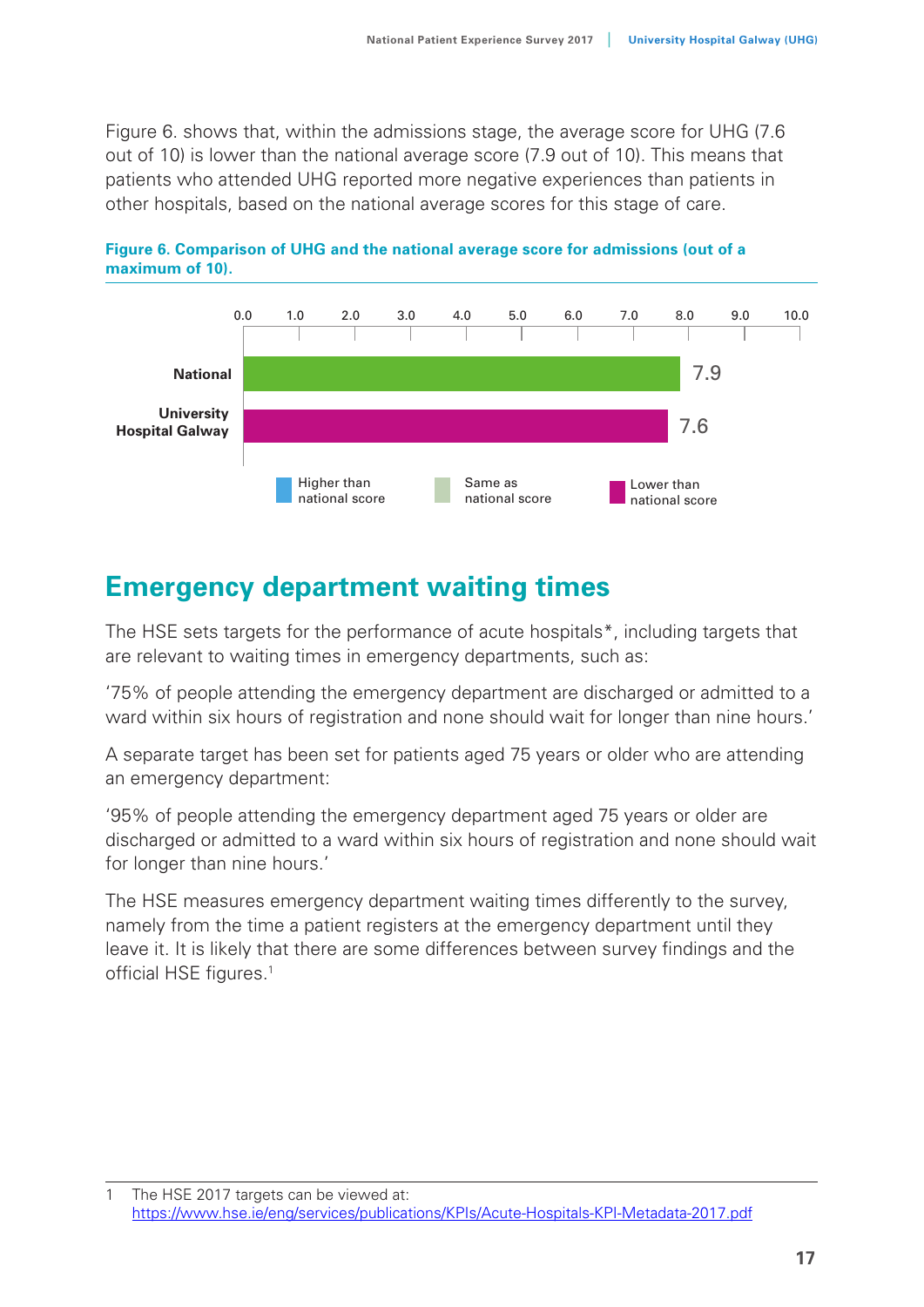## **Waiting time before being admitted to a ward**

Out of 484 people from UHG who answered the question on waiting times in the emergency department, 119 (25%) said they were admitted to a ward within six hours of arriving at the emergency department. 284 people (59%) reported waiting between six and 24 hours. 81 people (17%) said that they waited 24 hours or more in the emergency department, with a total of 24 respondents reporting that they waited 48 hours or more before being admitted to a ward.

Figure 7. outlines the waiting times in UHG, as experienced by patients, compared with the national average.

#### **What does this mean for University Hospital Galway?**

With only 25% of people reporting that they were admitted to a ward within six hours of arriving at the emergency department, the findings indicate that UHG performed below the reported national average, where 30% of people said that they were admitted within six hours of arriving. Patient-reported waiting times in UHG also fell short of the HSE target for waiting times. Studies have found that long waiting times in the emergency department after a decision has been made to admit a patient can have negative consequences for patients' health<sup>(1,2)</sup>.



#### **Figure 7. Patient-reported emergency department waiting times for UHG and nationally**

## **Admissions: what do these results mean?**

While the majority of patients who attended the emergency department at University Hospital Galway said that they were treated with respect and dignity while in the emergency department, their experience of waiting times was less favourable; 75% of people reported that they waited in the emergency department for more than six hours before being admitted to a ward. UHG performed lower than the national average for emergency department waiting times and also fell short of the targets set by the HSE.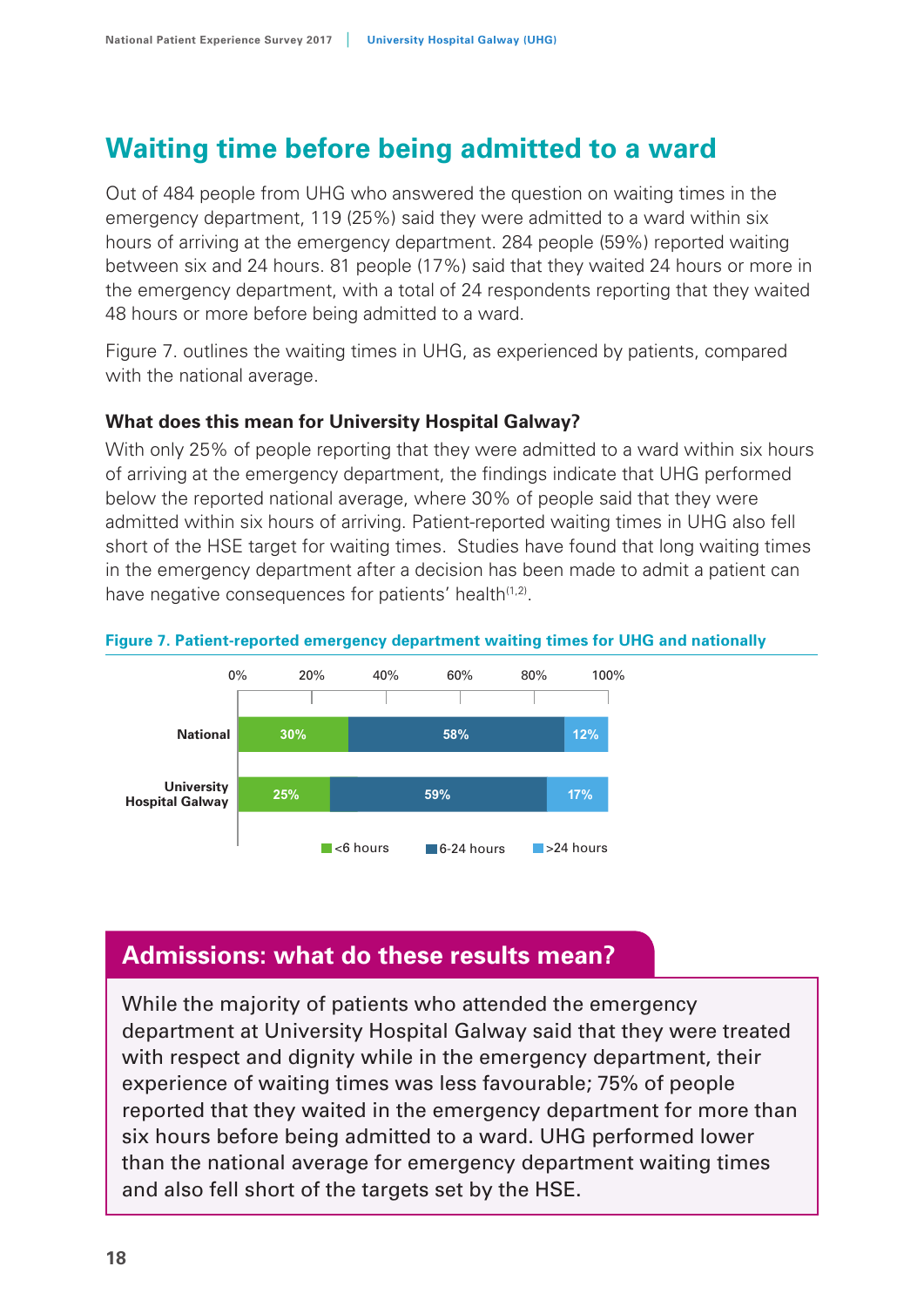# **Care on the ward**



## **In summary: what were patients' experiences of care on the ward?**

'Care on the ward' refers to peoples' experiences while on the ward, such as communication with hospital staff, privacy, pain management, cleanliness and food.

102 people (11%) reported having a 'fair to poor' experience during their stay in UHG in May 2017. However, 522 people (58%) reported having a 'very good' experience of care on the ward during the same period. These experience ratings are summarised in Figure 8 below. **Figure 8.** Experience rating for  $\theta$ 



#### **Figure 8. Experience ratings for care on the ward**

## **What were the key findings for care on the ward?**

- Out of 898 people, 687 (77%) said that the room or ward they were in was very clean.
- Of the 871 people who reported eating the food in hospital, 185 people (21%) rated the food as 'fair', and 102 people (12%) rated it as 'poor'.
- 73 suggestions for improvement were made in relation to food and drink in UHG.

**"I felt that being away from home that the nurses made every effort to talk and spend time with me."**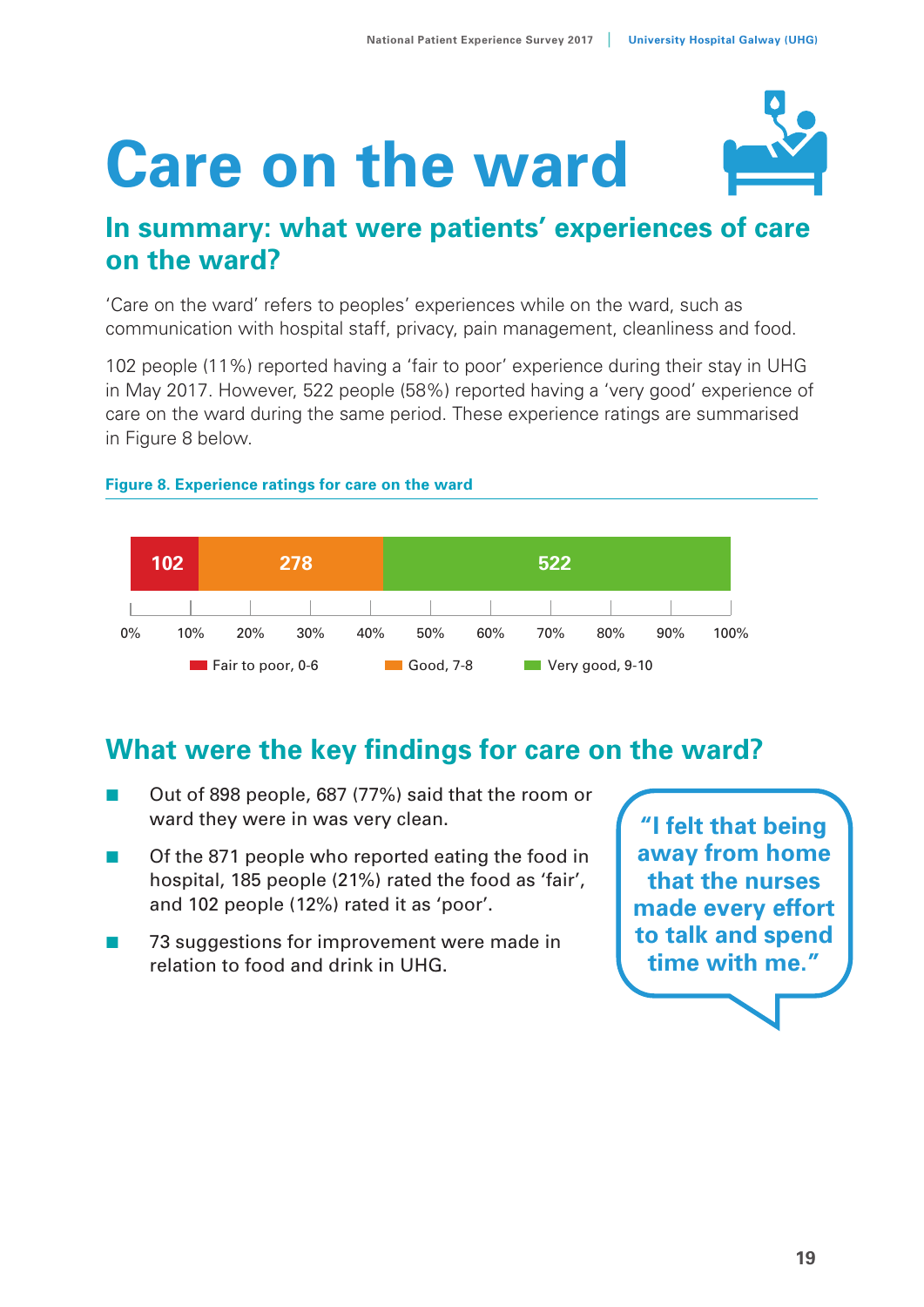

## **The patient voice: what patients said about care on the ward**

In total, patients who attended UHG made 409 comments about: 'staffing levels', 'staff availability and responsiveness,' 'other healthcare staff', 'other staff', 'food and drink', 'cleanliness and hygiene'. 197 comments offered suggestions for improvement. Of those, 73 comments related to food and drink that is provided at mealtimes.

#### **Staffing levels**

"In spite of the bad media coverage, I found that all aspects of my hospital stay were excellent. A special mention for the nurses who in spite of the pressure were as cheerful and helpful at the end of their work as they were at the beginning."

"The number of staff could be increased, most of the staff are lovely and it is disgraceful the conditions they are expected to work under. They seem to be stressed themselves, so it is difficult for them dealing with ill patients."

#### **Staff availability and responsiveness**

"The nurses were always on call when I needed them. Most of them were able to explain to me or my family my condition or treatment."

"More nurses required, after waiting for a considerable amount of time before nurses could respond to constant bleeping drips etc. and other patient requirements. Food, even though a limited choice was available, was not particularly appetising - especially at tea-time."

#### **Other healthcare staff**

"The dignity with which I was treated. The patience and kindness of staff (nurses and carers or healthcare assistants went above and beyond duty)."

#### **Other staff**

"The nurses and canteen staff were very professional, kind and caring. The staff on [Ward Name] were always there when I needed my tests to be explained."

"The cleanliness of the wards could be much improved cleaning staff very nice but did not seem to be trained in basic hygiene (example cleaning toilet with same mop and water and then cleaning floor of ward)."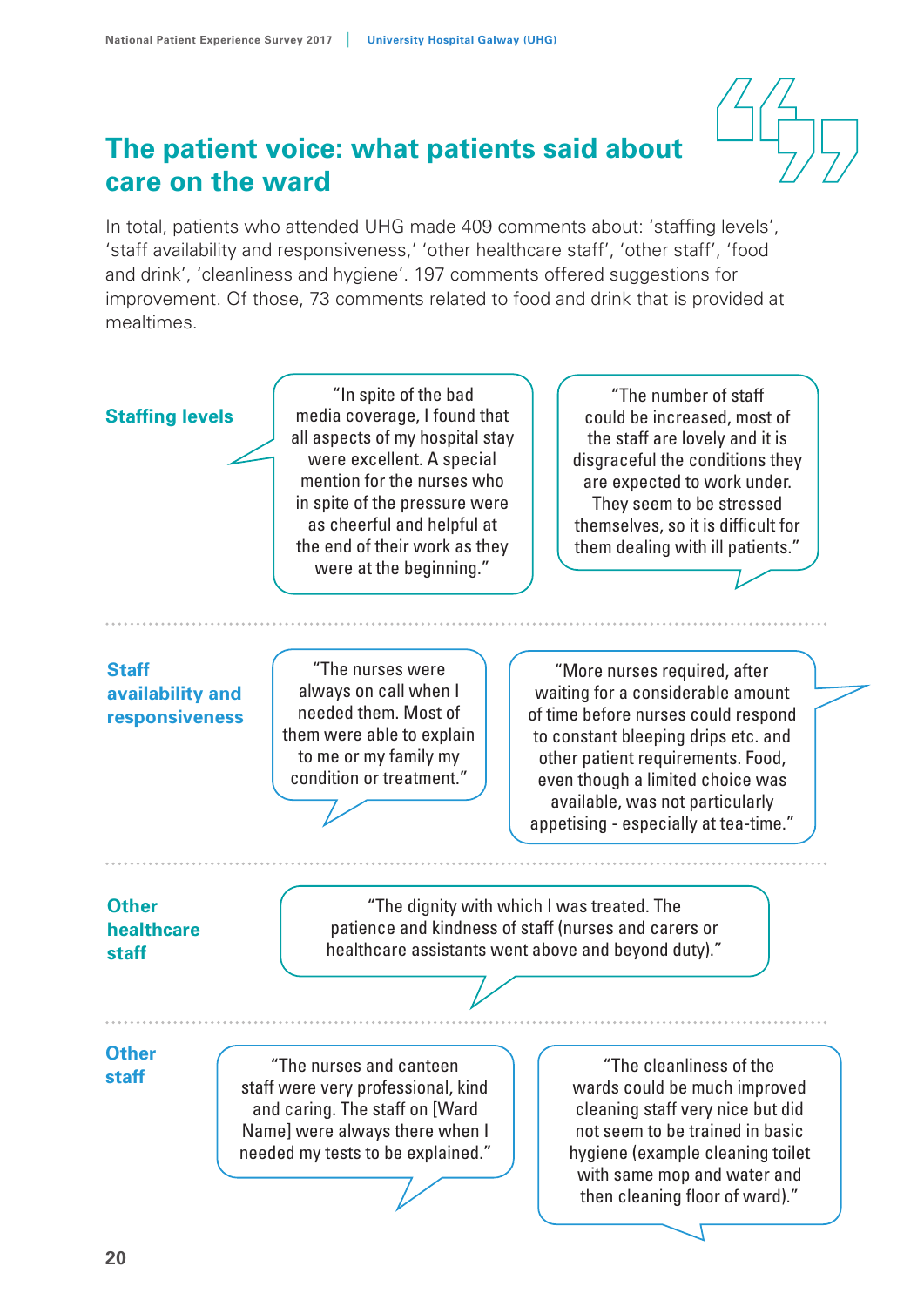#### **Food and drink**

"Staff were very attentive and caring. Food was nice and fresh and the room was very private."

"The food was very hit and miss - very bland most of the time or too spicy. The fish, both steamed and battered, were inedible."

#### **Cleanliness and hygiene**

"The level of nursing care, attention and kindness was superb. Food was good, cleanliness 1st class. Maybe there could be a limit placed on the no. of visitors visiting. After an operation it can be annoying."

"Nurses in particular spoke too loud as a result the other patients could hear everything that was said (Re Q31). Cleaning staff rubbed many items before rinsing the cloth as a result I think cross contamination could occur (Re Q10)."

## **Quantitative results for questions on care on the ward**

## **Fourteen questions asked about care on the ward.**

Q10, which asked about cleanliness on the ward, was the highest scoring question on care on the ward. 898 people answered this question, with 687 (77%) reporting that the room or ward they stayed on was very clean.

Q22 which asked about communication with nurses and Q32 which asked about pain management also performed well (score of 8.9 out of 10).

Q15 asked about hospital food, and was the lowest scoring question. 871 people reported receiving food during their stay in UHG and, of these, 185 people (21%) rated the food as 'fair' and 102 people (12%) rated the food as 'poor'.

Q28 which asked if patients could find a member of hospital staff to talk to about their worries and fears was also among the lowest scoring questions on this stage of care (score of 6.8 out of 10).



**"The facilities were excellent. The staff were excellent. The ward was spotlessly clean."**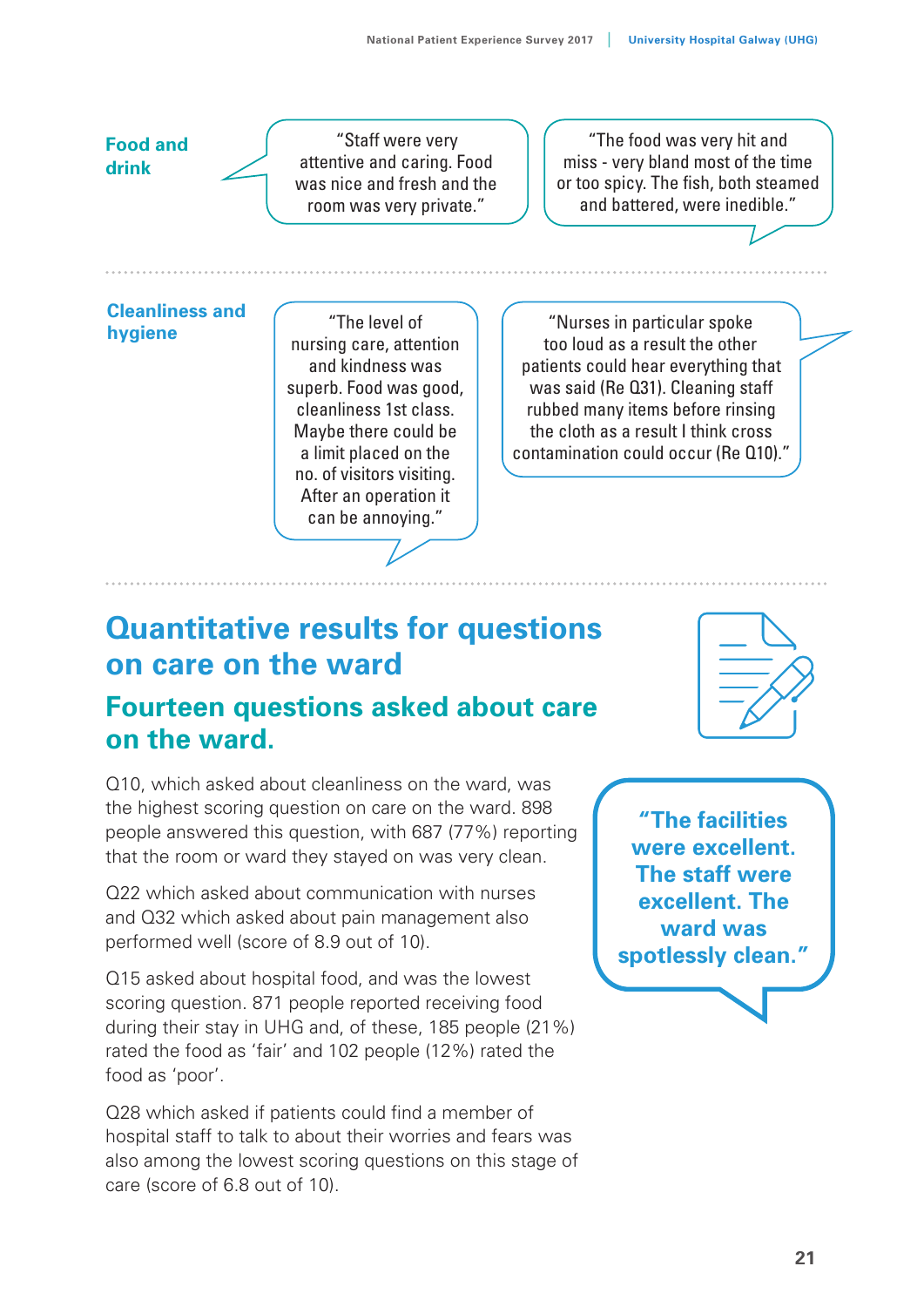Figure 9. below summarises the scores for UHG for the care on the ward stage.

#### **Figure 9. UHG scores for questions on care on the ward**

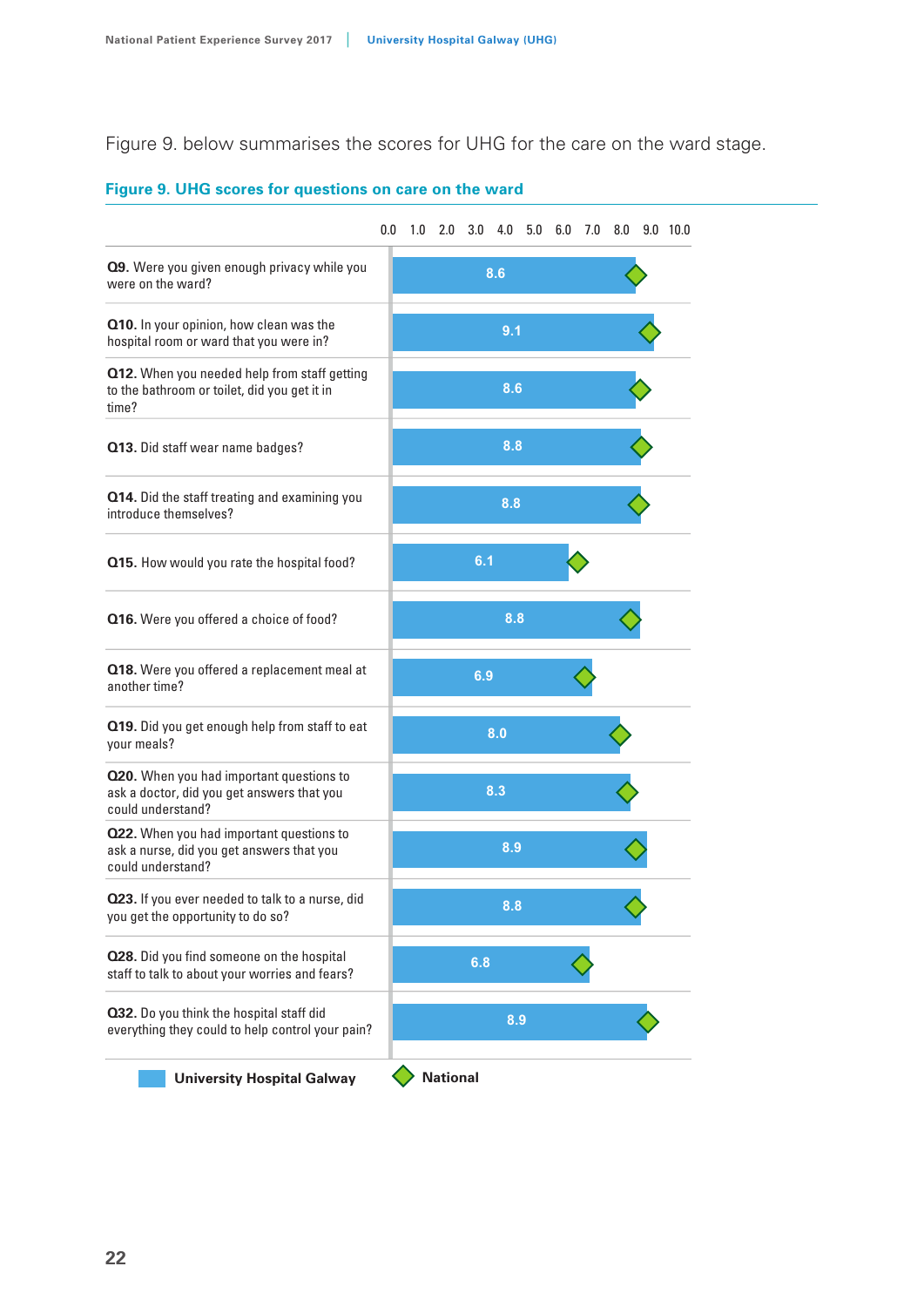Figure 10. shows that, within the care on the ward stage, the average score for UHG (8.4 out of 10) is higher than the national average score (8.3 out of 10). This means that patients who attended UHG in May 2017 reported a more positive experience of care on the ward than patients in other hospitals.





## **Care on the ward: what do these results mean?**

UHG performed quite well on this stage of care, particularly as regards cleanliness on the wards, pain management and communication with nurses. The average score for University Hospital Galway is higher than the national average for care on the ward. Patients also reported that they found it difficult to find someone to talk to about their worries and fears.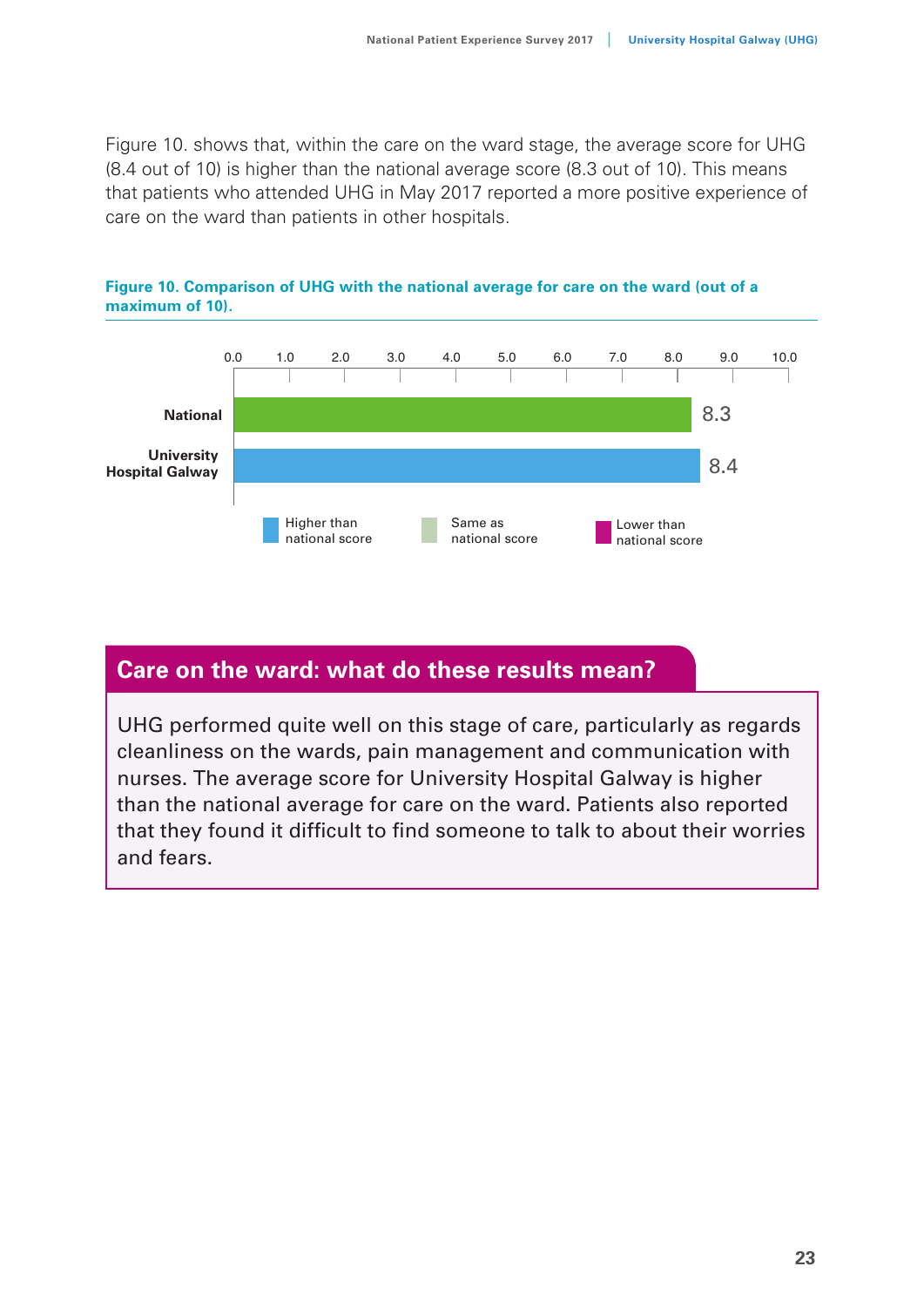# **Examinations, diagnosis and treatment**



## **In summary: what were patients' experiences of examinations, diagnosis and treatment?**

'Examinations, diagnosis and treatment' refers to peoples' experiences in the hospital while undergoing or receiving results of tests, treatments, operations and procedures.

148 people (16%) reported that they had a 'fair to poor' experience of examinations, diagnosis and treatment in UHG. 551 (61%) rated their experience during this stage of care as 'very good'. These experience ratings are summarised in Figure 11 below.

#### **Figure 11. Experience ratings for examinations, diagnosis and treatment**



## **What were the key findings for examinations, diagnosis and treatment?**

- 762 people (85%) said that they were always given enough privacy when being examined or treated.
- Q21 and Q38 which asked about communication between staff and patients were the lowest scoring questions for this stage of care.
- The majority of positive comments received mentioned nurses, doctors and consultants.

## **The patient voice: what patients said about examinations, diagnosis and treatment**

People made 450 comments about: 'nursing staff', 'doctors or consultants' and 'waiting times for planned procedures'. 398 were positive. Of those, 237 were about the nursing staff in UHG and 152 were about doctors and consultants. 52 comments offered suggestions for improvement.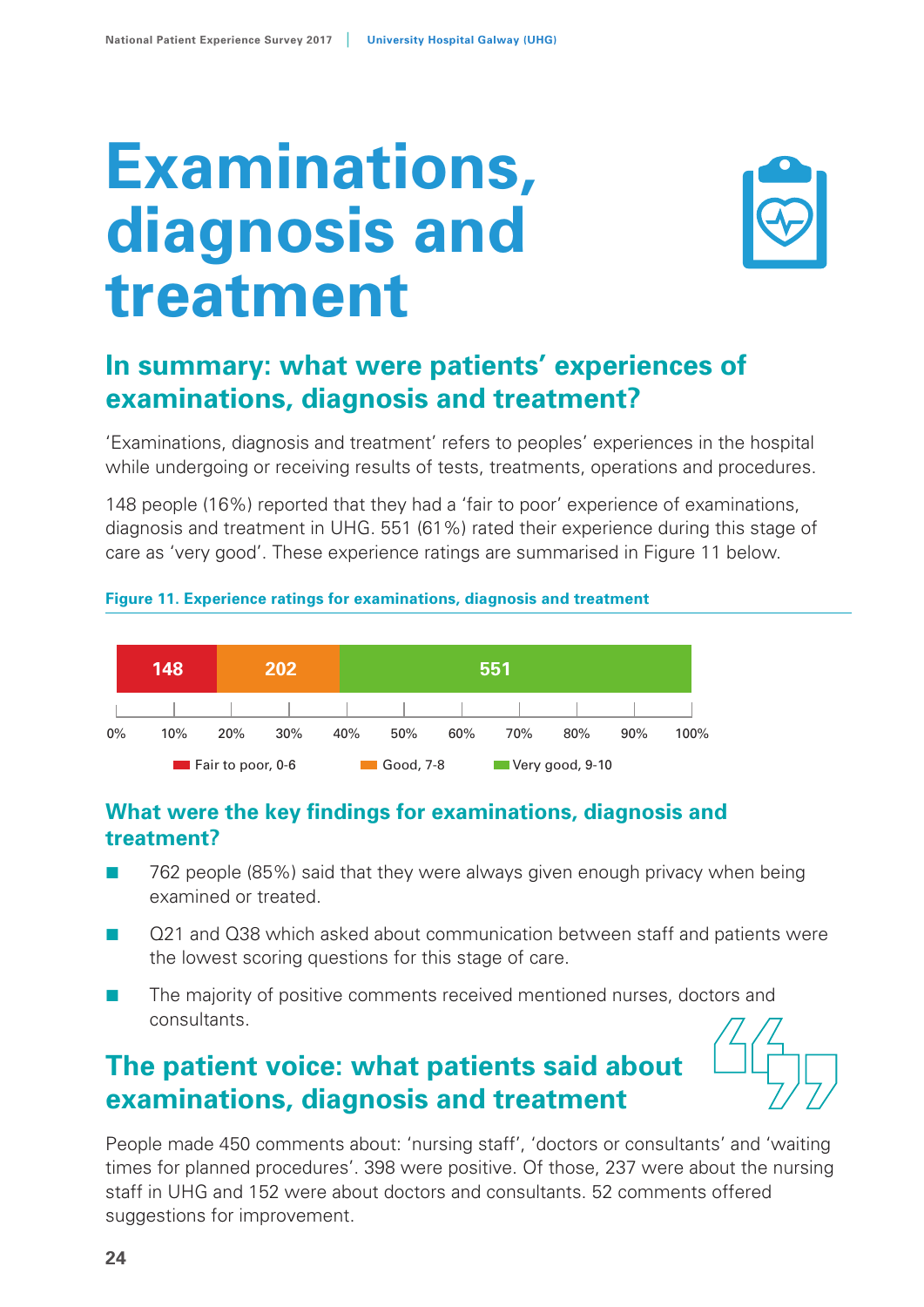#### **Nursing staff Doctors or consultants Waiting times for planned procedures** "The nurses and canteen staff were very professional, kind and caring. The staff on [Ward Name] were always there when I needed my tests to be explained." "Speed of treatment and good attitude of staff and doctors especially the consultant and registrar." "I was not 10 minutes in A&E. I was seen straight away. Had a [Procedure Name] in about 15 minutes after arriving at the hospital. I was then sent directly to the [Ward Type] and was looked after immediately and after about 3 hours got a bed in a private room." "When a patient changes over night doctors must listen and not just want the patient discharged to let someone else into the bed. No diagnosis provided to the family is shocking. When challenged 6 diagnosis provided but no uniformity between the doctors involved in the different diagnoses." "One time after an operation, when I was back on the ward I asked a nurse twice to help me to the toilet. I went by myself as I could not wait any longer. This was my only bad experience." "2 theatres open when you have about 5 theatres is appalling. I had to wait from Tue - Sat to see if I could have my op. 4 days fasting and at 10pm to be told Not Today. This is a disgrace. All parties involved in this charade is frustrated,

## **Quantitative results for questions on examinations, diagnosis and treatment Thirteen questions asked about examinations, diagnosis and treatment.**

Q31 was the highest scoring question in this stage of care. Out of 897 people, 762 (85%) said they were always given privacy when being examined or treated in UHG. This area achieved an overall score of 9.1 out of 10.

Q21 was the lowest scoring question on examinations, diagnosis and treatment (score of 7.8 out of 10). 68 people (8%) said that they did not feel they had enough time to discuss their care and treatment with a doctor. 235 people (36%) said that they only to some extent had enough time. Nonetheless, UHG scored higher than the national average on this particular question.

inhumane disgusting. No one is a winner. Crazy!"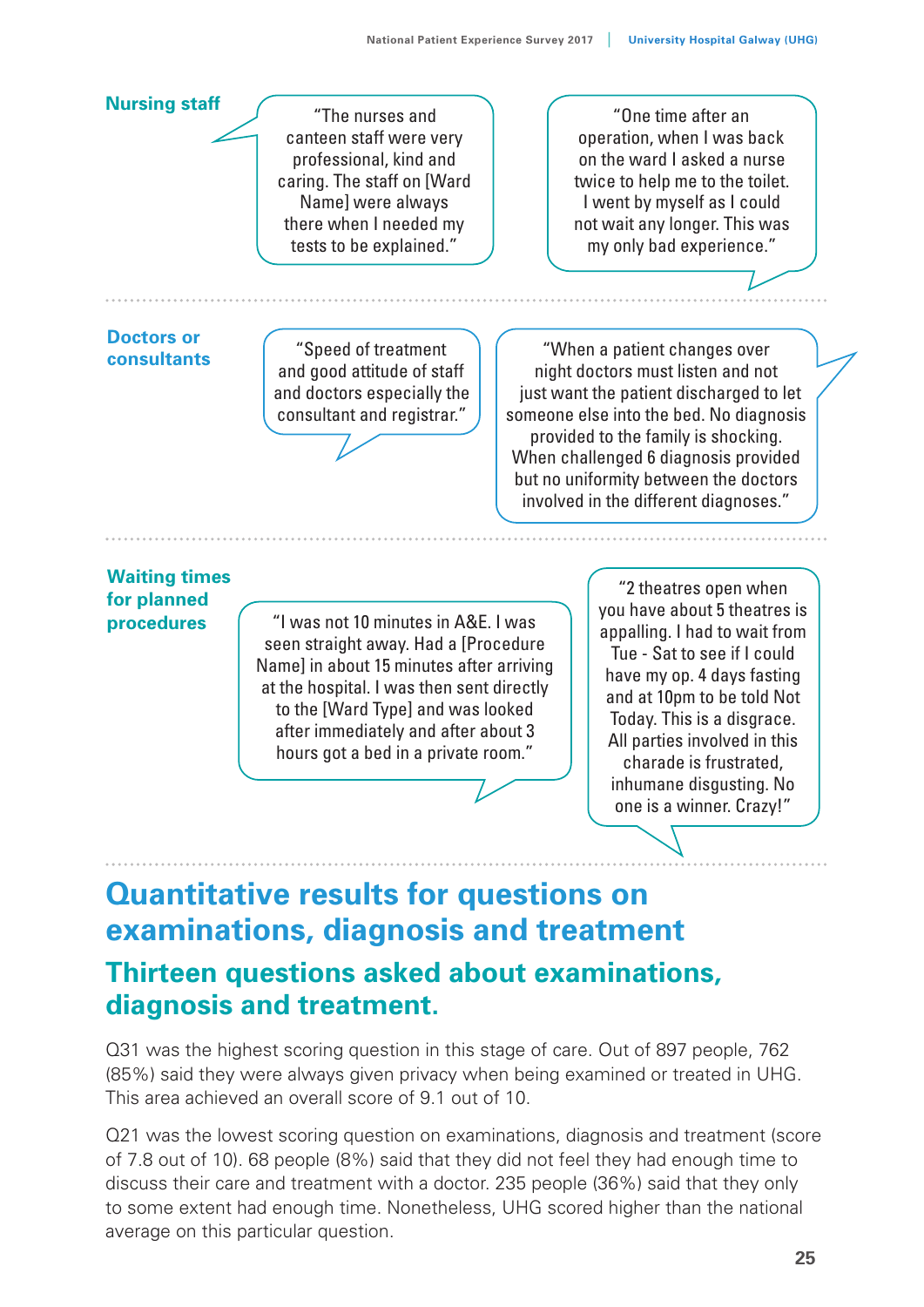With a score of 7.9 out of 10, Q38 was also a low scoring question for this stage of care. Even though 68% of people said that they were told beforehand how they could expect to feel after their operation or procedure, 138 (23%) said they were only given some information, while 57 (10%) were not given any such information.

Figure 12. summarises the scores for UHG during examinations, diagnosis and treatment.

#### **Figure 12. UHG scores for questions on examinations, diagnosis and treatment Figure 15. SVUH scores for discharge or transfer**

| 0.0 | 1.0                                                                                                            |  | 4.0 |                                                                    |     |                |                | $9.0$ 10.0 |
|-----|----------------------------------------------------------------------------------------------------------------|--|-----|--------------------------------------------------------------------|-----|----------------|----------------|------------|
|     |                                                                                                                |  |     |                                                                    |     |                |                |            |
|     |                                                                                                                |  |     |                                                                    |     |                |                |            |
|     |                                                                                                                |  |     |                                                                    |     |                |                |            |
|     |                                                                                                                |  |     |                                                                    |     |                |                |            |
|     |                                                                                                                |  |     |                                                                    |     |                |                |            |
|     |                                                                                                                |  |     |                                                                    |     |                |                |            |
|     |                                                                                                                |  |     |                                                                    |     |                |                |            |
|     |                                                                                                                |  | 9.0 |                                                                    |     |                |                |            |
|     |                                                                                                                |  | 8.7 |                                                                    |     |                |                |            |
|     |                                                                                                                |  | 8.7 |                                                                    |     |                |                |            |
|     |                                                                                                                |  |     |                                                                    |     |                |                |            |
|     |                                                                                                                |  |     |                                                                    |     |                |                |            |
|     |                                                                                                                |  |     |                                                                    |     |                |                |            |
|     | did a member of staff explain what would happen?<br><b>Q39.</b> After the operation or procedure, did a member |  | 2.0 | 3.0<br>7.8<br>8.0<br>8.2<br>8.3<br>8.2<br>8.2<br>9.0<br>7.9<br>8.5 | 9.1 | $5.0\quad 6.0$ | $7.0\quad 8.0$ |            |

**University Hospital Galway**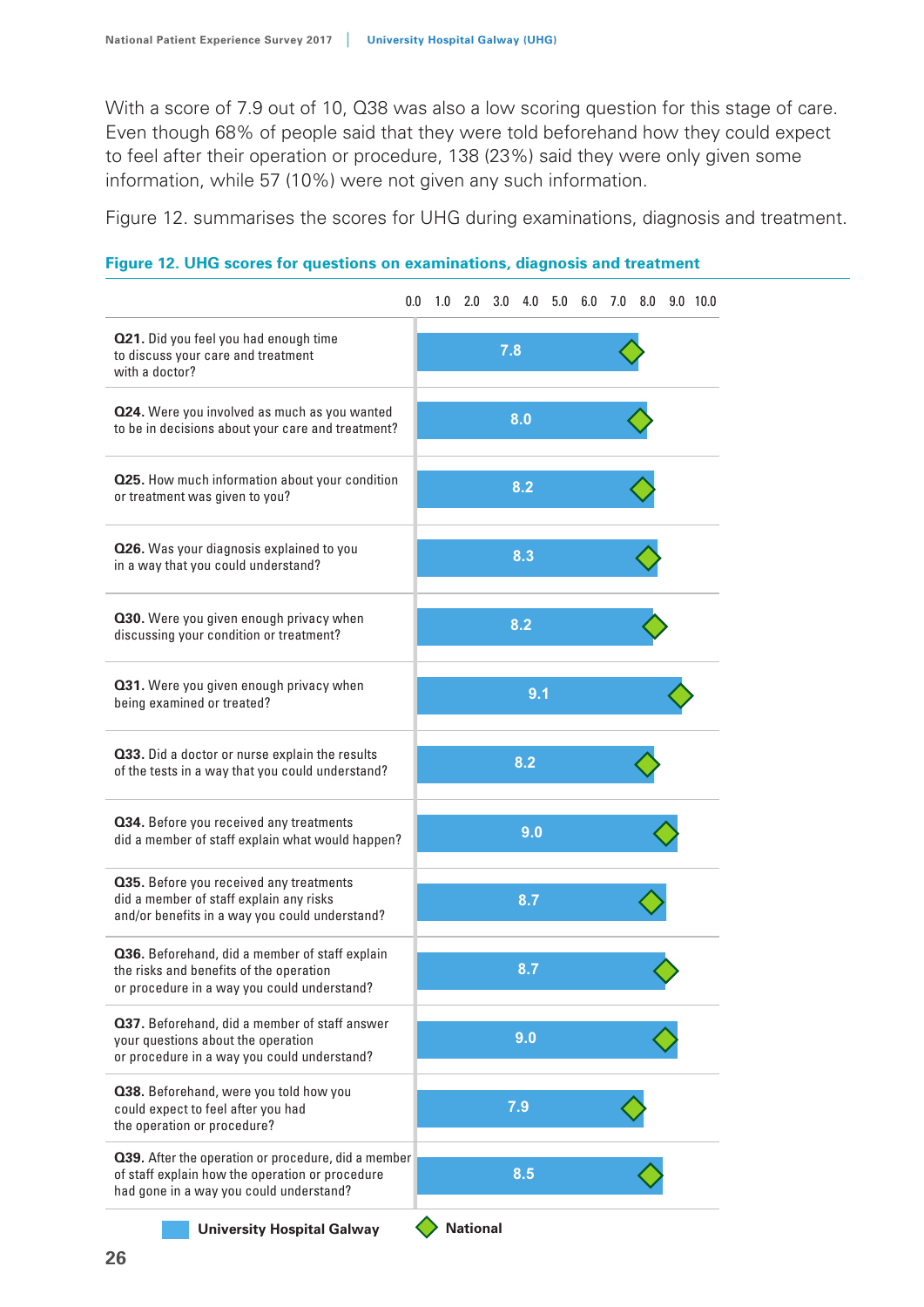Figure 13. shows that, within the examinations, diagnosis and treatment stage, the average score for UHG (8.3 out of 10) is higher than the national average score (8.1 out of 10). This means that patients who attended UHG in May 2017 reported a more positive experience than patients in other hospitals, based on the national average.





#### **Examinations, diagnosis and treatment: what do these results mean?**

UHG performed better than the national average on this stage of care. Patients reported that they were given enough privacy when being examined and treated on the ward, but were less positive about having had enough time to discuss their care and treatment with a doctor. Some patients were also less positive about having received enough information from medical staff on how they could expect to feel after an operation or procedure.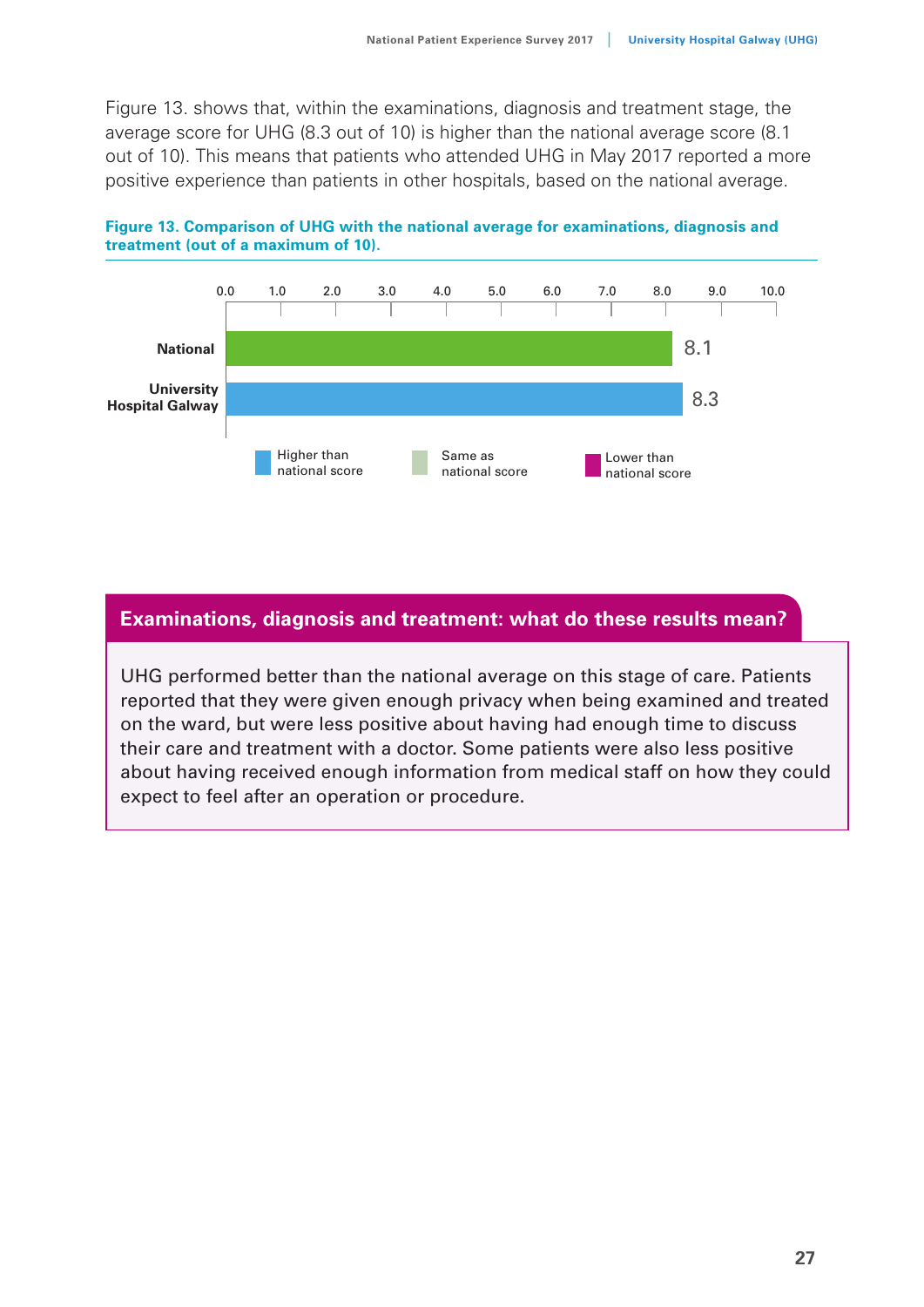# **Discharge or transfer**



## **In summary: what were the experiences of patients during discharge or transfer from hospital?**

'Discharge or transfer' refers to people's experiences of the discharge process, such as notice given of discharge and the provision of information, advice and support to manage patients' conditions.

Out of the 900 people who rated their experience of discharge or transfer, 303 (34%) said that their experience was 'fair to poor'. On the other hand, 389 people (43%) reported having a very good experience of this stage of care in University Hospital Galway. Figure 14 below summarises these experience ratings.

#### **Figure 14. Experience ratings for discharge or transfer**



## **What were the key findings for discharge or transfer?**

- This was the lowest performing stage of care for University Hospital Galway (score of 7.1 out of 10).
- The highest scoring questions on this stage of care asked about whether people received enough notice about when they were going to be discharged (Q41) and about whether staff explained the purpose of the medication people were to take at home in a way they could understand (Q45). Both questions scored 8 out of 10.
- Q44 was the lowest scoring question for this stage of care. 417 people (48%) said that they were not given any written or printed information about what they should or should not do after leaving hospital.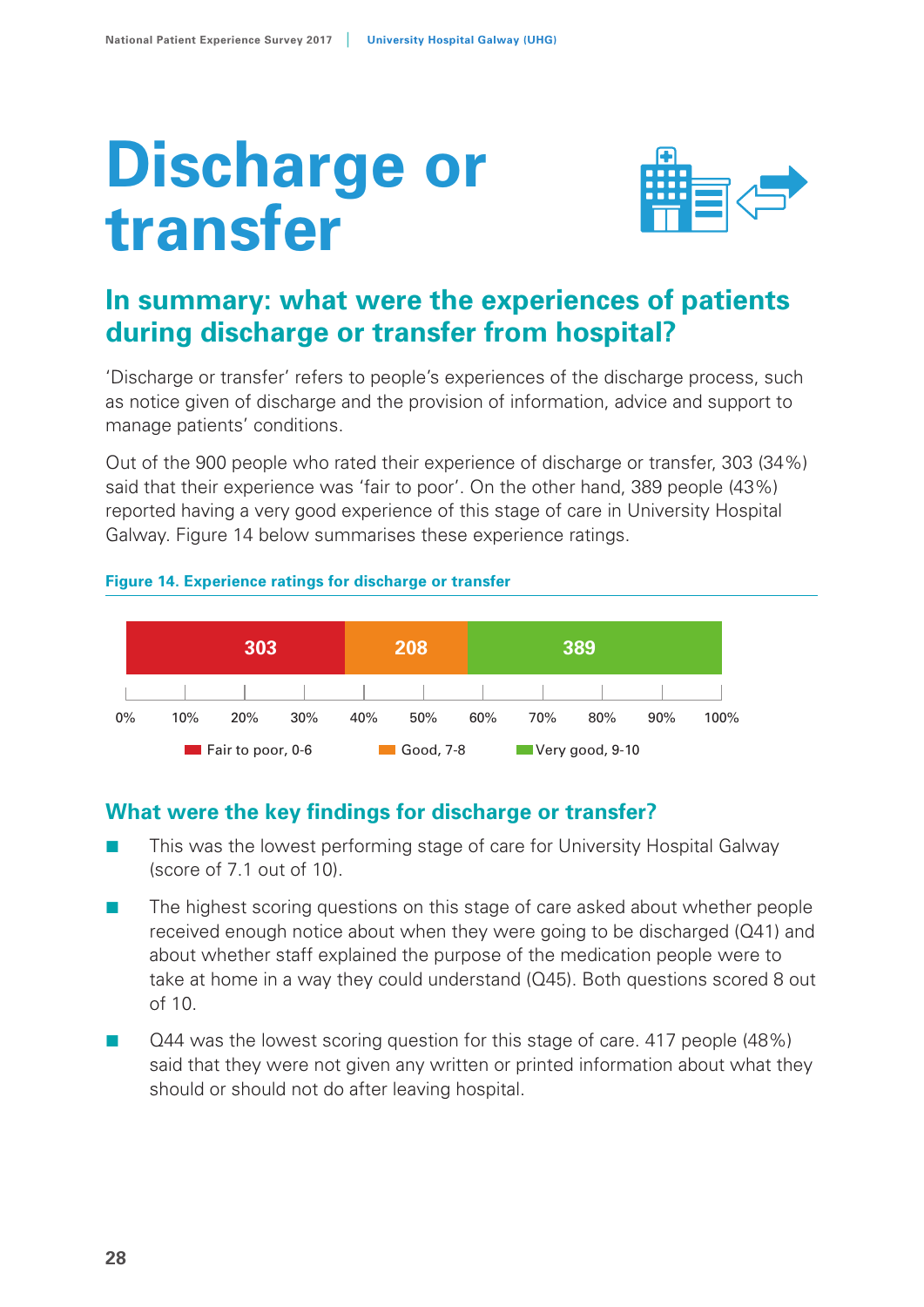## **The patient voice: what patients said about discharge or transfer from hospital**

In total, people from UHG made 35 comments in the 2017 survey about discharge and aftercare management. The majority of comments (80%) suggested areas for improvement.

## **Discharge and**

**aftercare and received on the ward** was very good. The regular checks by the staff for vitals were good. Instructions in the event of something going wrong once discharged where good."

"I received a letter to say I would be discharged on the day of my surgery however, this wasn't the case and my family then had to book into a B&B for an extra night unexpectedly. Aftercare appointments were for very early in the morning despite us living a 5 hour drive away and having to get up at 4 in the morning."

"Outpatient aftercare. My hospital stay this time may have been prevented if outpatient aftercare had dealt with my worries from previous/recent procedure. Instead this hospital stay was to repair damage following [Procedure Name]. Despite my several voiced concerns re [Procedure Type] when put in first."

"The aftercare was very good I cannot praise the nursing staff enough."

## **Quantitative results for questions on discharge or transfer from hospital**

## **Twelve questions asked about discharge or transfer.**

Q41 and Q45 were the highest scoring question in this stage of care (score of 8 out of 10). In response to Q41, 627 people (70%) said that they were definitely given enough notice about when they were going to be discharged. With regards to Q45, out of 705 people who said they were prescribed medication, 500 (71%) said that a member of staff explained the purpose of the medicines they were to take when they were at home in a way they could understand.

**"I could have been given more information on how I might cope when I got home."**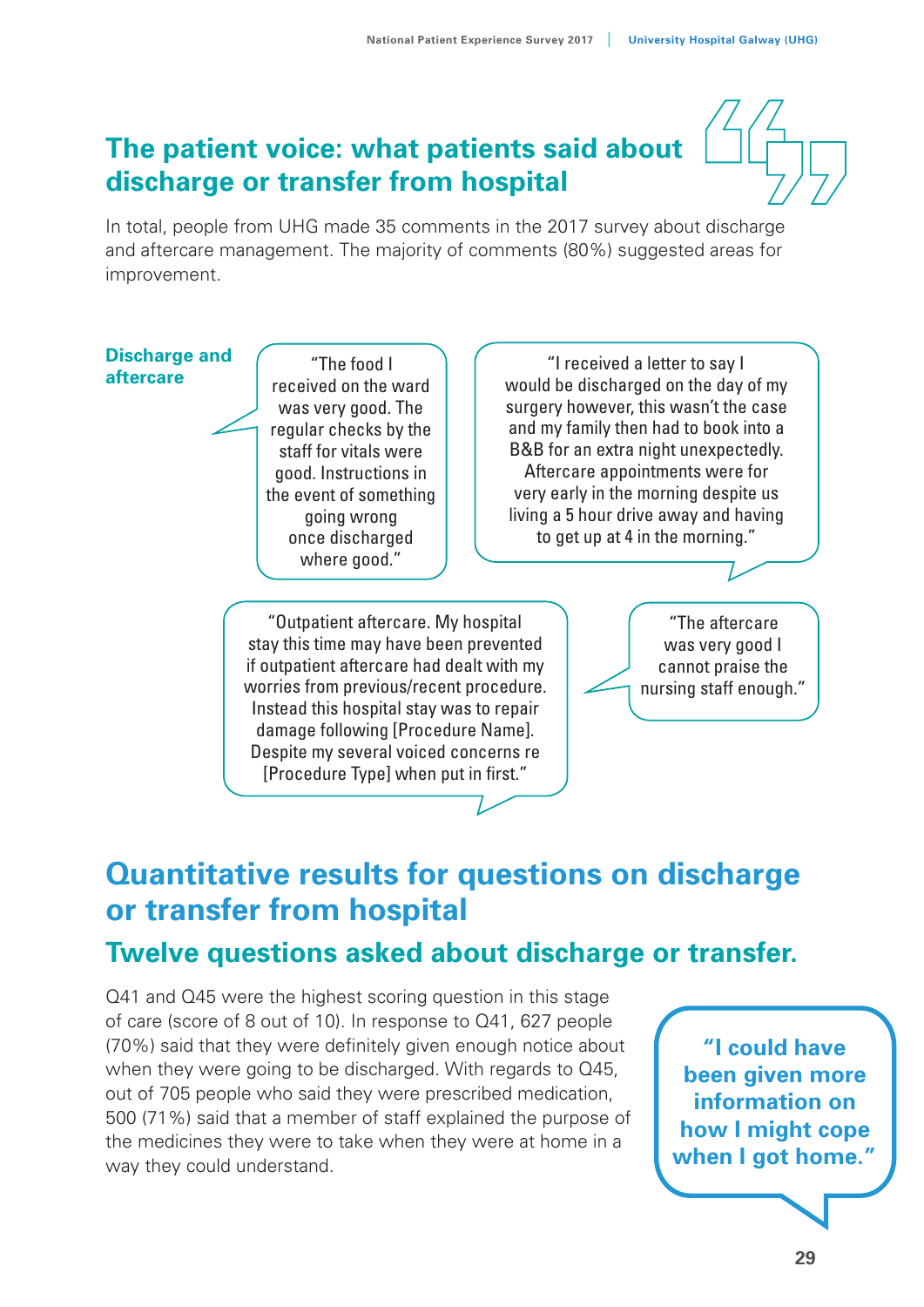With a score of 5.1 out of 10, Q44 was the lowest scoring question on discharge and transfer. Out of 863 people, 417 (48%) said that they were not given any written or printed information about what they should or should not do after leaving hospital.

Figure 15. summarises the scores for UHG for questions on discharge or transfer from the hospital.



#### **Figure 15. UHG scores for questions on discharge or transfer Figure 15. SVUH scores for discharge or transfer**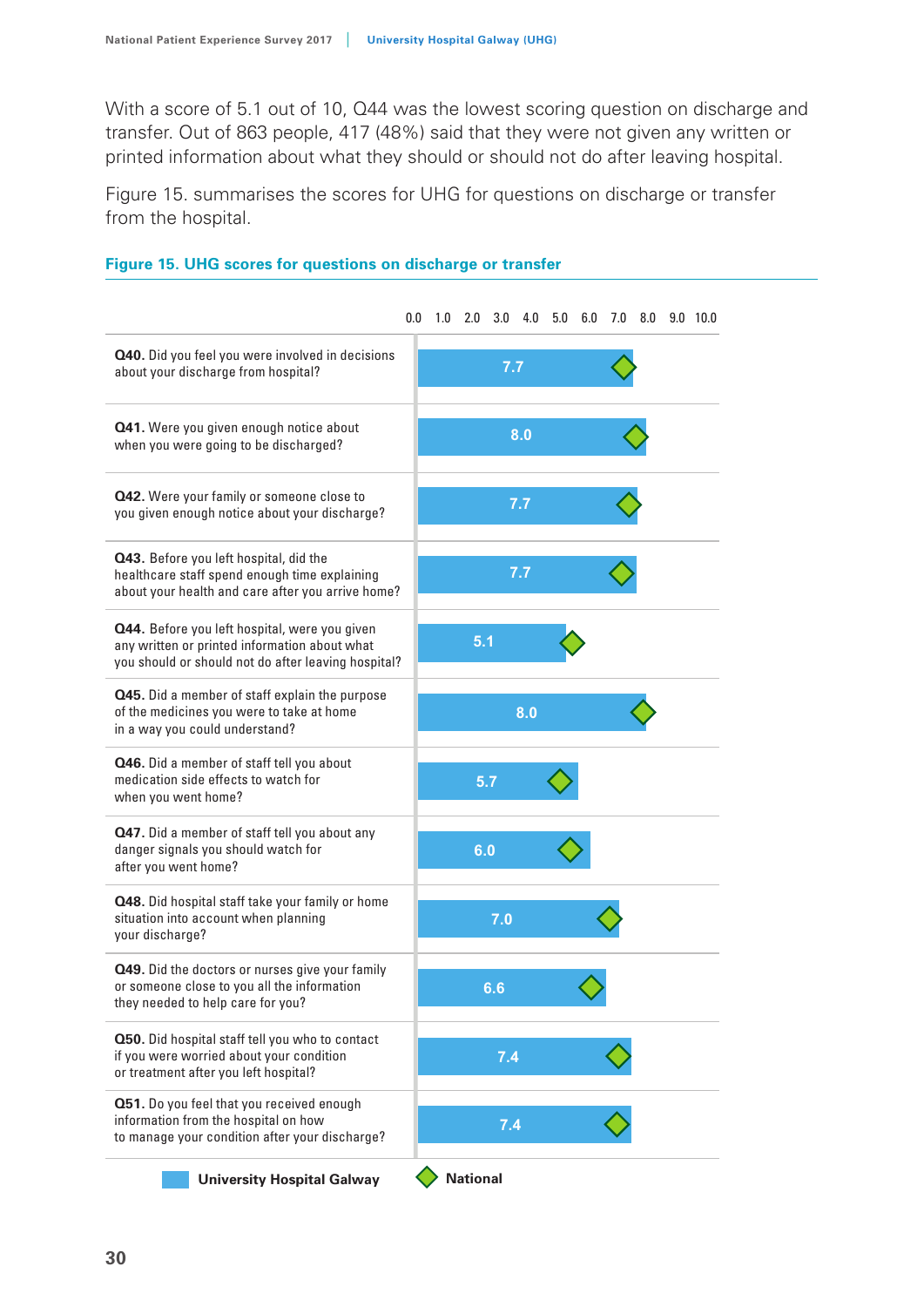Figure 16. shows that as regards discharge or transfer from hospital, the average score for UHG (7.1 out of 10) is higher than the national average (6.7 out of 10). This means that patients who attended UHG in May 2017 reported more positive experiences of the discharge process in comparison with patients in other hospitals, based on the national average scores.





#### **Discharge or transfer: what do these results mean?**

UHG did not perform as well on this stage of care compared with the other stages. Nonetheless, the hospital's scores were higher than the national average for this particular stage of care. While patients reported receiving enough notice about when they were going to be discharged and the purpose of the medicines they were to take at home, they reported not having been given written or printed information about what they should or should not do after leaving hospital.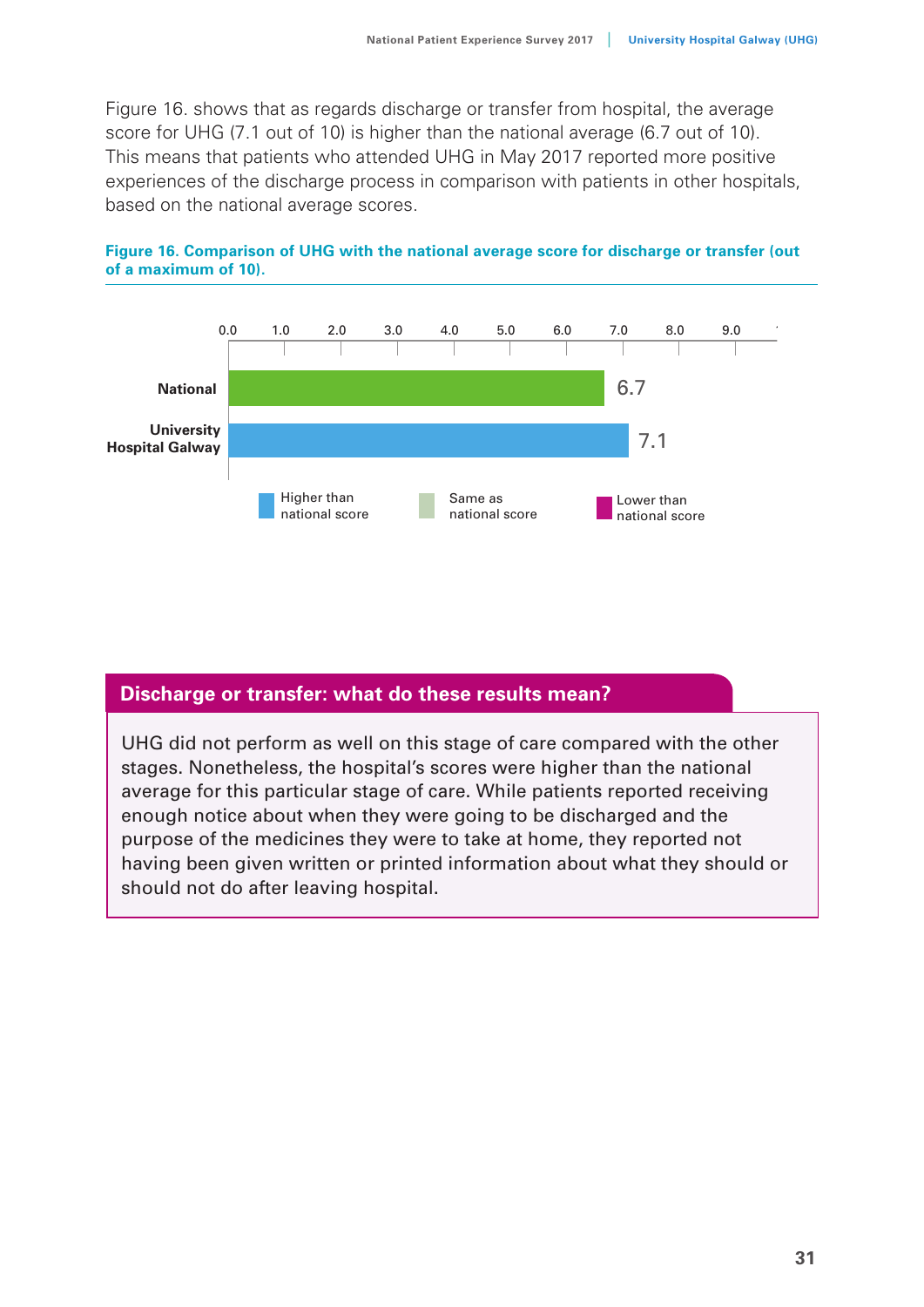# **Other aspects of care**



## **In summary: what were patients' experiences of other aspects of care?**

In the 2017 survey, 'other aspects of care' refers to the more general aspects of care that are not specific to a particular stage of care, but rather, apply throughout the hospital journey.

## **What were the key findings for other aspects of care?**

- People in University Hospital Galway reported very positive experiences of being treated with respect and dignity while they were in the hospital.
- 84% of patients in University Hospital Galway said that they always had confidence and trust in the hospital staff treating them.
- Q27. Which asked if patients' families or someone close to them had sufficient opportunities to talk to a doctor in UHG, was the lowest scoring question for other stages of care (7.4 out of 10).

## **The patient voice: what patients said about other aspects of care**

Patients from UHG made 404 comments in the 2017 survey about ''staff in general', 'communication with family and friends', 'physical comfort', 'hospital facilities', 'clinical information and history' and 'health insurance'. 247 (61%) were positive comments while 157 (39%) suggested areas for improvement. Of the positive comments, 210 were about staff in general.

## **Staff in**

**general**  $\begin{pmatrix} 1 & 0 & 0 \\ 0 & 1 & 0 \\ 0 & 0 & 1 \end{pmatrix}$  was very satisfied with my care in the hospital. All staff I encountered were professional and polite. The care I received was top class and delivered with total care in a friendly atmosphere."

"I was a patient of [Ward Name]. I have never encountered staff that were so indifferent, unempathetic and downright rude, and I have been in hospital a few times. It seemed to me that you were just left there - nobody cared."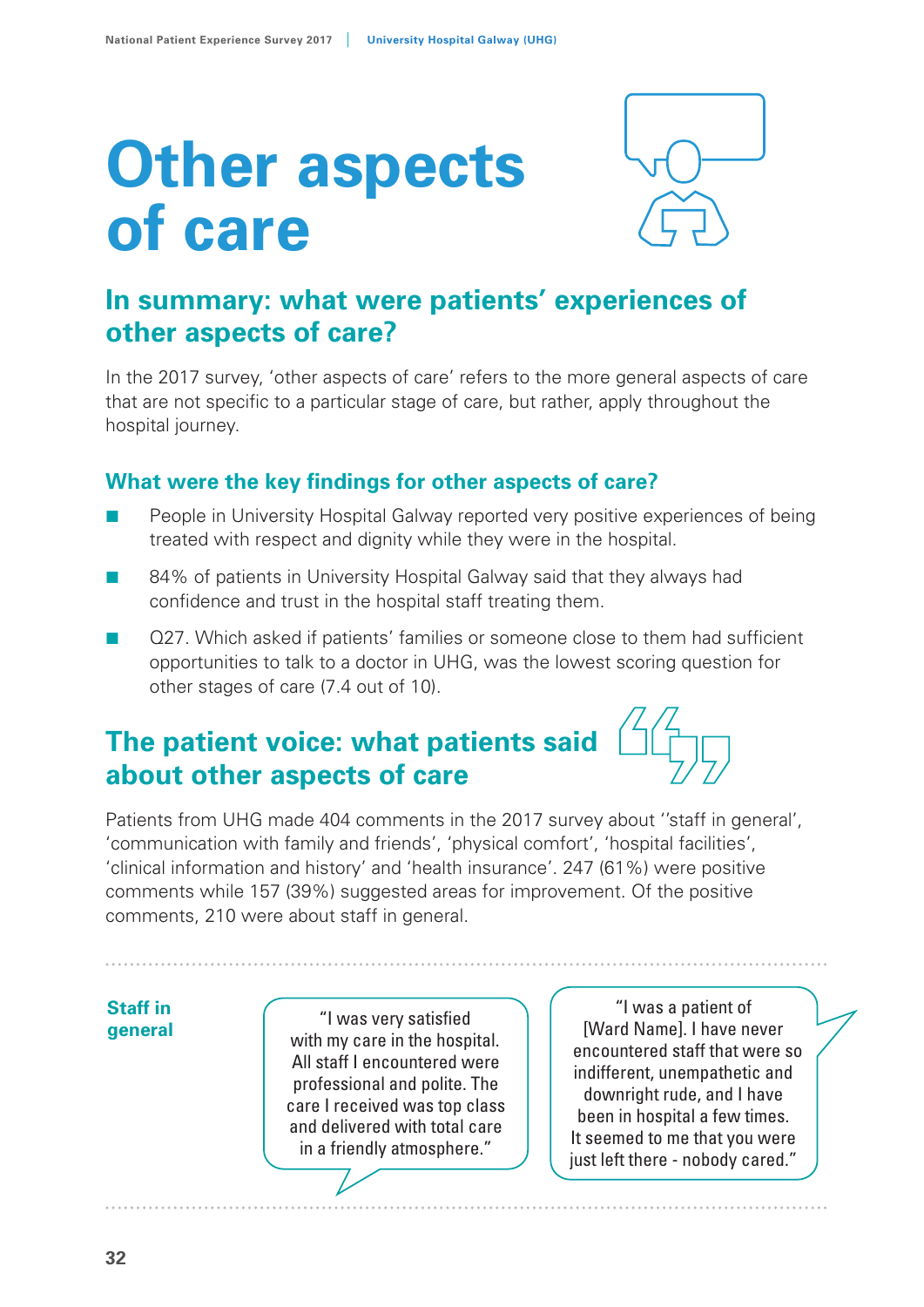#### **Communication with family and friends**

"The surgeon rang my daughter as soon as surgery was completed and gave her all information on how operation went and how I was. It was much appreciated."

"My father has [Condition Name] therefore cannot remember any test administered. I asked the nurses & doctors to please contact a family member to discuss any + all tests and results. This never happened. There was a change in medication that was never explained until I went to chemist to order new prescription."

#### **Physical comfort**

"[Ward Type] University Hospital Galway. - [Dr Name] + team and nurses were brilliant. Immediate care - very professional and very kind. Unit was bright and clean - an oasis of calm which immediately cut stress levels."

"Having a disability & [Condition Type] family members had to make sure incontinent pads were changed regularly & ensure fluids were given without them overseeing care, I could have gone hours without fluids & been left in wet clothes."

#### **Hospital facilities**

"The facilities were excellent. The staff were excellent. The ward was spotlessly clean."

"My real complaint was with the trolley. Lying out it was crucifying. The bed I occupied following surgery was no better. I could not rest on it. My [Condition Name] and indeed caused more discomfort than the surgery. For this reason I spent most time sitting out on the chair through the day, where I dozed as much as possible. One cotton blanket was not enough for warmth. I resorted to sleeping in my dressing gown - when I did sleep!!"

#### **Clinical information and history**

"I was given a prescription on leaving was not told what the drug was for nor how long I had to take them for."

**Private health insurance**

"Despite having private health insurance I was in a 7 bed ward that had 8 patients in it. Also the electronic bed was taken away from me for another patient when I was still having difficulty getting in and out of bed."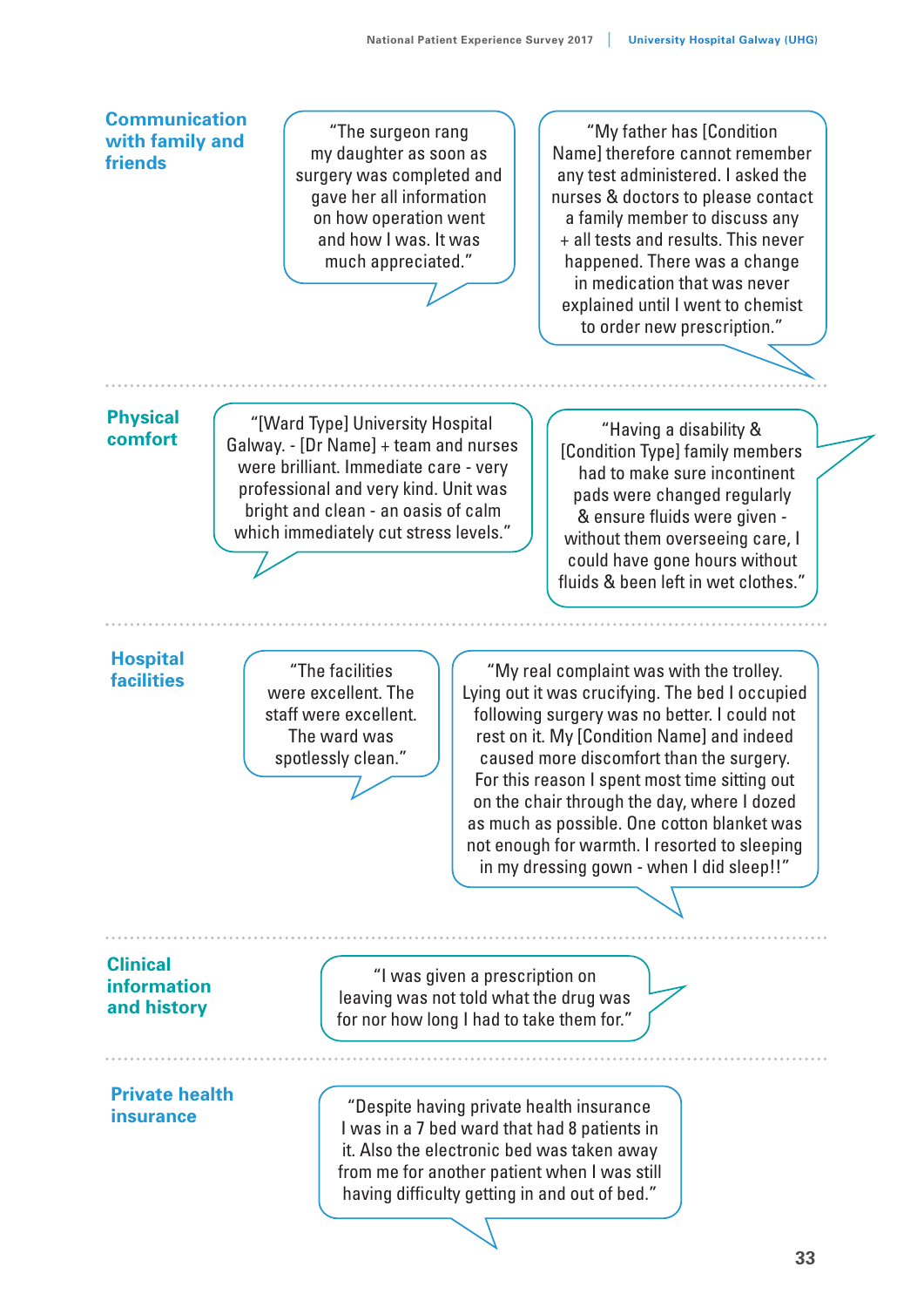## **Quantitative results for questions on other aspects of care**

**Question 52** asked people if they felt that they were treated with respect and dignity while in UHG in May 2017. Overall, 751 people (84%) said that they were always treated with respect and dignity, while 15 people (2%) said that they were not.

Figure 17. below shows patients' rating of the level of dignity and respect they were shown in hospital.



#### **Figure 17. Ratings for dignity and respect**

**Question 29** asked people if they had confidence and trust in the hospital staff treating them. 758 people (84% of all people who answered Q29) said that they always had confidence and trust in the hospital staff, while 14 people (2%) said that they did not.

**Question 11** asked people about the cleanliness of the bathrooms and toilets in UHG. While 616 people (70% of all people who said they used a toilet or a bathroom in UHG) said that the toilets and bathrooms were very clean, 44 people (5%) said that they were not very or not at all clean.

**Question 27** asked people if their family or someone close to them had sufficient opportunities to talk to a doctor in UHG. Out of 643 people, 387 (60%) said that their family or people close to them had sufficient opportunities to talk to a doctor. However, 70 people (11%) said that their family or friends did not get the opportunity to talk to a doctor.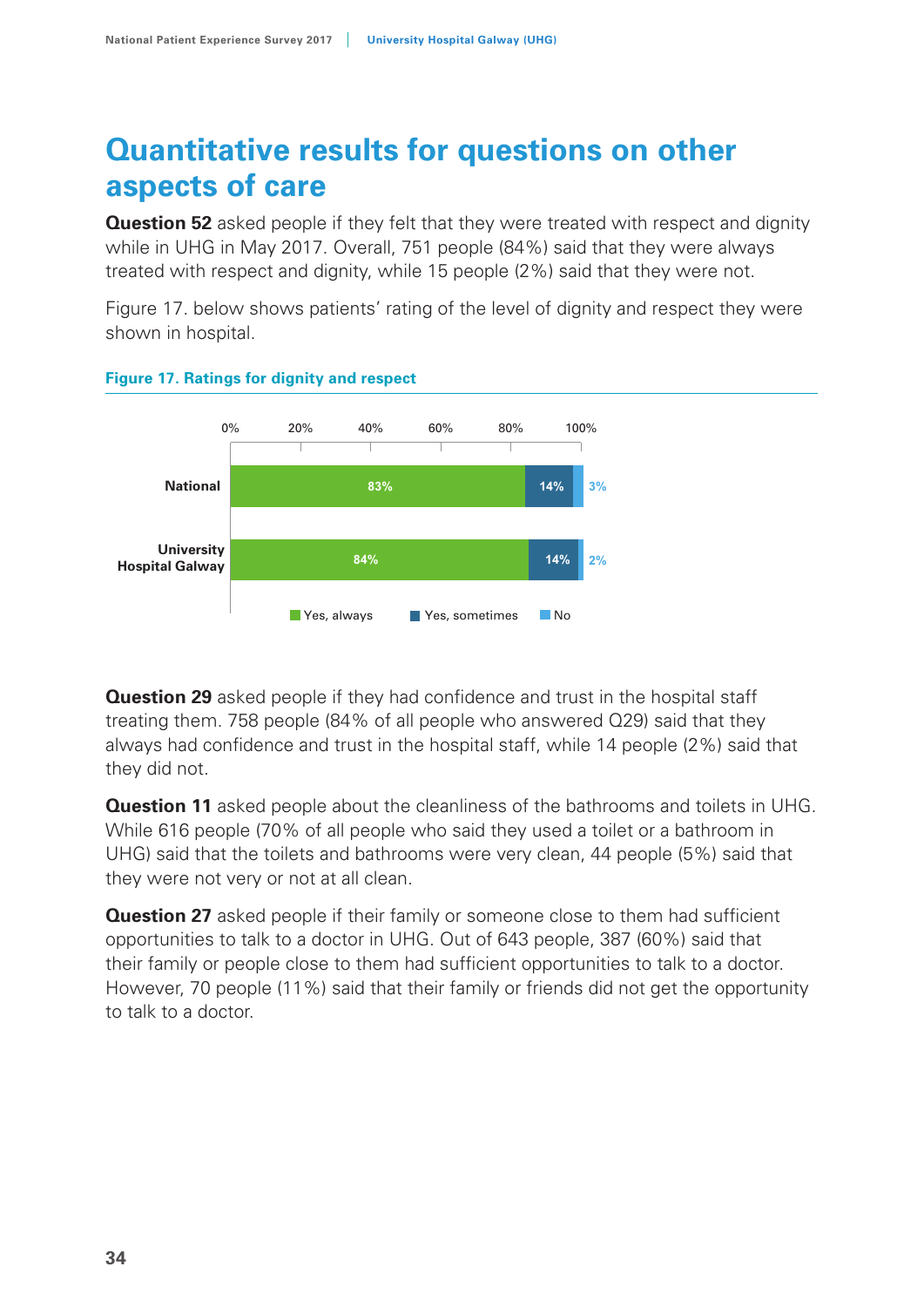Figure 18. summarises the scores for UHG for questions about other aspects of care.



#### **Figure 18. UHG scores for questions on other aspects of care**

#### **Other aspects of care: what do these results mean?**

Patients in UHG reported that they were treated with dignity and respect and had confidence and trust in the hospital staff who treated them. The cleanliness of toilets and bathrooms was also rated highly. Q27 was the lowest scoring question on other aspects of care; people reported less positive experiences in terms of the opportunities for their families or friends to speak with hospital staff.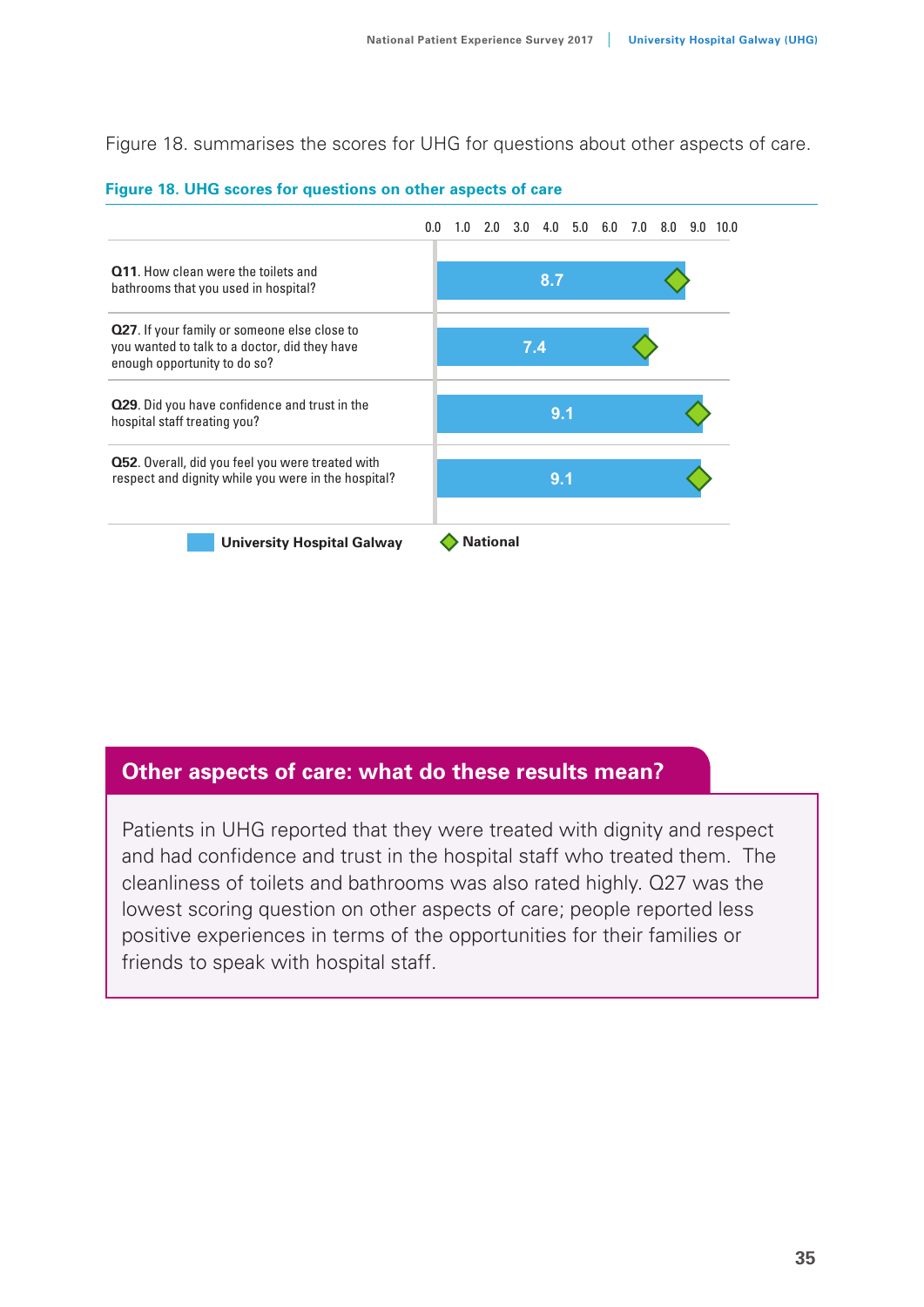

## **Chapter 3 Overall experience**

## **Ratings of overall experience**

People were also asked to rate their overall hospital experience on a scale of 0 to 10, with 10 being the most positive experience, and 0 the most negative experience.

Figure 19. below provides the average overall rating of hospital experience, reported by people who completed the survey in UHG, compared with the national average.

In general, over half of people (55%), who stayed in UHG in May 2017, reported having a very good experience in this hospital, whereas 14% of people indicated a fair to poor experience.



#### **Figure 19. Overall rating of hospital experience for UHG and nationally**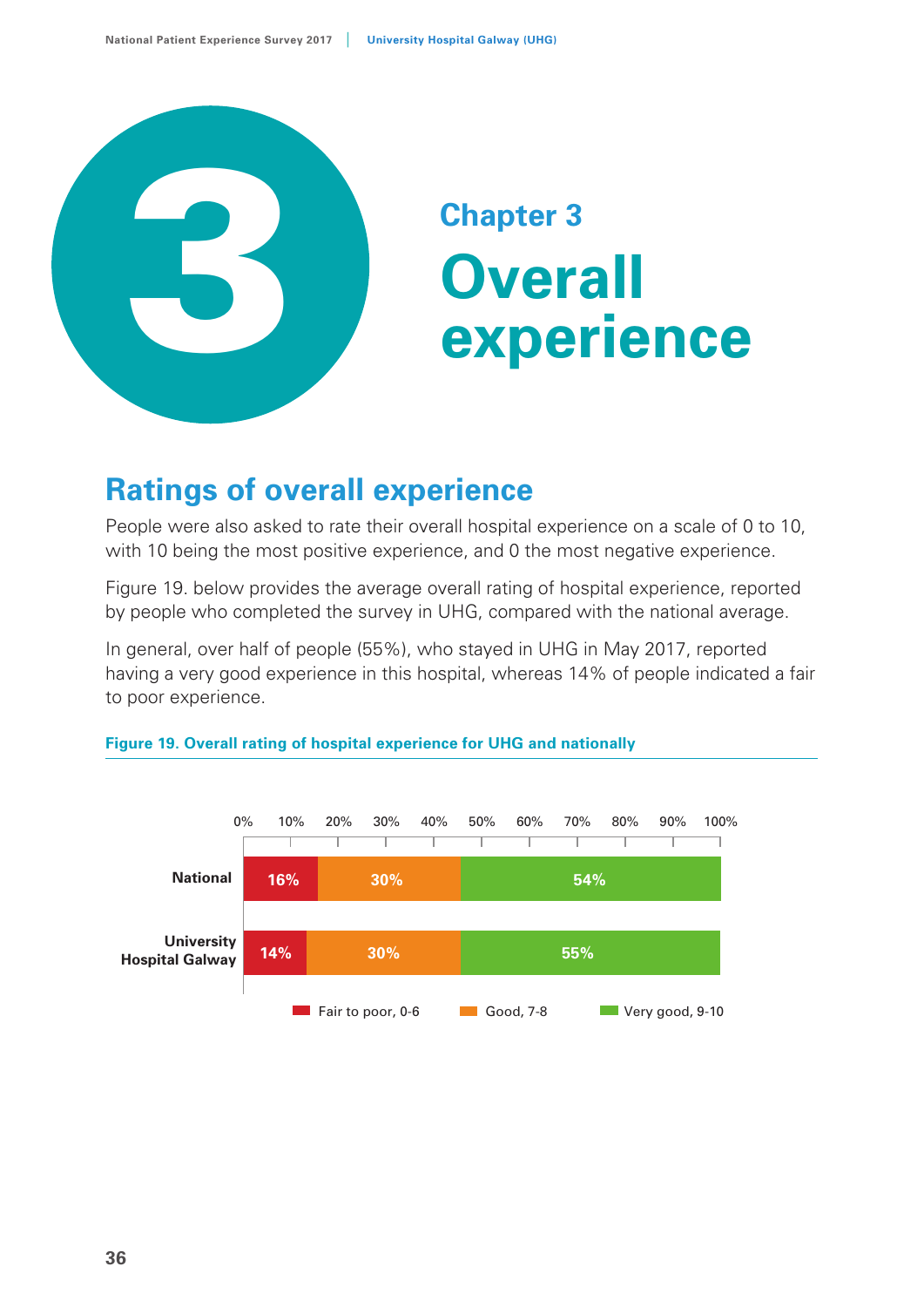

# **Conclusion**

## **How did patients experience hospital care in UHG, in May 2017?**

Overall, patients' ratings of their experiences at UHG were slightly above the national average. 85% of patients at UHG said they had a 'very good' or 'good' experience, compared with 84% nationally.

Patients at UHG reported high levels of trust and confidence in the hospital staff treating them. Many patients reported positive experiences about how staff in the hospital communicated with them. In particular, people felt positive about the amount of time they had to discuss their care and treatment with a doctor. UHG scored above the national average in this area. Patients also reported positive experiences of the discharge process in UHG. In particular, patients said that they, their families and friends received enough information on how to manage their care at home. Many also said that a member of staff explained the purpose of the medicines they were to take when they were at home in a way they could understand.

With the majority of respondents waiting for more than six hours to be admitted to a ward, waiting times in the emergency department is one area which requires improvement in UHG. The survey found that care in the emergency department was not always patient-centred with many respondents saying that they were not treated with respect and dignity, nor were they given privacy when being examined or treated. Patients were not always given written or printed information about what they should or should not do after leaving hospital. Based on reports from patients, food provided at mealtimes is also an area which requires improvement.

These findings will serve to inform quality improvement initiatives in UHG.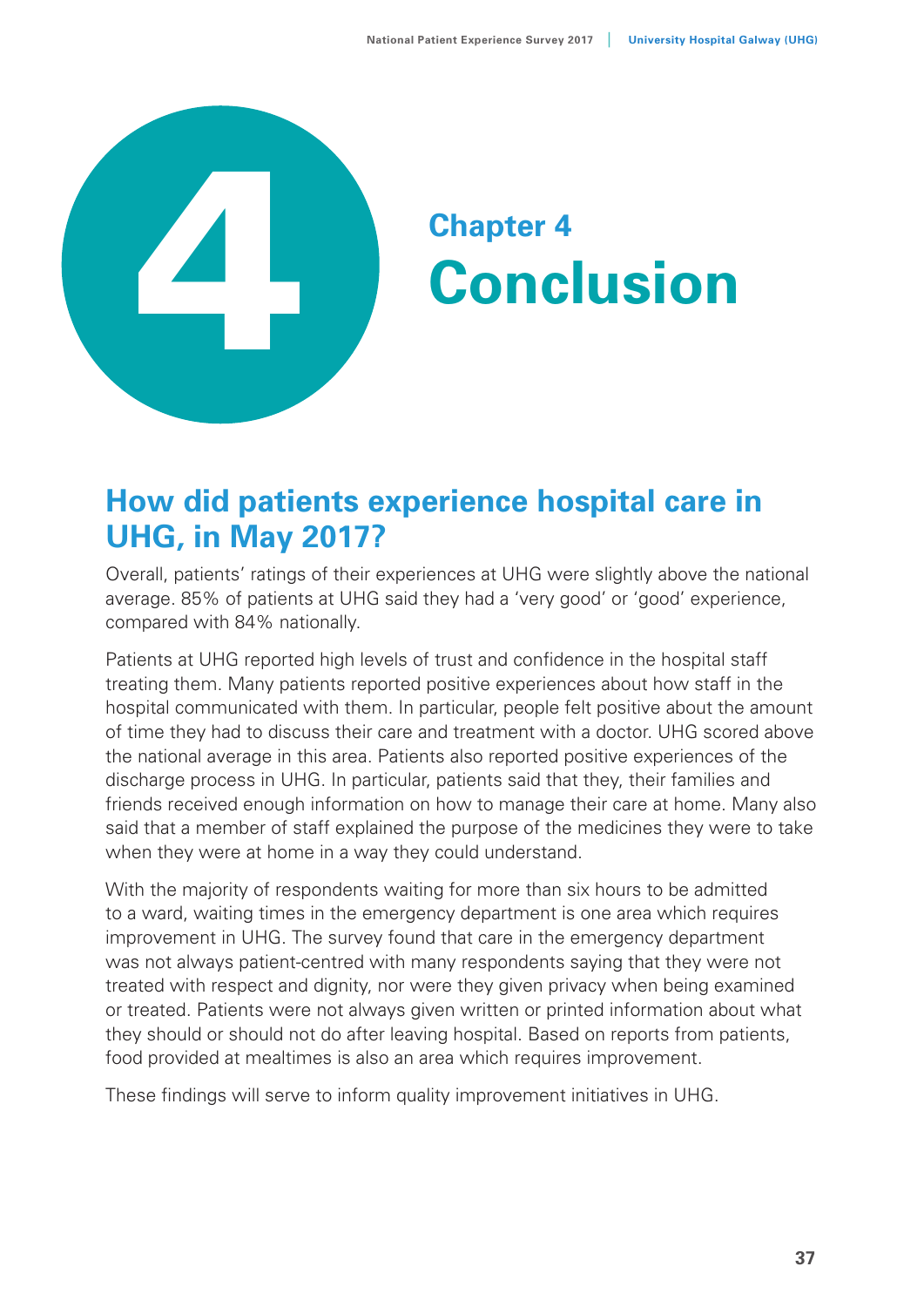## **What happens next?**

The HSE has committed to improving the quality of services provided in every hospital in Ireland. It has established a new governance structure, which includes an oversight group, to lead the development of a national plan to improve the quality of care in Irish hospitals. A quality improvement plan will also be developed for UHG, to outline a vision for the future of patientcentred care in the hospital and describe the steps that will be taken to get there. The quality improvement plans will be publically available on www.patientexperience.ie in December 2017.

The Department of Health will use the information gathered to inform the development of policy in relation to acute healthcare. Finally, the findings of the survey will be used to develop HIQA's approach to monitoring of hospitals.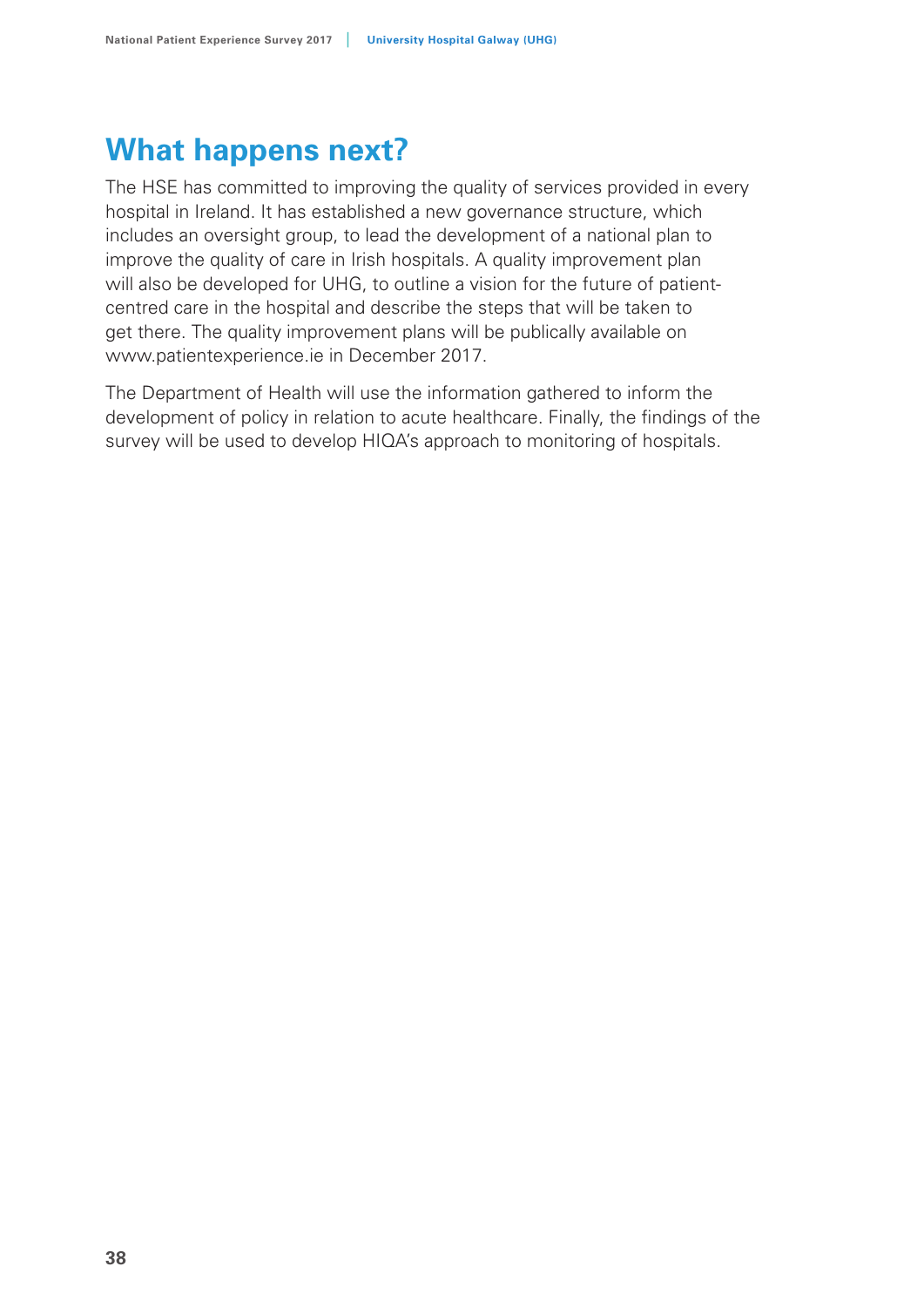# Appendix 1:

## **National Patient Experience Survey 2017 questions**

| No.            | <b>Question</b>                                                                                                                           |
|----------------|-------------------------------------------------------------------------------------------------------------------------------------------|
|                |                                                                                                                                           |
| $\mathbf{1}$   | Was your most recent hospital stay planned in advance or an emergency?                                                                    |
| 2              | When you arrived at the hospital, did you go to the Emergency Department (also<br>known as the A&E Department or Casualty)?               |
| 3              | When you had important questions to ask doctors and nurses in the Emergency<br>Department, did you get answers that you could understand? |
| $\overline{4}$ | While you were in the Emergency Department, did a doctor or nurse explain your<br>condition and treatment in a way you could understand?  |
| 5              | Were you given enough privacy when being examined or treated in the Emergency<br>Department?                                              |
| 6              | Overall, did you feel you were treated with respect and dignity while you were in<br>the Emergency Department?                            |
| $\overline{7}$ | Did you remain in the Emergency Department for the entire time of your stay?                                                              |
| 8              | Following arrival at the hospital, how long did you wait before being admitted to a<br>ward?                                              |
| 9              | Were you given enough privacy while you were on the ward?                                                                                 |
| 10             | In your opinion, how clean was the hospital room or ward that you were in?                                                                |
| 11             | How clean were the toilets and bathrooms that you used in hospital?                                                                       |
| 12             | When you needed help from staff getting to the bathroom or toilet, did you get it in<br>time?                                             |
| 13             | Did staff wear name badges?                                                                                                               |
| 14             | Did the staff treating and examining you introduce themselves?                                                                            |
| 15             | How would you rate the hospital food?                                                                                                     |
| 16             | Were you offered a choice of food?                                                                                                        |
| 17             | Were you ever unable to eat during mealtimes (e.g. because you were away from<br>the ward, recovery from surgery etc.)?                   |
| 18             | Were you offered a replacement meal at another time?                                                                                      |
| 19             | Did you get enough help from staff to eat your meals?                                                                                     |
| 20             | When you had important questions to ask a doctor, did you get answers that you<br>could understand?                                       |
| 21             | Did you feel you had enough time to discuss your care and treatment with a<br>doctor?                                                     |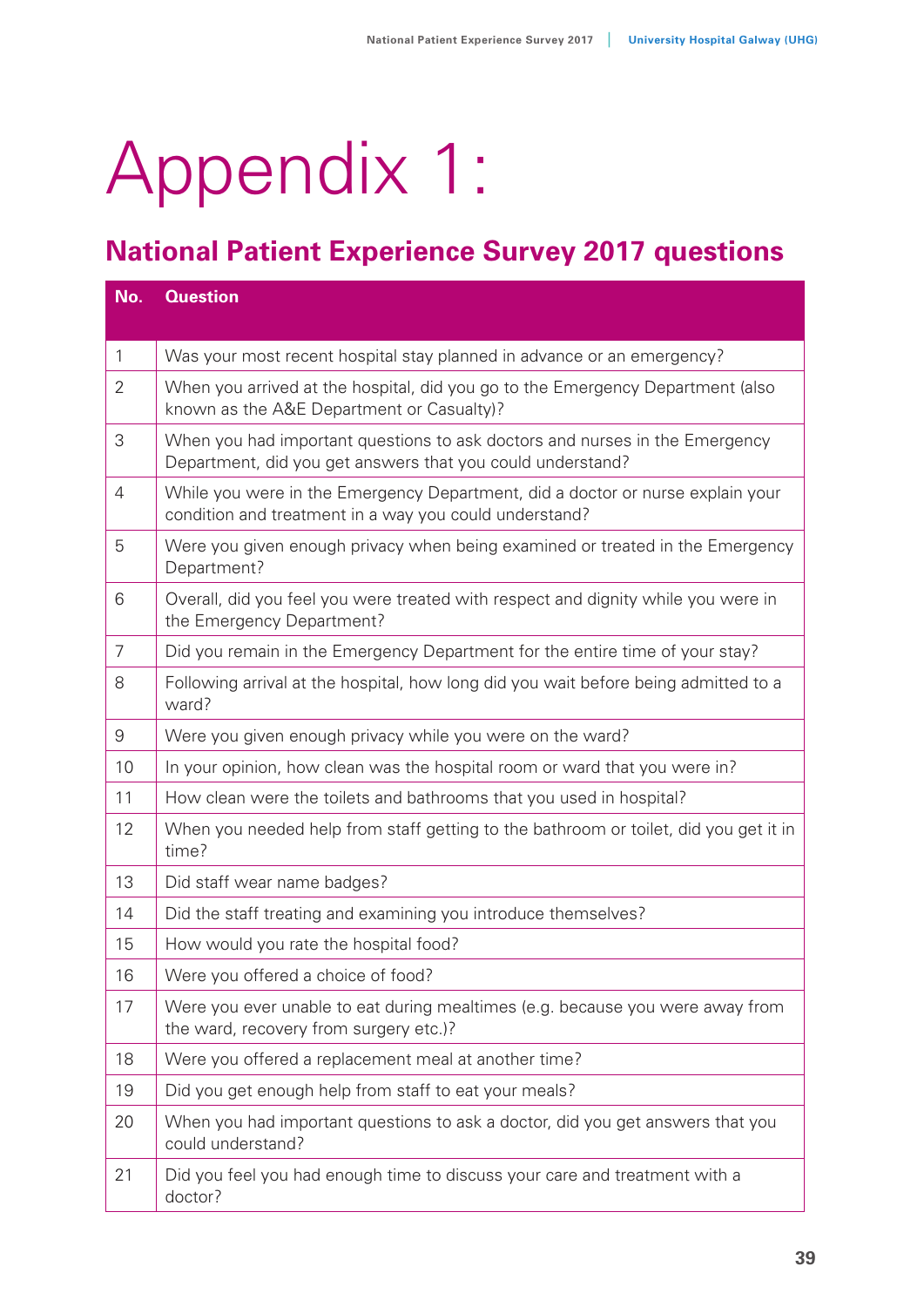| No. | <b>Question</b>                                                                                                                               |
|-----|-----------------------------------------------------------------------------------------------------------------------------------------------|
| 22  | When you had important questions to ask a nurse, did you get answers that you<br>could understand?                                            |
| 23  | If you ever needed to talk to a nurse, did you get the opportunity to do so?                                                                  |
| 24  | Were you involved as much as you wanted to be in decisions about your care and<br>treatment?                                                  |
| 25  | How much information about your condition or treatment was given to you?                                                                      |
| 26  | Was your diagnosis explained to you in a way that you could understand?                                                                       |
| 27  | If your family or someone else close to you wanted to talk to a doctor, did they<br>have enough opportunity to do so?                         |
| 28  | Did you find someone on the hospital staff to talk to about your worries and fears?                                                           |
| 29  | Did you have confidence and trust in the hospital staff treating you?                                                                         |
| 30  | Were you given enough privacy when discussing your condition or treatment?                                                                    |
| 31  | Were you given enough privacy when being examined or treated?                                                                                 |
| 32  | Do you think the hospital staff did everything they could to help control your pain?                                                          |
| 33  | Did a doctor or nurse explain the results of the tests in a way that you could<br>understand?                                                 |
| 34  | Before you received any treatments did a member of staff explain what would<br>happen?                                                        |
| 35  | Before you received any treatments did a member of staff explain any risks and/or<br>benefits in a way you could understand?                  |
| 36  | Beforehand, did a member of staff explain the risks and benefits of the operation<br>or procedure in a way you could understand?              |
| 37  | Beforehand, did a member of staff answer your questions about the operation or<br>procedure in a way you could understand?                    |
| 38  | Beforehand, were you told how you could expect to feel after you had the<br>operation or procedure?                                           |
| 39  | After the operation or procedure, did a member of staff explain how the operation<br>or procedure had gone in a way you could understand?     |
| 40  | Did you feel you were involved in decisions about your discharge from hospital?                                                               |
| 41  | Were you given enough notice about when you were going to be discharged?                                                                      |
| 42  | Were your family or someone close to you given enough notice about your<br>discharge?                                                         |
| 43  | Before you left hospital, did the healthcare staff spend enough time explaining<br>about your health and care after you arrive home?          |
| 44  | Before you left hospital, were you given any written or printed information about<br>what you should or should not do after leaving hospital? |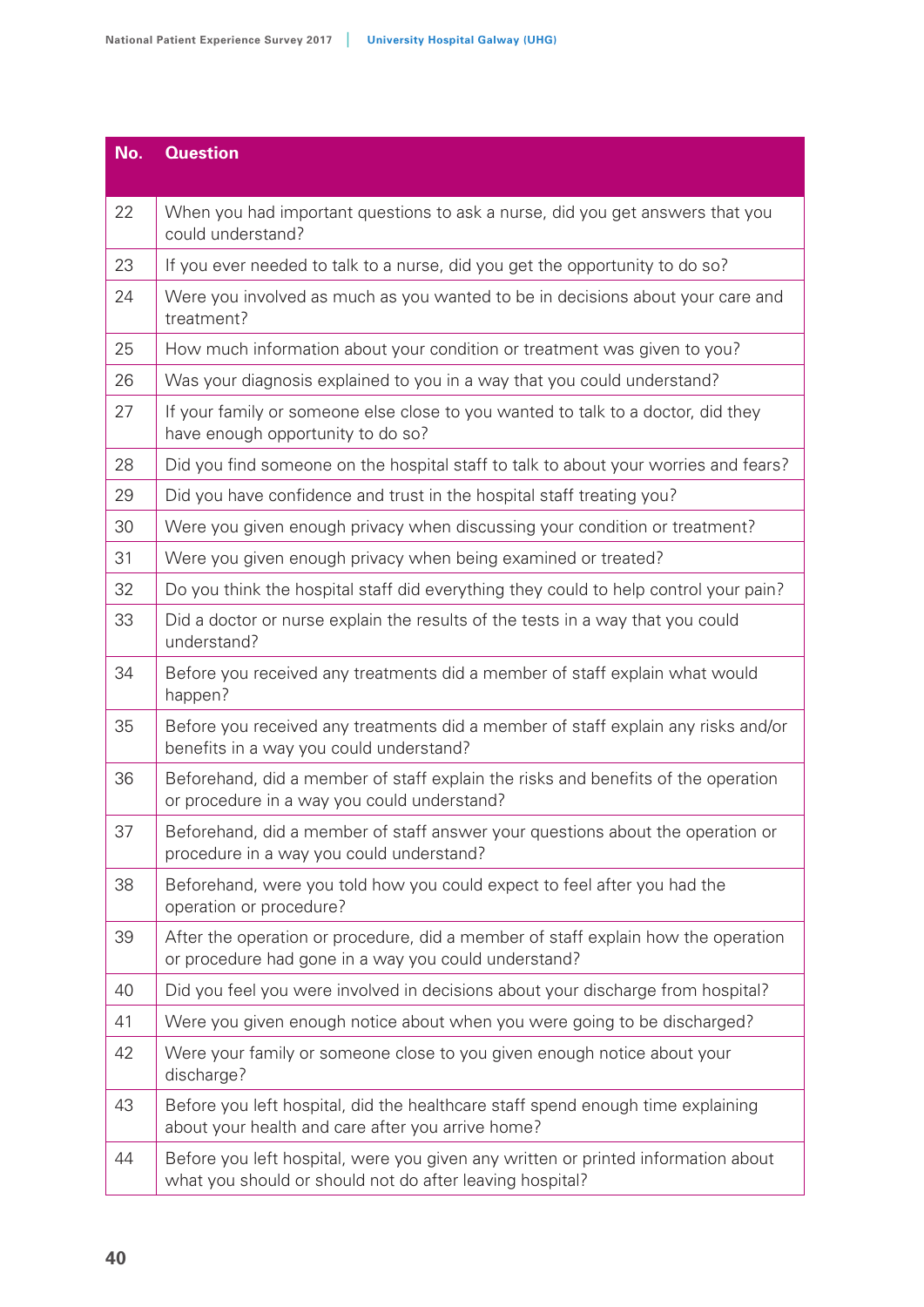| No. | <b>Question</b>                                                                                                                                                        |
|-----|------------------------------------------------------------------------------------------------------------------------------------------------------------------------|
| 45  | Did a member of staff explain the purpose of the medicines you were to take at<br>home in a way you could understand?                                                  |
| 46  | Did a member of staff tell you about medication side effects to watch for when<br>you went home?                                                                       |
| 47  | Did a member of staff tell you about any danger signals you should watch for after<br>you went home?                                                                   |
| 48  | Did hospital staff take your family or home situation into account when planning<br>your discharge?                                                                    |
| 49  | Did the doctors or nurses give your family or someone close to you all the<br>information they needed to help care for you?                                            |
| 50  | Did hospital staff tell you who to contact if you were worried about your condition<br>or treatment after you left hospital?                                           |
| 51  | Do you feel that you received enough information from the hospital on how to<br>manage your condition after your discharge?                                            |
| 52  | Overall, did you feel you were treated with respect and dignity while you were in<br>the hospital?                                                                     |
| 53  | Overall (please circle a number from 0 to 10 that summarises your experience. 0<br>represents a very poor experience, 10 represents a very good experience.)           |
| 54  | Who was the main person or people that filled in this questionnaire?                                                                                                   |
| 55  | Are you male or female?                                                                                                                                                |
| 56  | What is your month and year of birth?                                                                                                                                  |
| 57  | What is your ethnic or cultural background?                                                                                                                            |
| 58  | Do you currently have: A medical card; Private health insurance; Both medical card<br>and private health insurance; Neither medical card nor private health insurance? |
| 59  | Was there anything particularly good about your hospital care?                                                                                                         |
| 60  | Was there anything that could be improved?                                                                                                                             |
| 61  | Any other comments or suggestions?                                                                                                                                     |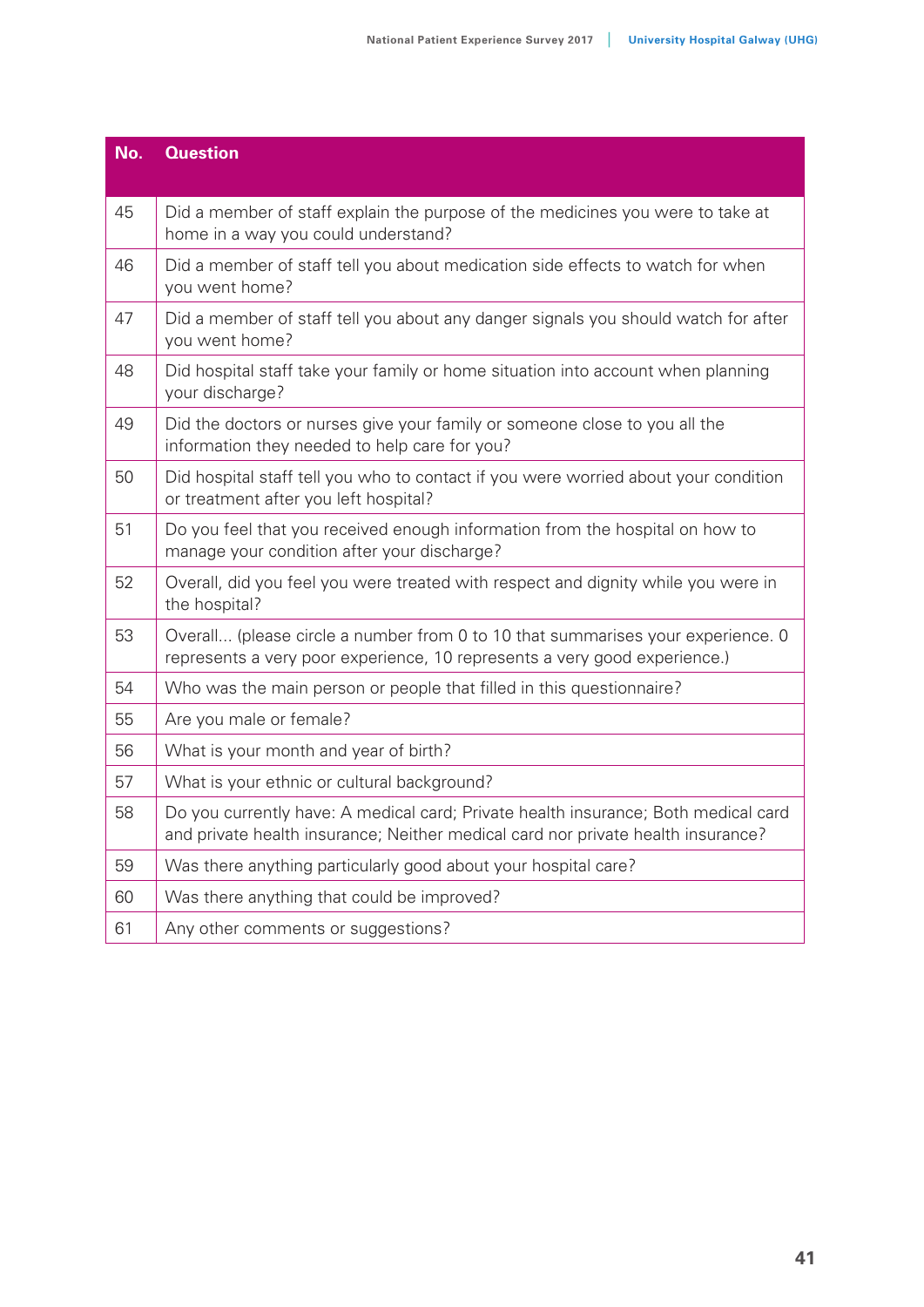# Appendix 2:

## **Background to the National Patient Experience Survey Programme**

The National Patient Experience Survey Programme is a partnership between the Health Information and Quality Authority (HIQA), the Health Service Executive (HSE) and the Department of Health. The aim of the National Patient Experience Survey Programme is to engage with and understand the experience of patients and use this feedback to inform the future development, planning, design and delivery of improved patient-centred care in Irish hospitals.

The objectives of the programme are to provide patients with the opportunity to share their experiences, helping the partner organisations to:

- $\blacksquare$  determine the quality of healthcare delivery in Ireland
- $\blacksquare$  identify areas of best practice in Irish healthcare, as well as areas in need of improvement
- **Particle** provide measures of patient experience which will inform the future planning and delivery of healthcare
- **EXECUTE:** allow for comparisons of patient experiences nationally and internationally, and
- develop and build quality and safety improvement initiatives.

The programme is governed by a steering group, which is made up of patient representatives and senior decision-makers from each of the partner organisations. A delivery group and an advisory group were also set up to oversee the development and implementation of the National Patient Experience Survey.

Further information on the management of the survey is available at www.patientexperience.ie.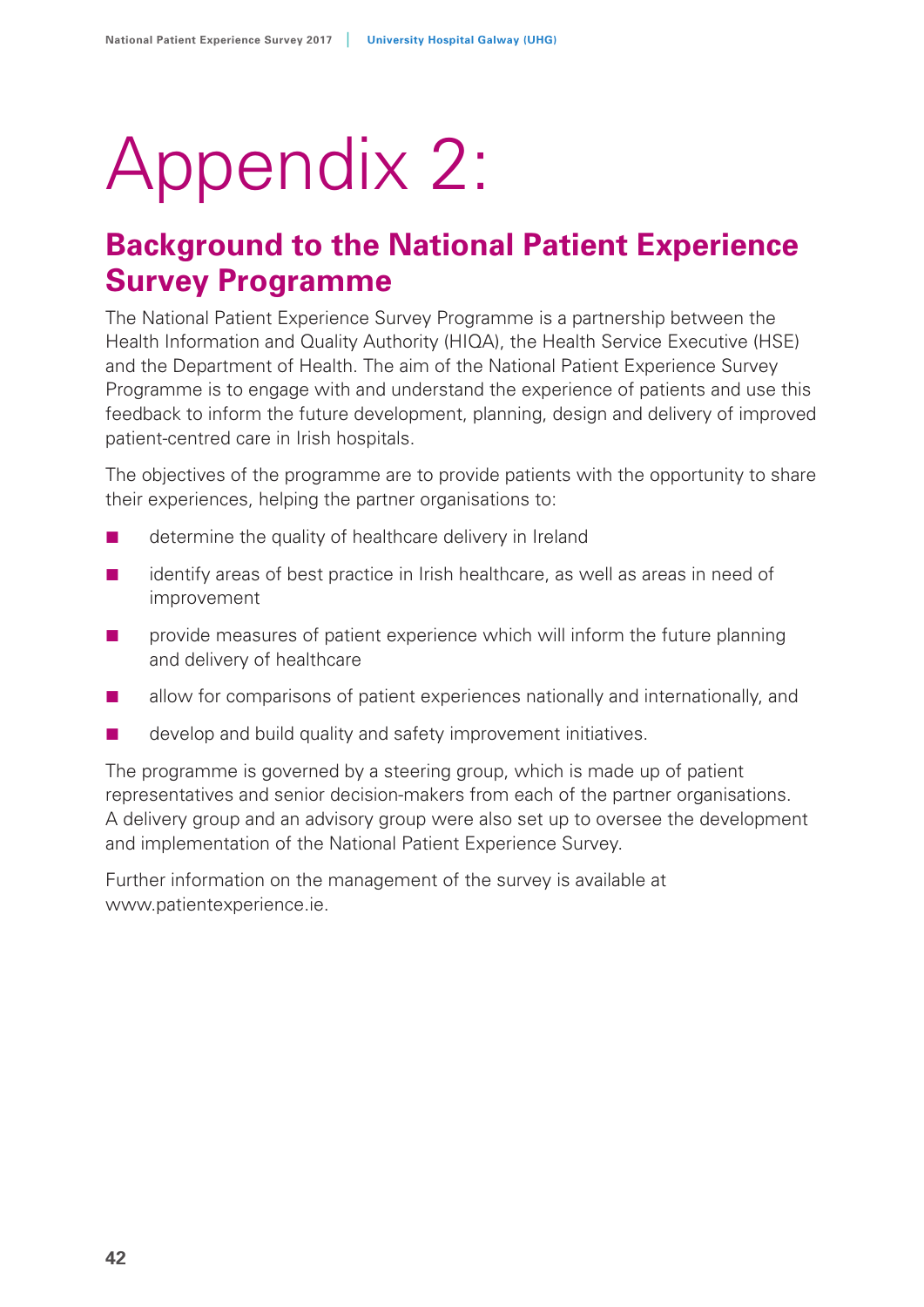# Appendix 3:

## **Identifying areas of good experience and areas needing improvement**

Two methods were combined to identify the areas of good experience and the areas needing improvement.

- 1. Questions that had particularly high scores out of 10 were identified as areas of good experience, while questions that had particularly low scores out of 10 were identified as areas needing improvement.
- 2. Questions that had a strong relationship with overall ratings of experience (Q53) were selected as areas of good experience or areas needing improvement. Further detail on this process is provided below:

Some questions were more important to patients' ratings of overall experience. For example, a question on being treated with dignity and respect may have a stronger relationship with overall experience than a question on patient ratings of the hospital food.

Figure 20. below, shows a map of the survey questions based on how strongly each question is connected to overall experience. The map also shows the difference between the score for each question in UHG and the score for each question nationally. This map helps to identify some of the areas of positive experience and areas needing improvement presented in Chapter 1. The importance of the relationship between each question and overall experience is given as a number between 0 and 1, with 1 being the most important possible relationship. The difference between question scores for UHG and national scores is described as a 'problem score'. If a question has a problem score with a value greater than zero, it means that UHG has scored less than the national average for that question. For example, if a hospital scored 8.8 for Q52 which is lower than the national average of 9.0, this would mean it had a problem score of 0.2 for this question.

Questions that have high problem scores and are important to patients' overall experience appear in the top right section of the map - these are areas needing improvement in UHG. Questions that have low problem scores and are important to patients' overall experience can be found in the top left-hand section of the map these are areas of good experience, as reported by patients of UHG.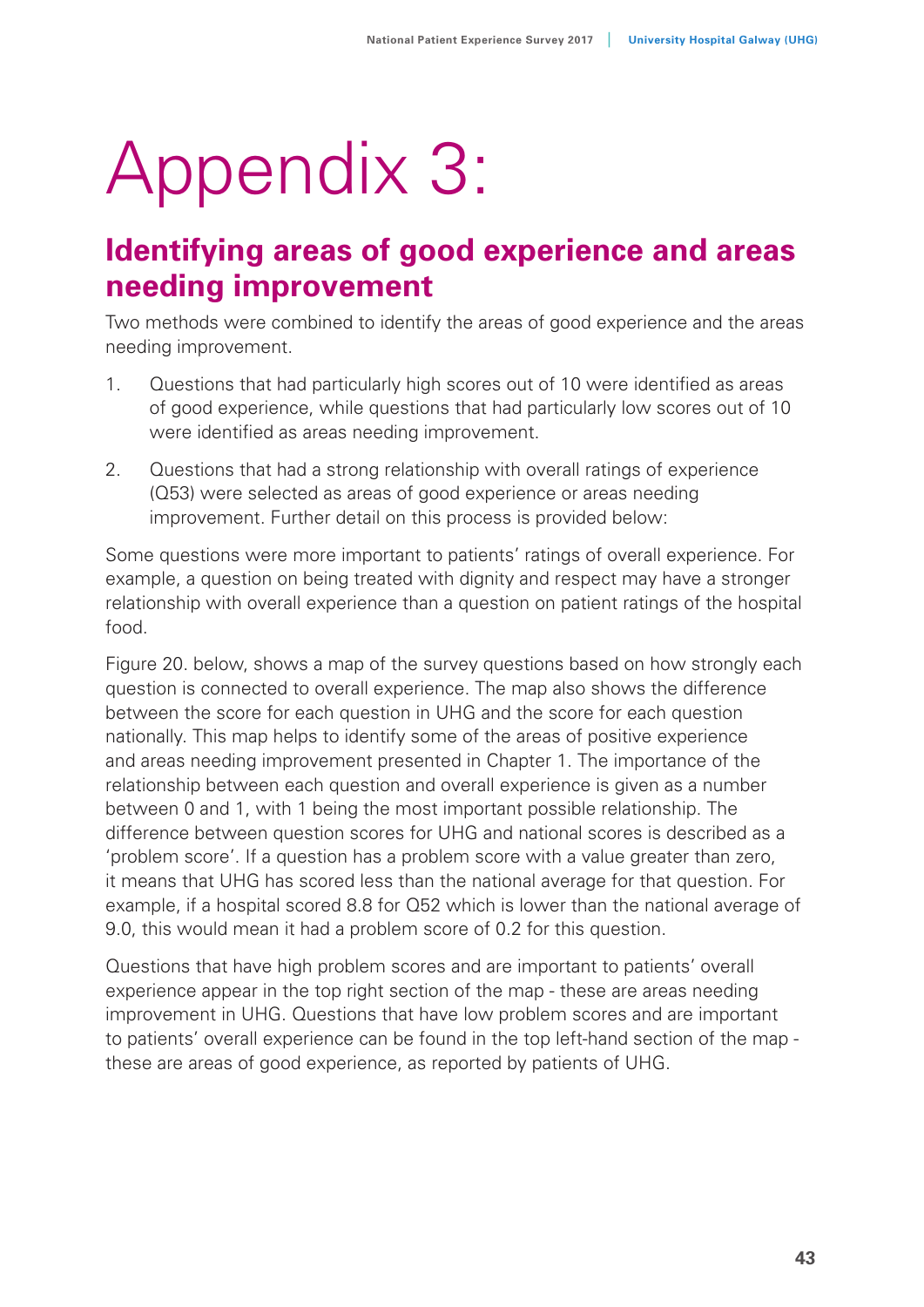

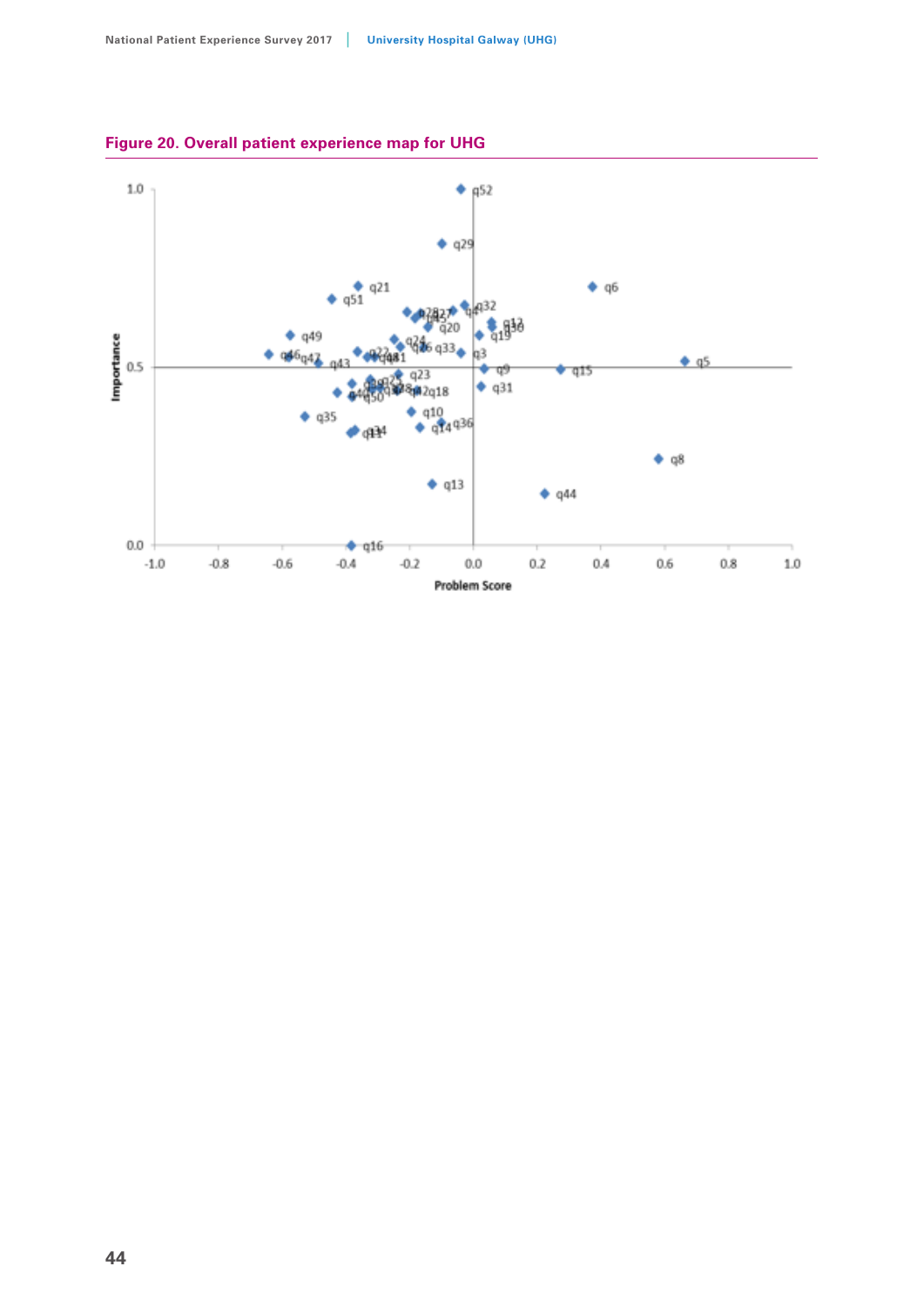# Appendix 4:

## **A technical note on analyses and interpretation**

#### **Preliminary note**

Please note that values in figures do not always add up to 100% exactly. This is due to rounding.

## **Scoring methodology**

The National Patient Experience Survey scoring methodology is based on the methodology adopted by the Care Quality Commission on behalf of the National Health Service (NHS) in England.

The scores for the patient journey were calculated by grouping survey questions into five stages of care<sup>2</sup>: admissions; care on the ward; examinations, diagnosis and treatment; discharge or transfer; and other stages of care. Scores are presented for individual questions making up a stage of care. The responses to questions in each stage were also summarised to form overall scales ranging from 0-10.

Figure A. is an example of how response options were converted into scores in the 2017 survey. It should be noted that only evaluative questions could be scored, that is, questions which assess an actual experience of care. Routing or demographic questions were not scored. More 'positive' answers were assigned higher scores than more negative response options. In the example 'No' was given a score of 0, 'Yes, sometimes' was given a score of 5 and 'Yes, always' was given a score of 10. The last response option 'I had no need to ask/I was too unwell to ask any questions' was not scored, as it cannot be evaluated in terms of best practice.

<sup>2</sup> There are 48 questions relating to the patient journey stages of care. Filter questions, that is, questions whose main purpose it was to route respondents to the next applicable question, were excluded from this categorisation.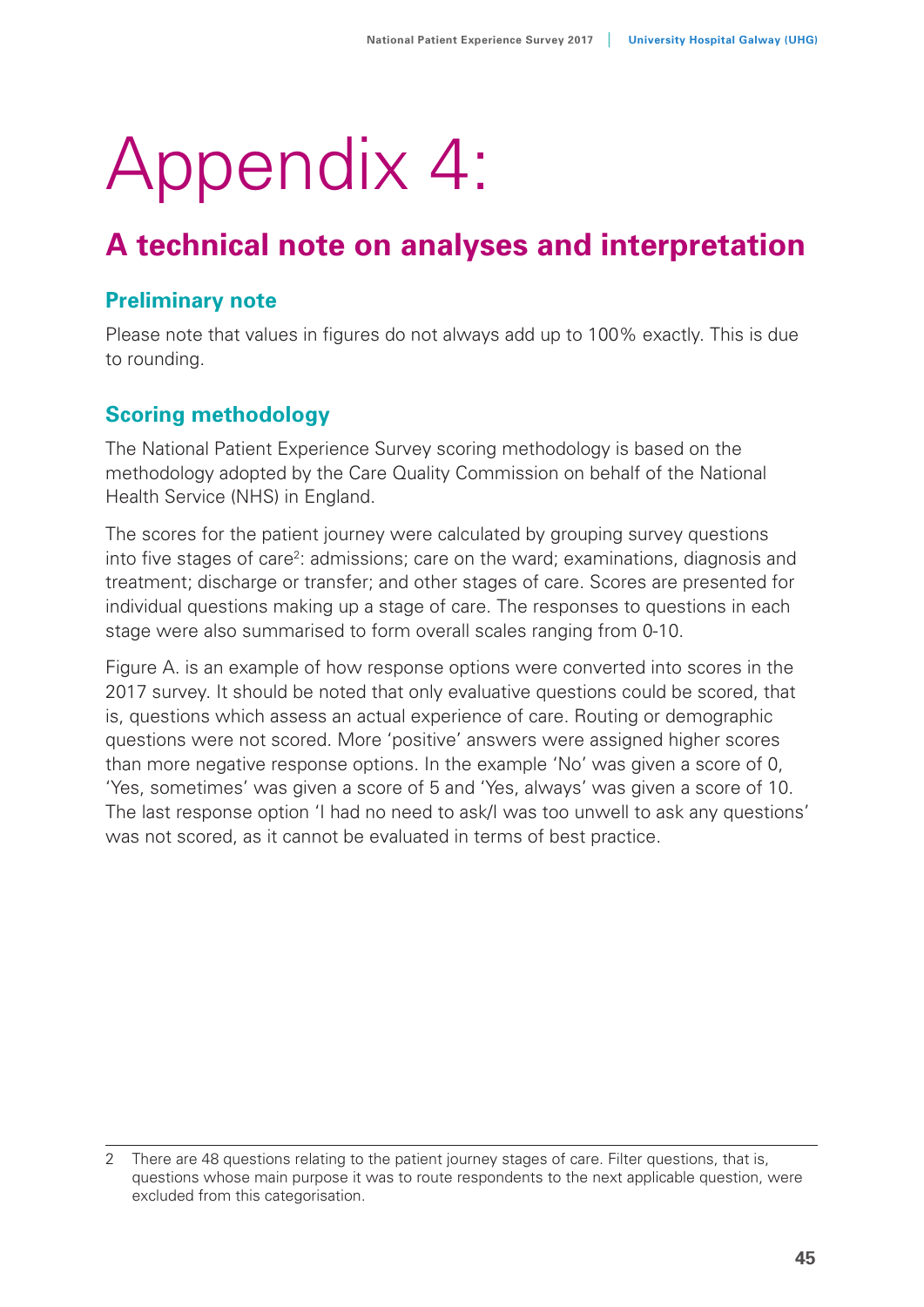#### **Figure A. Example of a scored question in the 2017 survey**

#### The Emergency Department

- Q3. When you had important questions to ask doctors and nurses in the Emergency Department, did you get answers that you could understand?
	- $10<sup>1</sup>$ Yes, always
	- 5 Yes, sometimes
	- $\Omega$  $No$
	- I had no need to ask / I was too  $\overline{5}$ unwell to ask any questions

The table below shows how scores are calculated for a specific question. In this example the scores of five respondents are presented. The score for Q3 is calculated by summing the scores in the right hand column  $(10+10+5+0+5)$ , before dividing them by the number of people who responded to this question (30/5=6). The average score for Q3 is 6 out of 10.

| Q3. When you had important questions to<br>ask doctors and nurses in the Emergency<br>Department, did you get answers that you could<br>understand? |              |  |  |  |
|-----------------------------------------------------------------------------------------------------------------------------------------------------|--------------|--|--|--|
| <b>Respondent</b>                                                                                                                                   | <b>Score</b> |  |  |  |
| 1                                                                                                                                                   | 10           |  |  |  |
| $\mathcal{P}$                                                                                                                                       | 10           |  |  |  |
| 3                                                                                                                                                   | 5            |  |  |  |
| 4                                                                                                                                                   | $\cap$       |  |  |  |
| 5                                                                                                                                                   | 5            |  |  |  |
| <b>Sum of scores</b><br>30                                                                                                                          |              |  |  |  |

Scores for the stages of care (scales) were constructed by calculating the average scores for all questions belonging to that stage.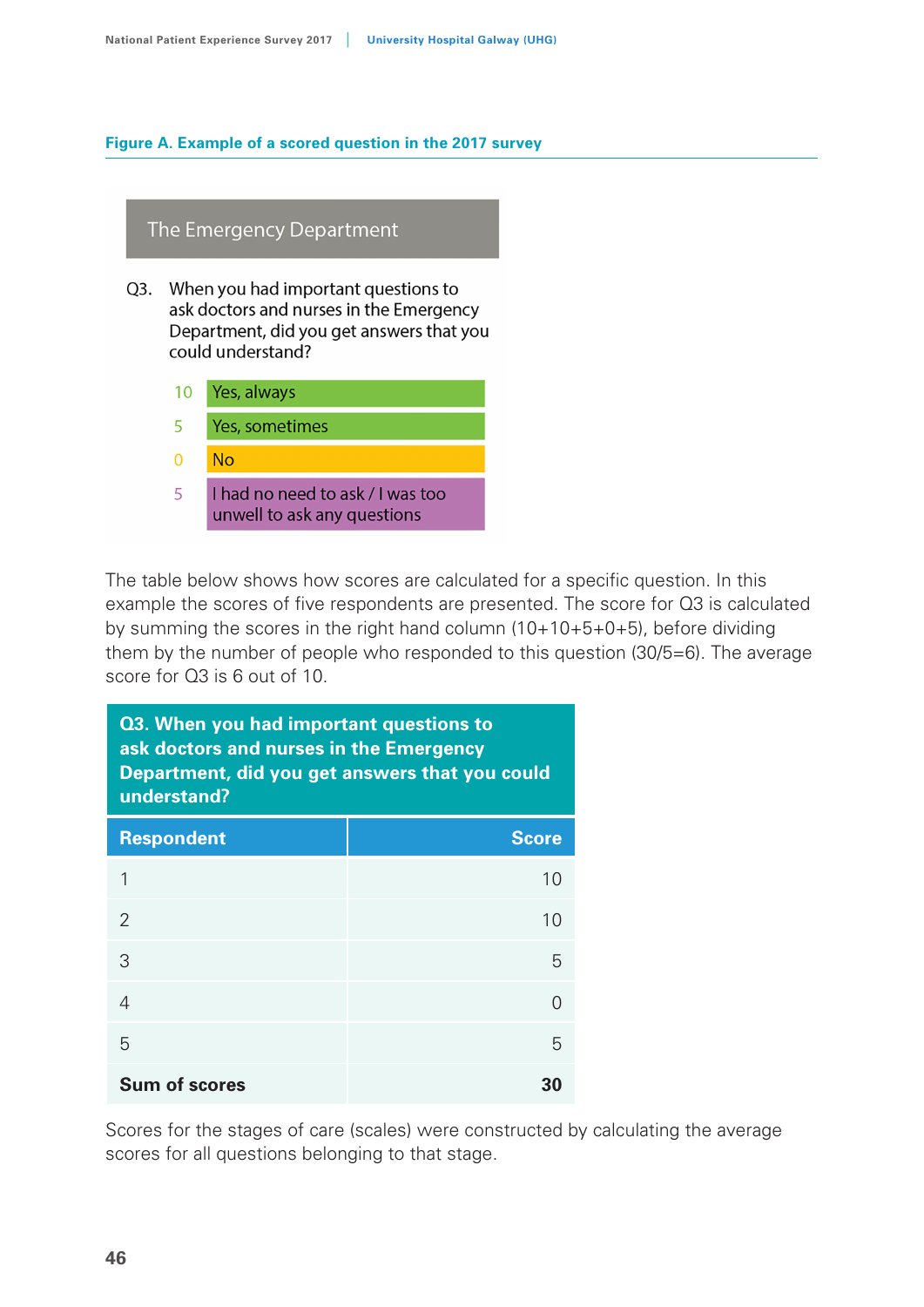## **Comparing groups**

## **When is a difference a 'real' difference?**

Statistical tests were carried out to examine if there were significant differences in patient experience across patient groups (that is men and women, and different age groups).

A 'z-test' was used to compare patient experience data at the 99% confidence level. A z-test is a statistical test used to examine whether two population mean scores are different, when the variances are known and the sample size is large. A statistically significant difference means it is very unlikely that results were obtained by chance alone. Therefore, when a score is significantly 'higher than' or 'lower than' the national average, this is highly unlikely to have occurred by chance.

To protect anonymity of people who took part in the survey, and to allow for strong comparisons, sample sizes of less than 30 were not reported.

The National Patient Experience Survey 2017 technical report, available in 2018 at www.patientexperience.ie, provides details on all aspects of the analyses, including response rates, mapping of questions to reporting themes, computation of patient journey scores, statistical comparisons, and application of adjustment weights.

## **How was the survey data analysed and reported?**

Quantitative survey data was analysed using the statistical package SPSS (Version 24).

The responses to the open-ended questions were transcribed and anonymised. All references to names of patients or hospital staff, places, nationalities, wards, specific health conditions, operations and procedures were removed from the qualitative comments before they were thematically analysed and coded.

## **Analysing open-ended comments**

The last three questions (questions 59-61) of the 2017 survey encouraged participants to provide additional information, in their own words, on their experience in hospitals. The free-text comments were very useful as they allowed people to give a more indepth description of their experience. It also allowed them to talk about various things (good or bad) that could not be captured by the structured questions. Nationally, a total of 29,567 comments were received in response to the open-ended questions in the 2017 survey.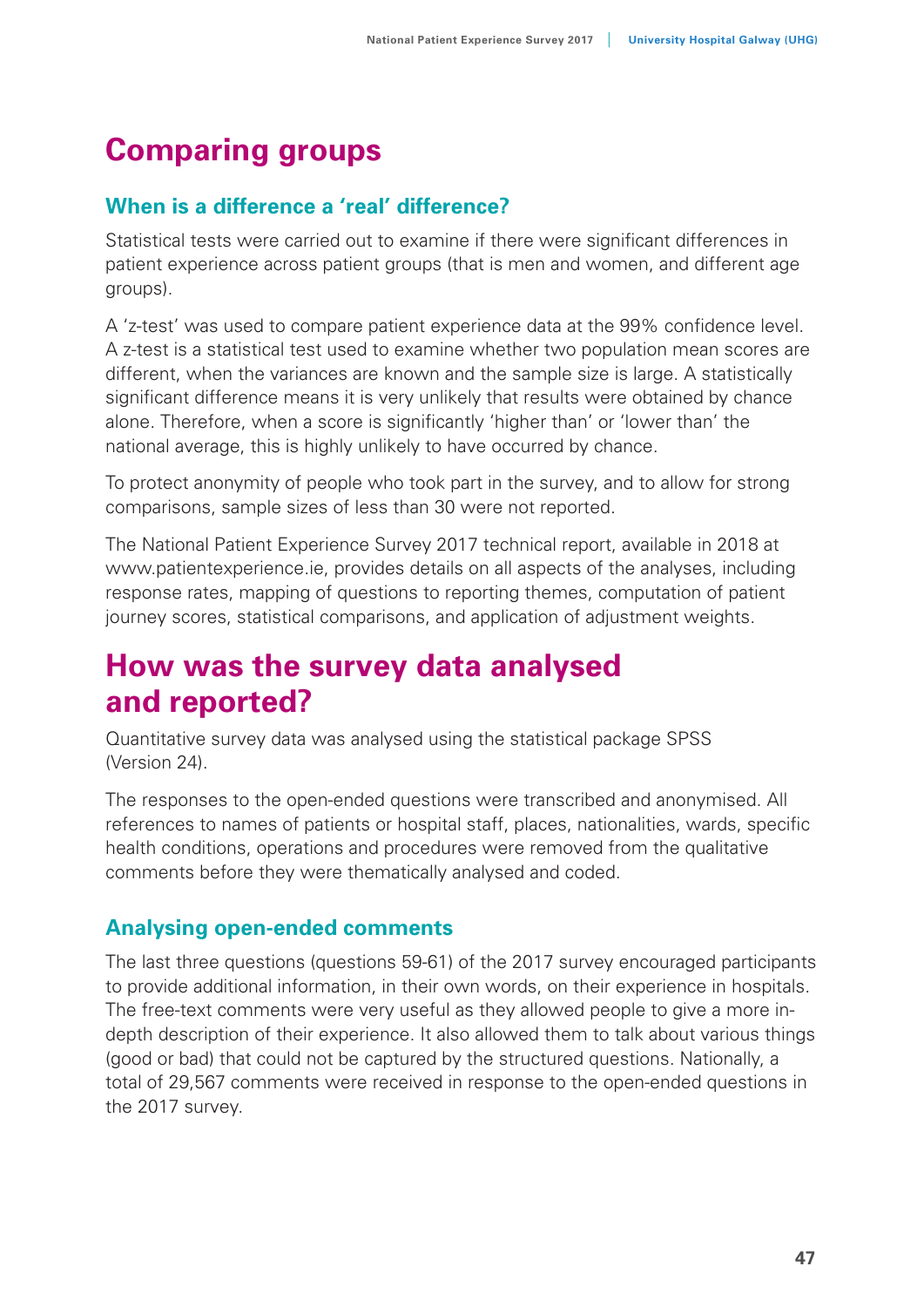A coding framework was developed to carry out a thematic analysis of the openended responses to the free-text questions at the end of the questionnaire. All open ended-questions were analysed and multi-coded using the following 20 codes:

- Dignity, respect and privacy
- Communication with the patient
- Emergency Department management and environment
- **Emergency Department waiting times**
- **Staffing levels**
- Staff availability and responsiveness
- **C** Other healthcare staff
- Other staff
- Food and drink
- **Cleanliness and hygiene**
- **Nursing staff**
- Doctors or consultants
- **Naiting times for planned procedures**
- **Discharge and aftercare management**
- Staff in general
- Communication with family and friends
- **Hospital facilities**
- **Parking facilities**
- Clinical information and history
- **Private health insurance.**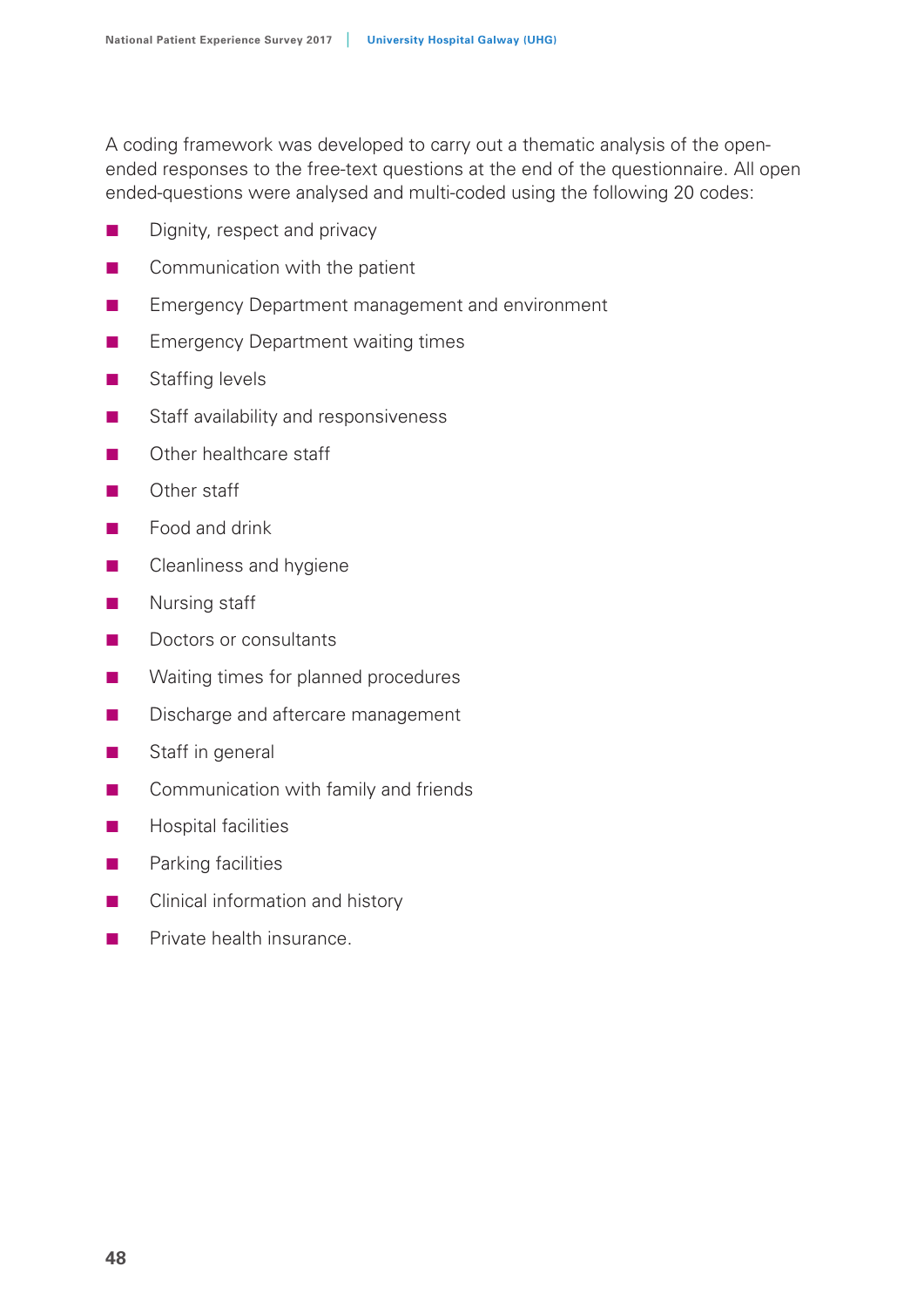## **Glossary**

**Acute hospital:** a hospital that delivers emergency, non-emergency/elective and outpatient care to people who are ill or injured.

**Emergency care:** refers to life-saving care. People who present to hospital with a medical emergency may need to be admitted to hospital.

**Emergency department:** an area in a hospital where patients can access emergency care 24 hours a day, seven days a week. The emergency department is also sometimes known as 'Accident and Emergency' (A&E) or 'casualty'.

**Hospital groups:** all public hospitals in Ireland are organised into seven hospital groups, six of which participated in the 2017 survey. The Children's Hospital Group is the seventh hospital group in Ireland. Paediatric hospitals and children's services were not surveyed on this occasion.

**Inpatient:** a person who is admitted to hospital to receive medical or surgical treatment and stays at least one night.

**Non-emergency/elective care:** care that is not usually urgent, but rather is planned in advance by the patient and a doctor.

**Patient experience of hospital care:** what a person feels, observes, perceives, recognises, understands and remembers about their medical care and treatment in hospital.

**Patient journey:** the patient's progression through hospital from admission to discharge.

**Patient or person-centred care:** care that is centred on the needs, values and preferences of the patient/person. Essential to this definition is the promotion of kindness, dignity, privacy and autonomy.

**Stages of care:** refers to specific points along the patient journey. The stages of care are: admissions; care on the ward; examinations, diagnosis and treatment; and discharge or transfer.